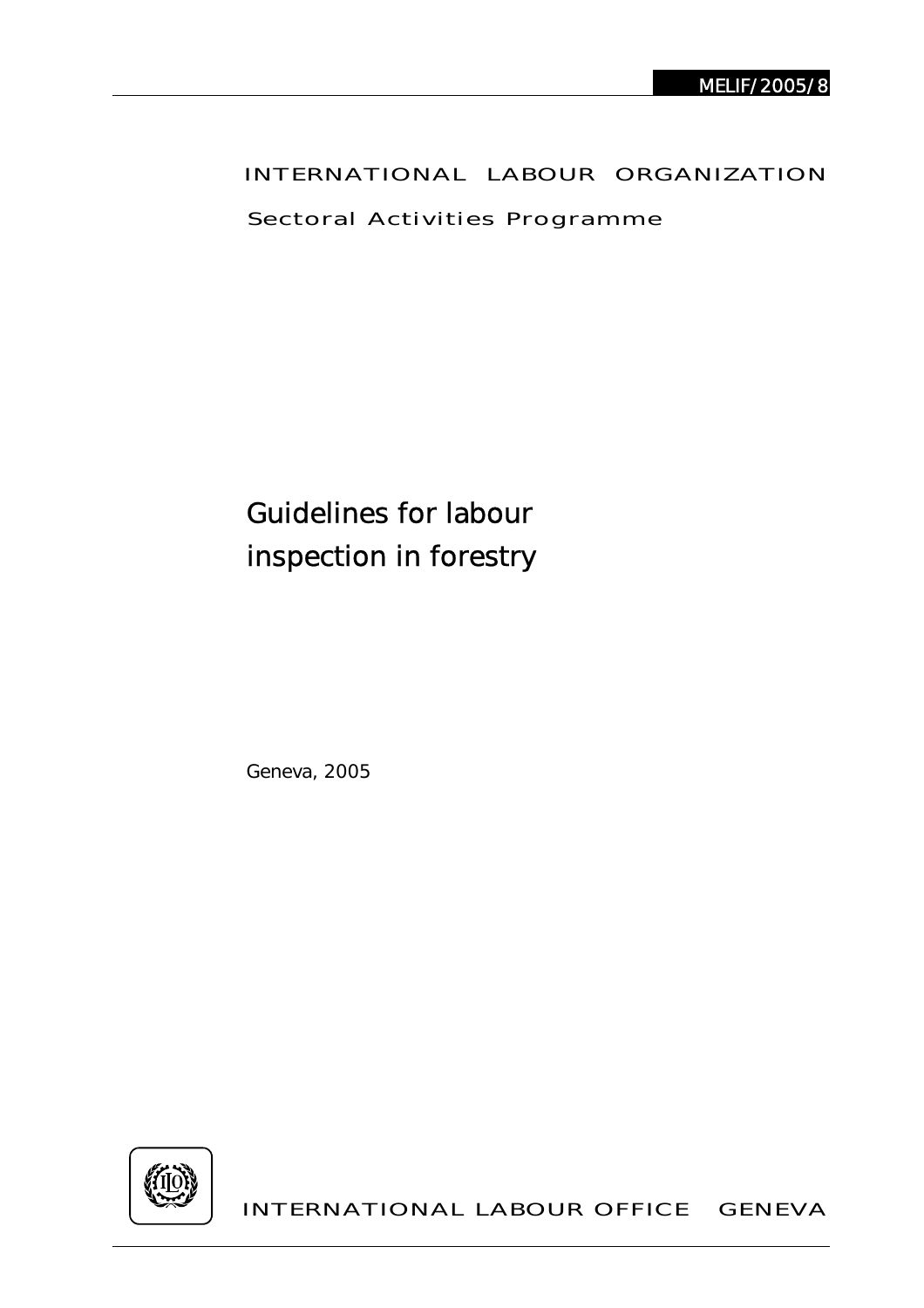## INTERNATIONAL LABOUR ORGANIZATION

Sectoral Activities Programme

# Guidelines for labour inspection in forestry

## Meeting of Experts to Develop Guidelines for Labour Inspection in Forestry

Geneva, 2005

INTERNATIONAL LABOUR OFFICE GENEVA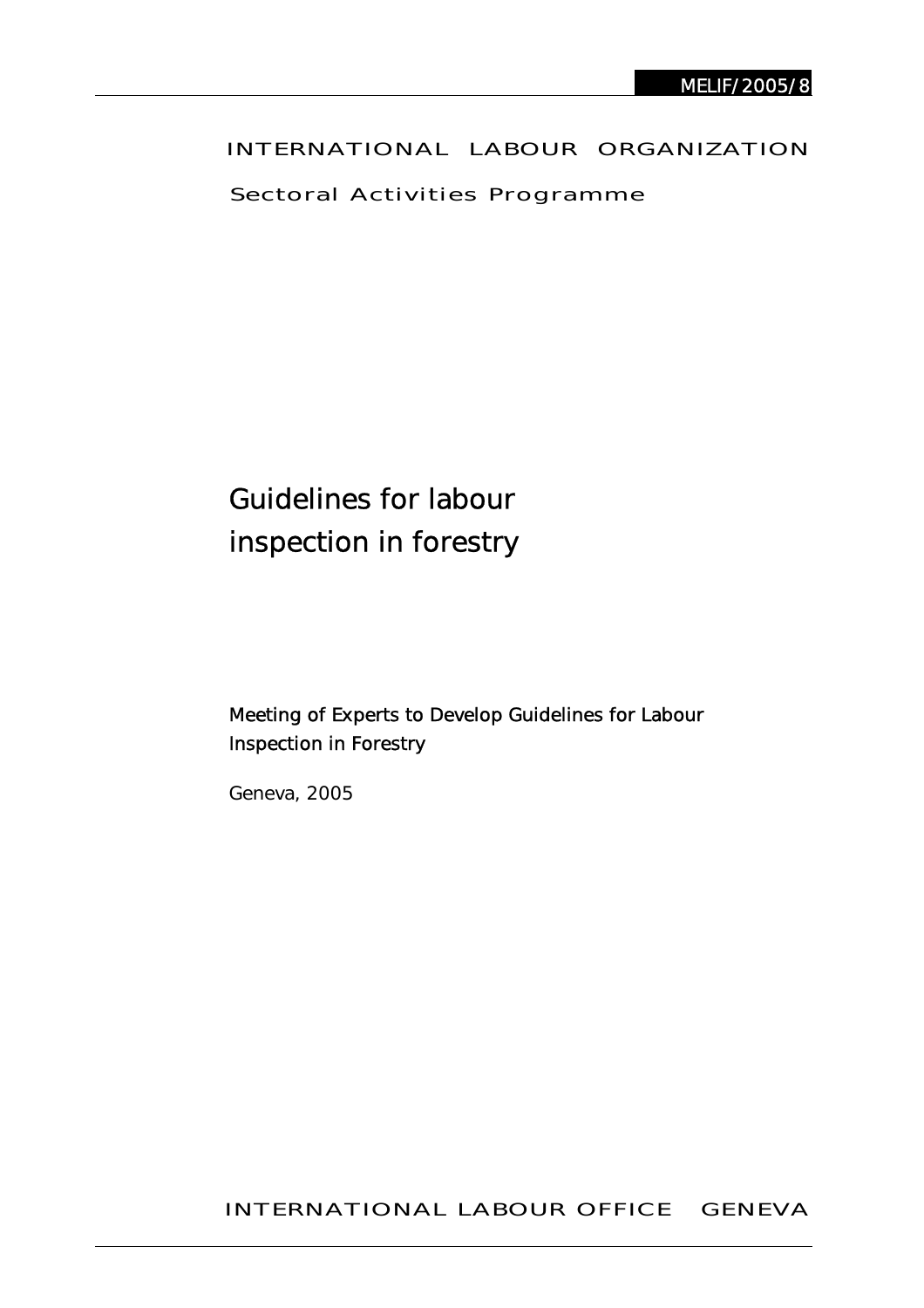## **Contents**

| 1.1. |  |
|------|--|
|      |  |
|      |  |
|      |  |
|      |  |
| 1.2. |  |
|      |  |
|      |  |
|      |  |
|      |  |
| 2.1. |  |
| 2.2. |  |
| 2.3. |  |
| 2.4. |  |
|      |  |
| 3.1. |  |
|      |  |
|      |  |
|      |  |
| 3.2. |  |
|      |  |
|      |  |
|      |  |
| 3.3. |  |
|      |  |
|      |  |
|      |  |
| 3.4. |  |
|      |  |
|      |  |
|      |  |
| 3.5. |  |
|      |  |
|      |  |
|      |  |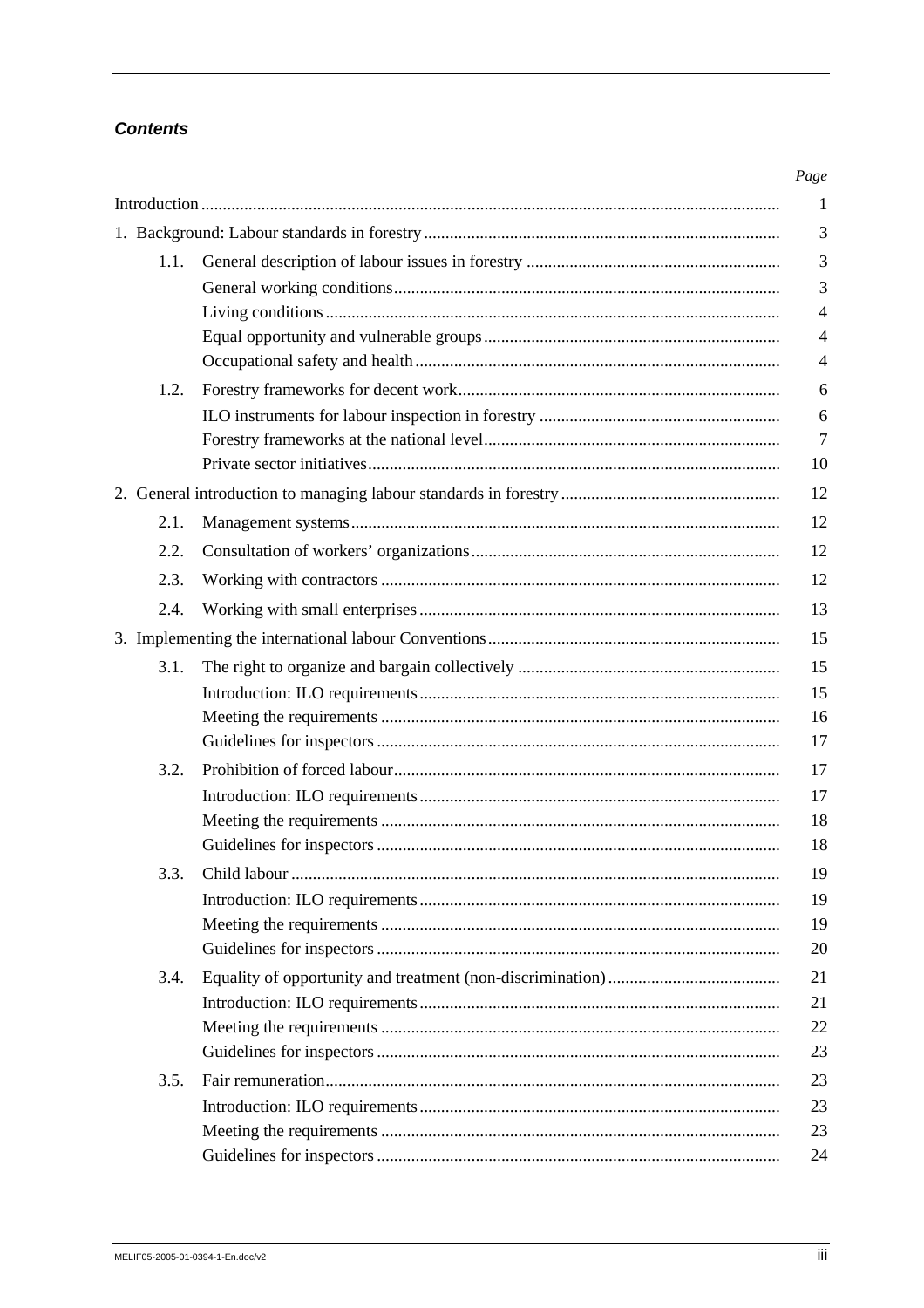| 3.6.     |                                                                           | 24 |
|----------|---------------------------------------------------------------------------|----|
|          |                                                                           | 24 |
|          |                                                                           | 25 |
|          |                                                                           | 29 |
|          |                                                                           | 31 |
| 3.7.     |                                                                           | 32 |
|          |                                                                           | 32 |
|          |                                                                           | 32 |
|          |                                                                           | 33 |
|          |                                                                           | 35 |
| 4.1.     |                                                                           | 35 |
|          |                                                                           | 35 |
|          |                                                                           | 36 |
|          |                                                                           | 36 |
|          |                                                                           | 36 |
|          |                                                                           | 37 |
| 4.2.     |                                                                           | 37 |
|          |                                                                           | 37 |
|          |                                                                           | 37 |
|          |                                                                           | 38 |
|          |                                                                           | 38 |
|          |                                                                           | 39 |
|          |                                                                           | 39 |
| 4.3.     |                                                                           | 40 |
|          |                                                                           | 40 |
|          |                                                                           | 40 |
| 4.4.     |                                                                           | 41 |
|          |                                                                           | 41 |
|          |                                                                           | 41 |
|          |                                                                           | 41 |
|          |                                                                           | 41 |
|          |                                                                           | 42 |
| 4.5.     |                                                                           | 42 |
|          |                                                                           | 42 |
|          |                                                                           | 42 |
|          |                                                                           | 42 |
|          |                                                                           | 44 |
| Annex 1. |                                                                           | 45 |
| Annex 2. |                                                                           | 47 |
| Annex 3. | Model of a safety policy/programme with a checklist for small enterprises | 48 |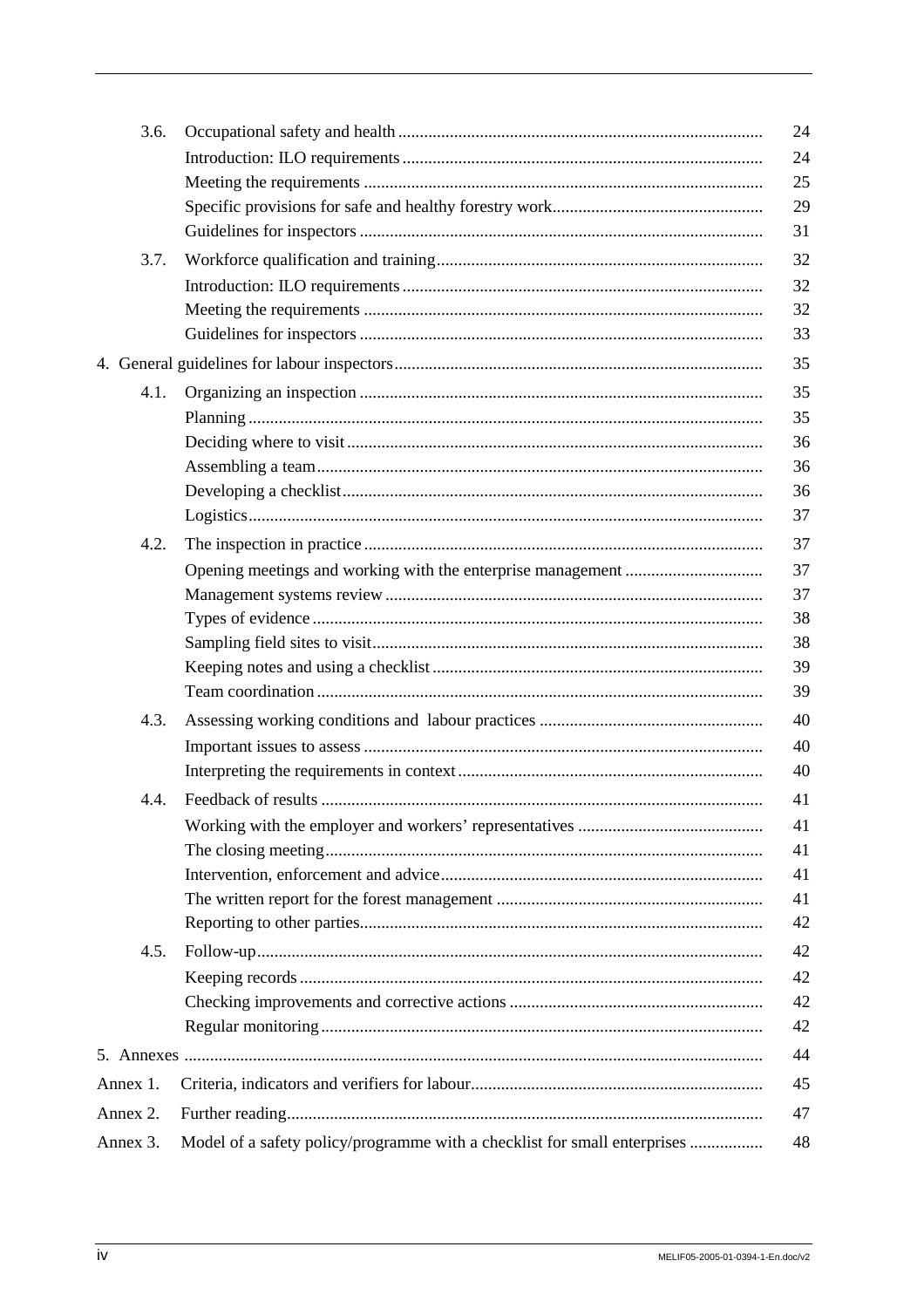| Annex 4. Occupational safety and health checklists for specific forestry tasks | 50 |
|--------------------------------------------------------------------------------|----|
| Annex 5. Aide-mémoire for establishing a checklist for forest management on    | 51 |
|                                                                                | 56 |
|                                                                                | 59 |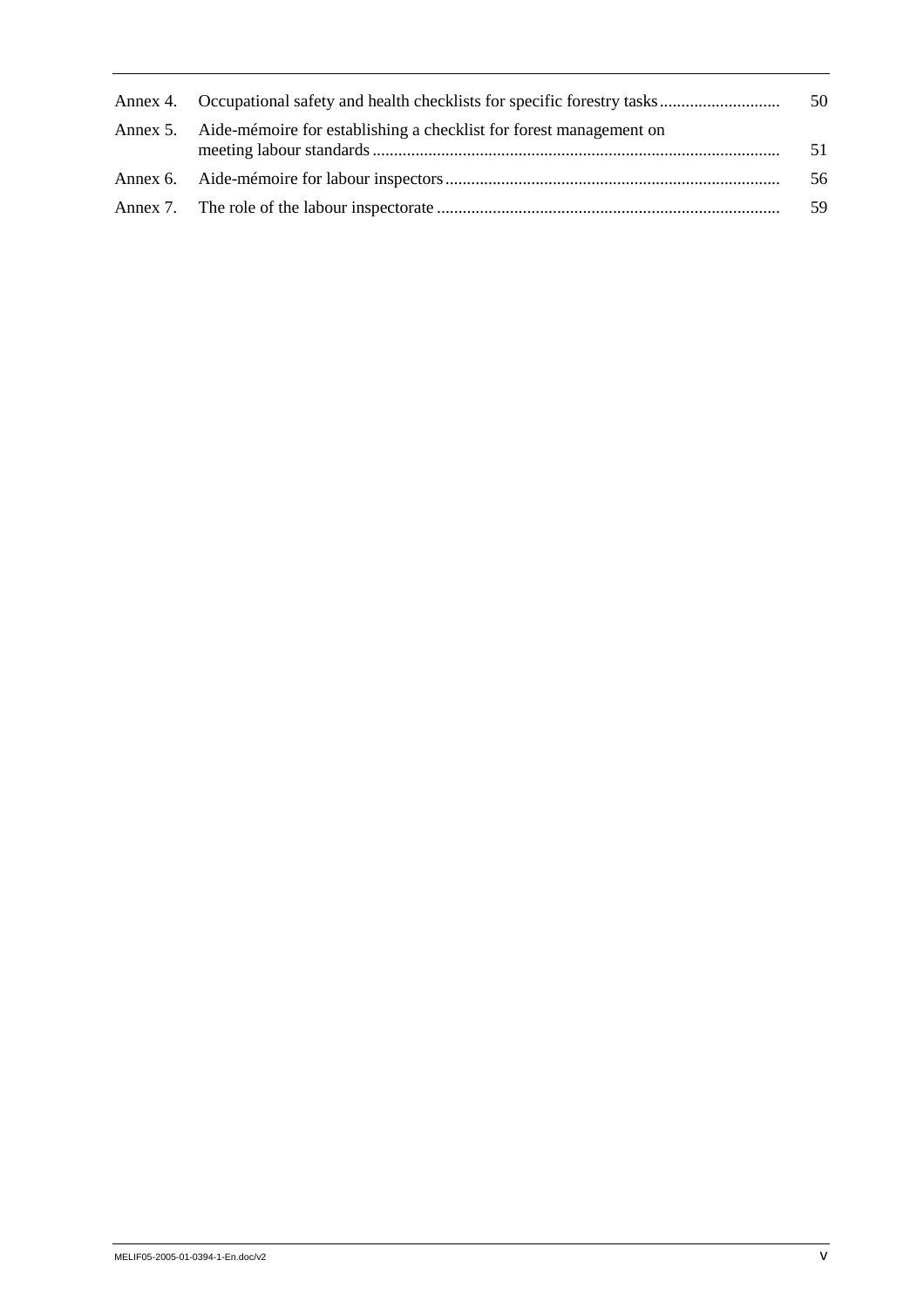## **Introduction**

The contribution of forestry to the economic development of many countries is significant. Forestry can generate sustained benefits, notably from timber for many downstream industries and from a variety of non-wood products. Both are traded globally. Thus forestry can generate foreign exchange and many jobs. The forest industry has introduced new technologies, management systems and silviculture practices in order to remain competitive and sustainable, and it continues to develop them. Forest management therefore plays an important role in the process of economic development and in bringing prosperity to the many who are directly and indirectly involved.

Good forest management should generate considerable revenue and benefits for the enterprises and workers concerned. While some forests are located in areas with good road access built by the enterprises, most forest operations are in remote areas that are difficult to reach. The majority of forest workers in these areas are locals. For them, the forest is the main source of employment and income. Thus, in these areas there are generally strong links between forest enterprises and workers. Forest enterprises generally provide the basic needs of the community; some may go further by also providing social and cultural facilities.

In the years since the adoption of Agenda 21, the global action plan for environment and development by the United Nations Conference on Environment and Development (Rio de Janeiro, 1992), the world has reached a consensus on the importance of sustainable forest management. Virtually every country in the world has adopted some form of sustainable forest management for both public and private forests. As part of the global community, the ILO has been at the forefront in developing social standards for sustainable forest management based on the clear relationship between sustainable development and labour standards in the forestry sector.

In accordance with the decision taken by the Governing Body of the ILO at its 287th Session in June 2003, a Tripartite Meeting of Experts on Labour Inspection in Forestry was convened in Geneva from 24 to 28 January 2005 to draw up and adopt guidelines on labour inspection in forestry. The Meeting was composed of five experts appointed following consultations with Governments, five appointed following consultations with the Employers' group and five appointed following consultations with the Workers' group of the Governing Body.

The guidelines address some of the main issues and general principles of labour standards and their inspection in the forestry sector (from planting to logging). The guidelines are aimed at three main users:

- *labour inspectors/certifiers:* state labour inspectors and sustainable forest certifiers who are evaluating compliance with labour standards in forestry enterprises, as well as others, such as internal auditors;
- *forest managers:* individuals and management teams responsible for running forest enterprises and implementing labour standards in such enterprises, including employers, senior managers, workers, contractors, self-employed people and forest owners;
- *training and educational organizations:* organizations responsible for training both forest management staff and inspectors.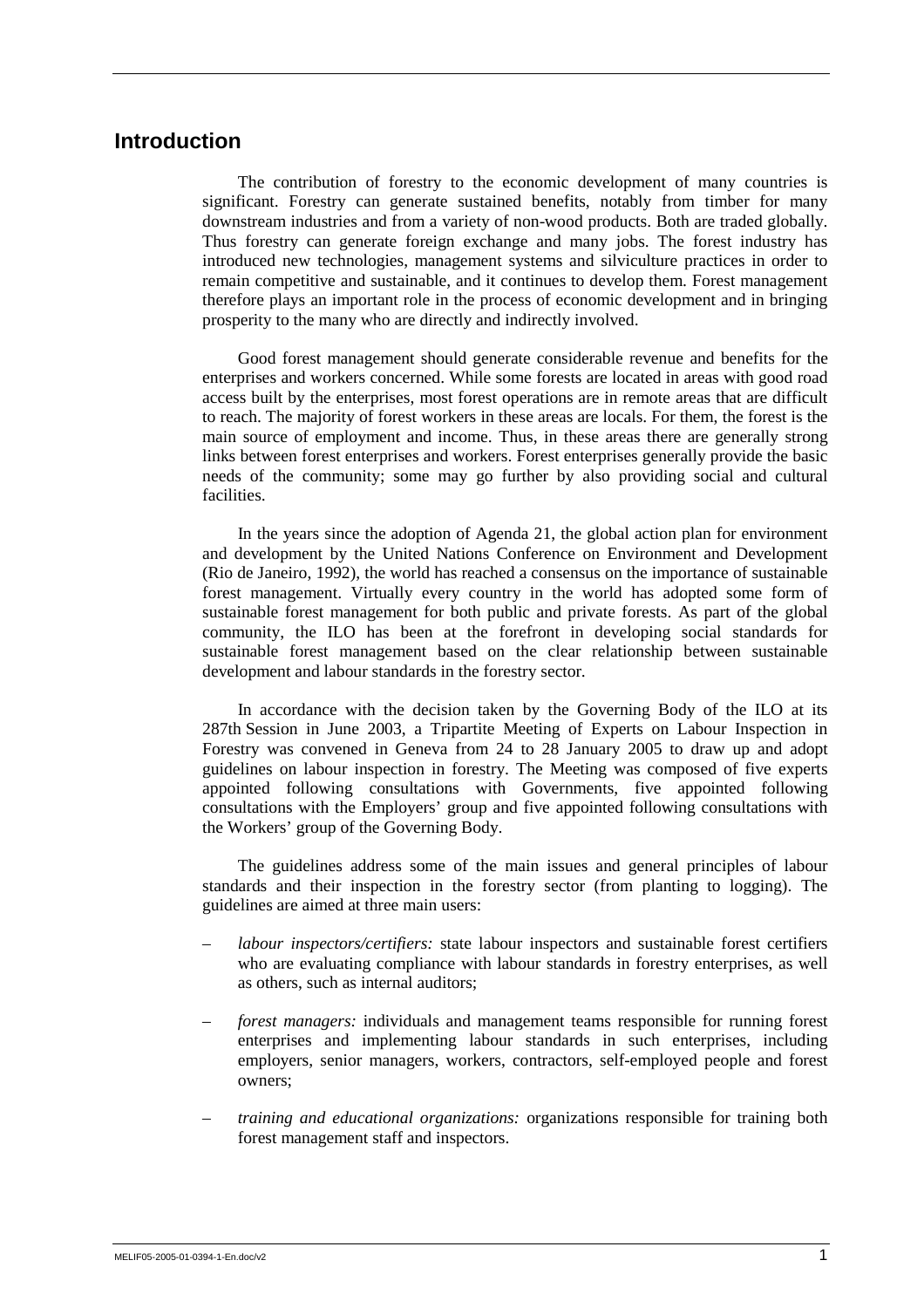The guidelines are based on the principles contained in relevant ILO Conventions and Recommendations, and make use of existing interpretations of these, in particular the ILO code of practice *Safety and health in forestry work*, *Social criteria and indicators for sustainable forest management: A guide to ILO texts* and *Approaches to labour inspection in forestry: Problems and solutions* (see Annex 2).

The guidelines are set out in five main sections. Chapter 1 provides a background to the forestry sector and the labour issues encountered in forestry work. Chapter 2 is a general introduction to managing labour standards in forestry. Chapter 3 presents guidelines in a modular format that enables forest managers to implement them and inspectors to evaluate that implementation. Chapter 4 contains general guidelines for organizing labour inspections and assessing compliance. The annexes comprise sample checklists and aides-mémoires for forest management and labour inspectors on the issues to cover when implementing and evaluating labour standards, bringing together the guidelines in Chapter 3.

The guidelines should be read in the context of the conditions in the country where they will be used.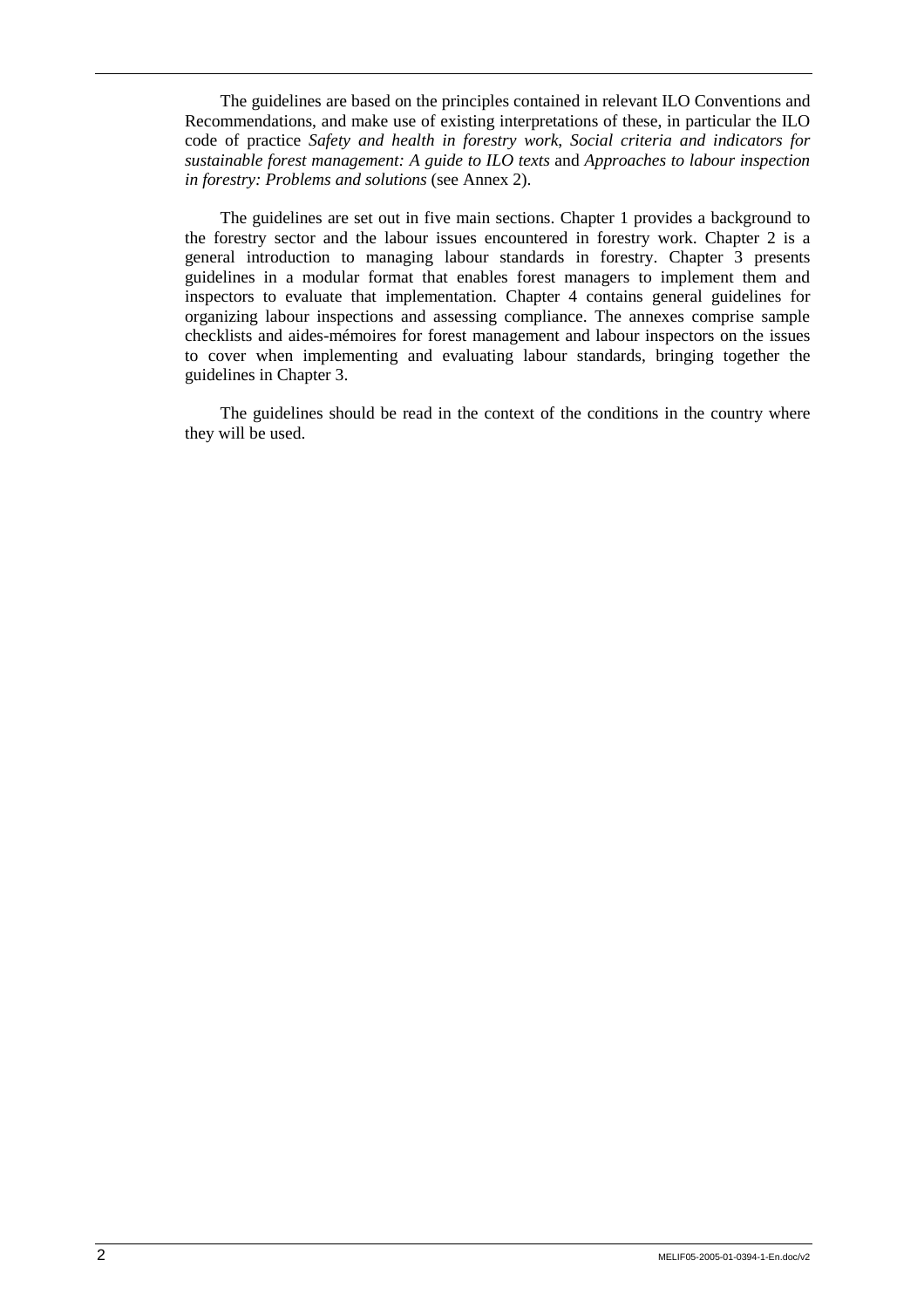## **1. Background: Labour standards in forestry**

## **1.1. General description of labour issues in forestry**

Working conditions and the working environment in forestry have particular features that distinguish forestry from many other industries. Worksites are usually temporary and scattered; facilities are more difficult to arrange than at permanent work premises; climatic, topographical and biological conditions, and the large share of contractual and seasonal workers, have significant impacts on labour issues and on the welfare of labour.

In most countries the forestry sector is characterized by a public or state forestry service, a few large integrated enterprises producing for international and domestic markets, and a large variety of small and medium-sized forest industry units. A large part of forestry work is carried out by contractors (contractor enterprises), the size of which may vary from one to two people to hundreds of workers. In these enterprises, there are direct workers and also contract workers whose employment status may not always be clear. Small-scale forestry employs self-employed persons in their own forest holdings. Temporary workers and contractors are common in small-scale forestry.

## *General working conditions*

General working conditions include hours of work and rest periods, procedures related to dismissal and remuneration, and other aspects agreed in an employment contract or collective agreements. Provisions may concern rights and responsibilities related to cooperation at the workplace. They apply to all sizes of enterprise, but the approaches to the management of labour conditions may be different. Large enterprises may have comprehensive systems and procedures to ensure that the requirements for working conditions are met. Small enterprises may benefit from better communication between management and staff and greater flexibility of practices.

Working hours in forestry are often more flexible than in other sectors. Many tasks can be performed quite independently, weather conditions may affect the possibility to work, managers are not able to control exact working hours, and, in rural areas, work traditions may affect the availability of labour.

In many countries forestry is a low-paid industry (although there is less discrepancy between forestry and other industries in developed countries). As forestry work tends to be seasonal, annual income may be low even though daily rates are relatively high.

In many countries it is up to the employer and worker or their organizations to agree on remuneration. Minimum levels of pay may be set in statutory instruments. Remuneration can be based on piece rates, time wage or combinations of these. Under no circumstances should the payment system encourage workers to take risks or to engage in unsafe work to meet production targets.

In the forestry sector, group wage systems may be in use. The group members divide the sum they have received for a certain task. Helpers are often used in felling, and the wage can be paid by the chain-saw operator or by the main employer. All these arrangements require clear and precise agreements, not only on remuneration, but also on arrangements for supervision and on other rights and responsibilities.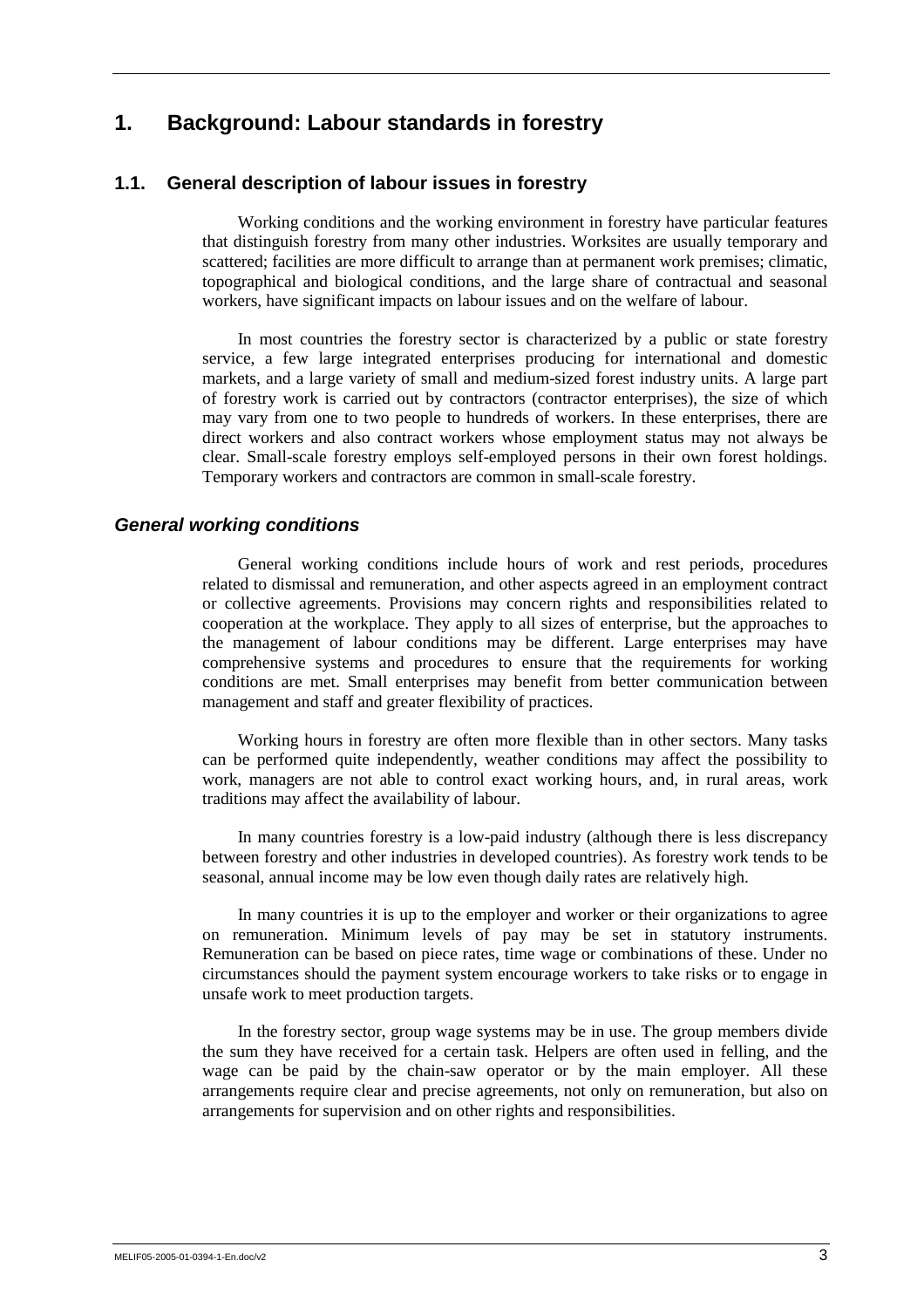## *Living conditions*

Forestry workers are sometimes required to stay at temporary work camps in remote areas to remain near their place of work. Camps are usually owned and managed by employers. Geographic isolation can make enforcement of labour standards more difficult. Standards of living should not threaten the health and safety of workers and adequate facilities for eating, sleeping, washing, cooking and where possible, communication, should be provided. There should always be access to sufficient drinking water and food.

## *Equal opportunity and vulnerable groups*

Groups of workers who are exceptionally vulnerable to infringements of ILO labour standards include migrants, workers with language skills different from the dominant culture, women working in remote locations in non-traditional jobs, the young and those in extreme poverty. Other groups of workers who may be more prone to accidents and injuries include the young, the old and, in some cases, women. The protection of young children was, in fact, the origin for labour inspection in the nineteenth century.

Young workers are not always capable of defending their rights or negotiating serious work-related problems. They are particularly at risk from heavy physical work. The employment of children below the age of completion of compulsory schooling (or 15 years in most countries) should be prohibited by minimum age restrictions. Ageing workers experience a gradual decline in their physical working capacity, but often have great resources of experience and knowledge. Work should be adapted to their needs. Maternity protection needs special consideration, in particular when chemicals are used and in physically demanding tasks.

Many countries have benefited from immigration and immigrant workers in the forestry sector. The integration of immigrants to the life of work is a key issue in promoting mutual benefits. Regardless of the nationality and status of workers, the same level of safety, health and other criteria of decent work should be met. If this equality is neglected, integration and social balance may not be reached.

Migrant workers are often in a weaker position than local people when it comes to defending their rights or meeting their responsibilities. There may be language problems leading to difficulties in the communication of work instructions. Cultural differences and preferences may bring tension to the workplace and act as a barrier to social integration. Migration can also lead to problems of illegal work, in which case the areas of safety and health, remuneration and social security, and all other aspects of decent work may be poorly regulated. This may need the intervention of and cooperation by several different authorities.

## *Occupational safety and health*

Forest workers are faced with serious occupational safety and health (OSH) risks. However, the experience of several countries and forest enterprises shows that, through practical efforts, the standard of OSH can be improved considerably.

Public labour inspection is one of the fundamental ways of enhancing safety and health and general working conditions in the forestry sector. The technical development of forestry tools, operational procedures and the mechanization of high-risk operations can also improve occupational safety and health and productivity. However, other organizations, such as government agencies and employers' and workers' associations, can provide useful help and input to OSH management.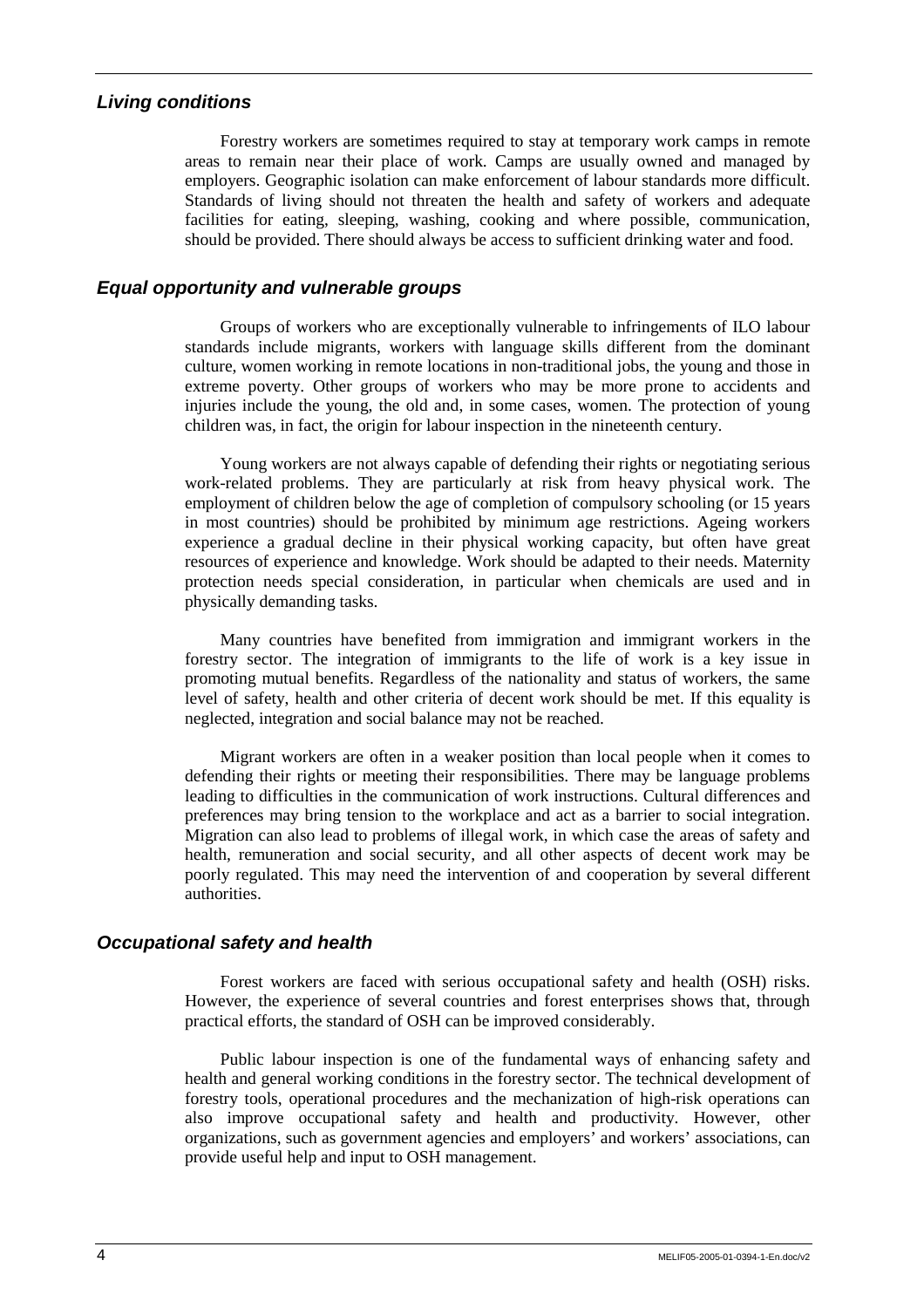In most countries, the rates of accidents and occupational diseases are still high in the forestry sector. However, in some countries with good management practices and legislation, the rate is similar to the general industry average. In some regions in the world, rates of fatal accidents can be dozens of times higher than in other regions.

Within the forestry sector, accident rates are highest in logging work. Felling of trees, lifting and extraction of logs, and repair and maintenance work carry high accident risks. Many accidents take place in the transportation of timber and in travel to worksites. In silvicultural activities, accidents are less frequent and less serious, but are still relatively common. Slipping, falling and cuts by sharp tools or hand-held machines are the most common causes.

Even in forestry work, however, most accidents are avoidable. Regardless of the work, accidents are normally caused by poor organization and supervision, inadequate tools and equipment, poor planning, and lack of skills and competence among workers, supervisors and managers. Terrain and weather conditions increase accident risk but are often excuses for, rather than the principal causes of, accidents.

Small-scale operations on farms and private small-wood holdings are of particular concern. These situations and tasks are often neglected in analysing safety and health and in carrying out improvement projects. In small-scale forestry, the risk of accidents tends to be high because of poor work equipment and safety gear, unskilled and inexperienced workers, and lack of awareness of safety hazards. Most of these accidents are not reported as they are not covered by accident compensation or other systems for collecting statistics.

Most forest work is physically demanding. Hand-held tools and machines are heavy and moving and lifting timber is strenuous. Mechanization does not necessarily reduce the physical load. In work with machines, it is more common to suffer from one-sided repetitive work, pain in the neck, shoulders and back and other ergonomic problems. Vibrations from machines can be problematic, as can noise levels. Health problems can be caused by continuous machine operation to meet demanding production objectives.

Work-related negative effects on the physical and mental health of the workers can be experienced if the demands of the work and the work environment exceed the worker's ability to cope with and control work demands. These can be reduced by enhancing worker competence and command of the work, by improving the work environment and by changing the contents and amount of work.

Many organizational aspects can also influence (positively or negatively) the work load. The negative aspects include, e.g. excessively demanding or unclear roles, tense relationships and atmosphere, and responsibility for the safety of other persons. Payment systems should never encourage risk-taking.

Chemical agents used in silvicultural work, timber protection and maintenance work may cause health risks if not used correctly. Chemicals should be stored, mixed, used and discharged correctly. They can have short-term acute effects and longer term chronic effects. Adequate protective equipment is necessary. Correct use of personal protective equipment (PPE) and its maintenance is essential for safe work.

In tropical countries, diseases transmitted by insects, such as malaria or dengue fever, intestinal worms or dysentery caused by contaminated food or water can impair workers' health. Hygienic conditions in camps and housing areas are important in this respect.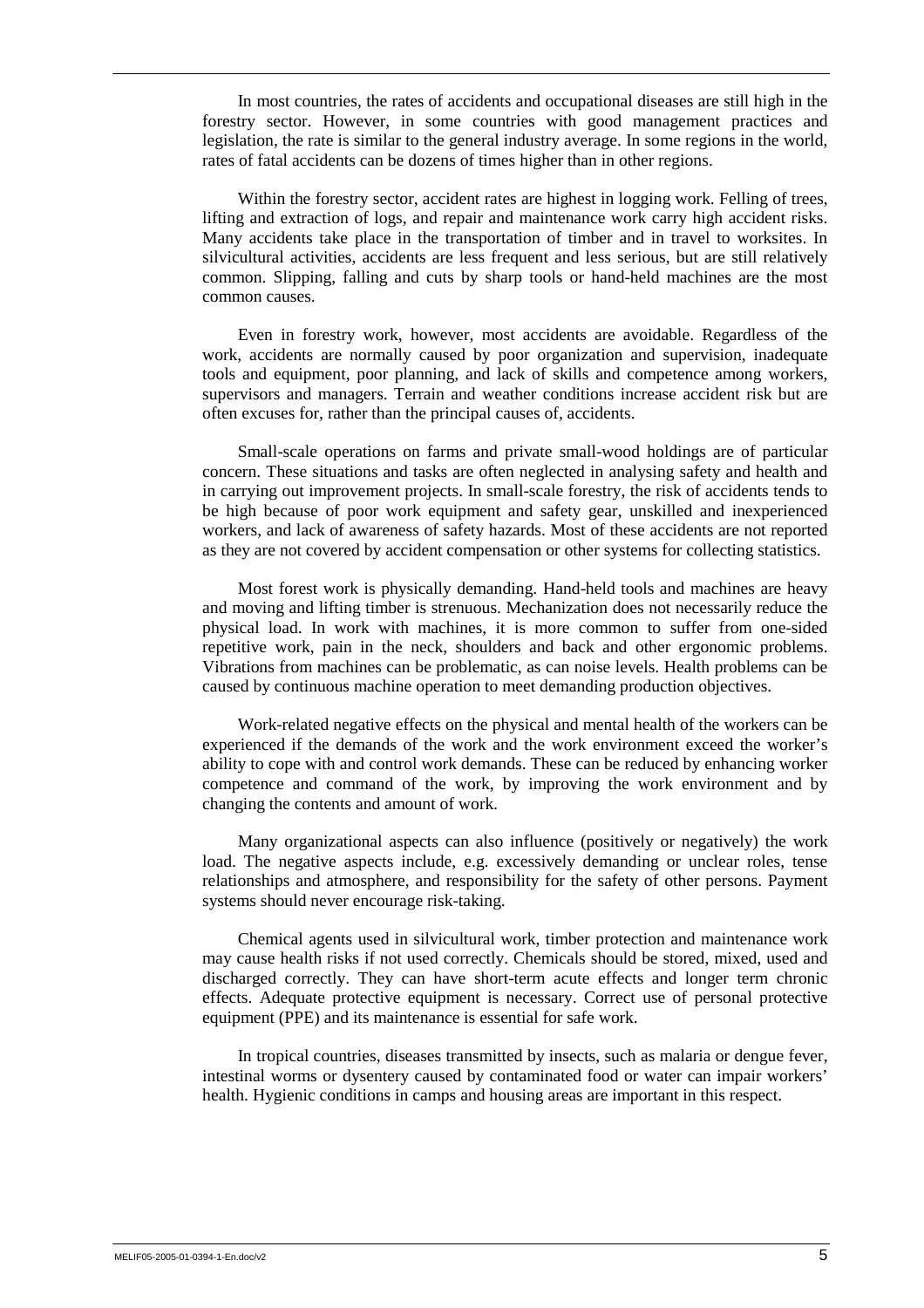## **1.2. Forestry frameworks for decent work**

### *ILO instruments for labour inspection in forestry*

International labour Conventions and Recommendations are formal instruments most commonly used by the International Labour Conference to formulate standards. The Conventions are open for ratification by member States. In ratifying an international labour Convention, a member State makes a formal commitment to give effect to the provisions of that Convention, and member States are obliged to bring national legislation and practice into line with their provisions. International labour Recommendations provide guidance and suggestions for national legislation and supportive programmes and institutions. They are not intended for ratification. In the absence of ratification by a country, a Convention can provide – in the same way as a Recommendation – guidance and suggestions for national legislation and supportive programmes and institutions.

International labour Conventions have been codified and referenced by various international treaties addressing the issue of sustainable forest management – such as those adopted in Rio and in Montreal, among others.

In its turn, the ILO Declaration on Fundamental Principles and Rights at Work and its Follow-up (adopted by the International Labour Conference on 18 June 1998 and endorsed by all ILO constituents) aims to ensure that social progress goes hand in hand with economic progress and development.

The Declaration recalls already existing commitments from the ILO Constitution to respect and promote principles and rights in four categories. These categories are:

- freedom of association and the effective recognition of the right to collective bargaining;
- the elimination of all forms of forced or compulsory labour;
- the effective abolition of child labour;
- the elimination of discrimination in respect of employment and occupation.

The Labour Inspection Convention, 1947 (No. 81) and the Labour Inspection (Agriculture) Convention, 1969 (No. 129), are the basic instruments for the organization of labour inspection in each country.

Convention No. 81 lays down the main rules governing the setting up, organization, means, powers and obligations, and functions and competence of the labour inspectorate as the institution responsible for ensuring respect for and protection of workers in the exercise of their duties, and for promoting legislation adapted to the changing needs of the world of work. Convention No. 81 deals with industry and commerce. Convention No. 129 establishes a system of labour inspection for the agricultural industry in general; it sets out the rules covering the organization and functioning of the system.

Convention No. 129 mentions forestry as a category of agriculture. It is left to each country to decide if they include forestry with agriculture. Countries with large forest industries have usually decided to leave forestry outside their interpretation of Convention No. 129. However, the sector is covered by Convention No. 81, so labour inspection activities should also comprise forestry inspections.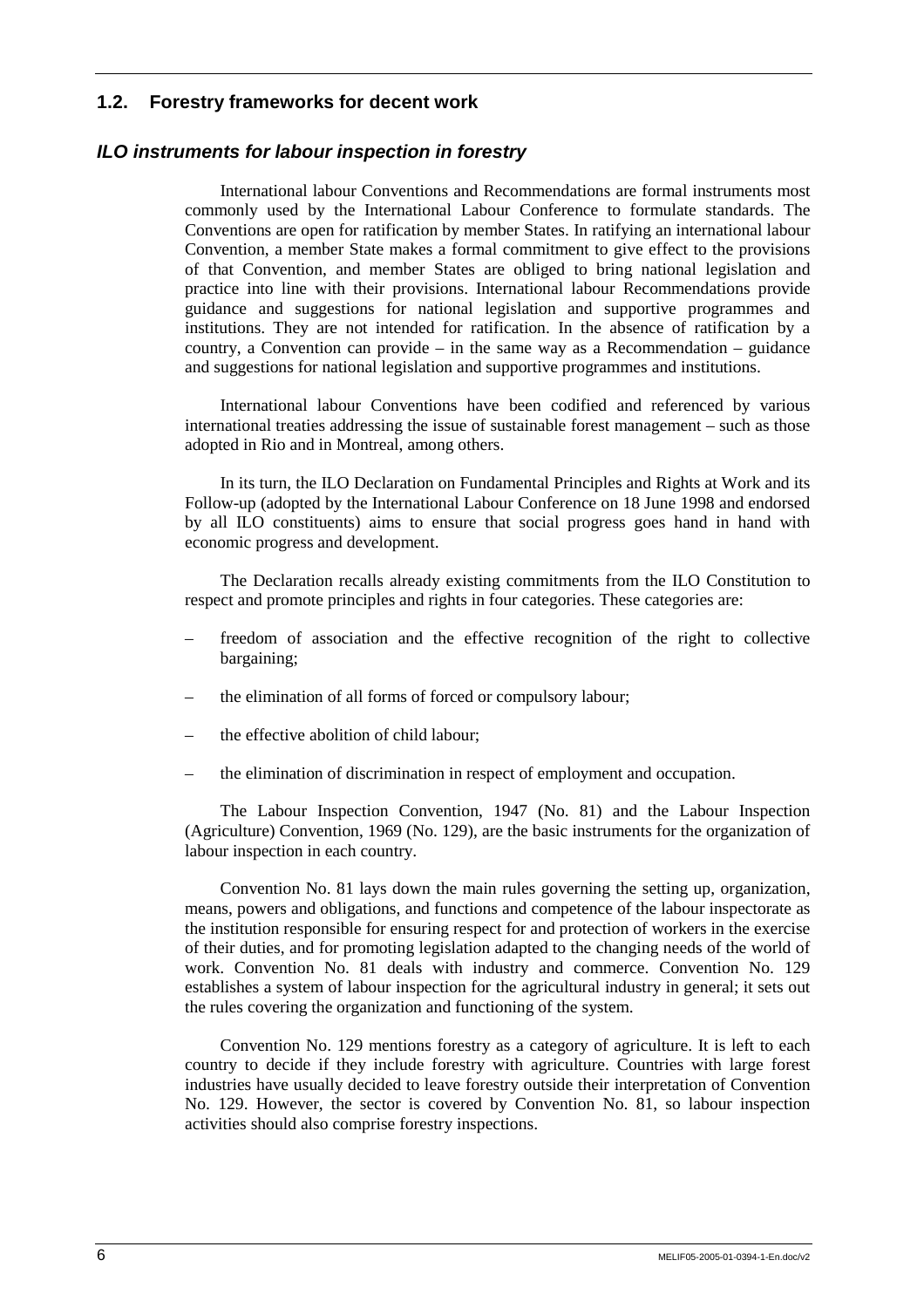## *Forestry frameworks at the national level*

Voluntary forest management certification

Since the early 1990s, independent third party (non-governmental) forest certification has become increasingly common in the forestry sector. A variety of initiatives have developed guidelines for sustainable forest management based on the idea that sustainable management can be achieved through balanced consideration of environmental, social and economic concerns. Two of the major international forest certification schemes (the Forest Stewardship Council (FSC) and the Programme for the Endorsement of Forest Certification Schemes (PEFC)) incorporate consideration of international labour Conventions into their standards to ensure that certification bodies check on compliance with labour standards and the protection of workers' rights during certification audits.

Certification schemes may have different provisions to forest enterprise affiliations, forest ownership or aggregate ownerships and also be adapted to the characteristics of the country.

The forest certification evaluation process differs from traditional labour inspection in a number of ways including:

- the entire process is voluntary;
- the evaluation period continues over a number of months or longer;
- the evaluator is required to actively solicit extensive stakeholder involvement frequently including civil society;
- the evaluation concludes with a public statement by the evaluator including a recommendation as to whether or not the enterprise or owners will receive certification;
- the social standards evaluated can extend beyond ILO core labour standards.

Some extracts from the relevant standards are shown in the following table.<sup>1</sup>

| FSC principles and criteria | Requirements                                                                                                                                                                                      |
|-----------------------------|---------------------------------------------------------------------------------------------------------------------------------------------------------------------------------------------------|
| 1.1                         | Forest management shall respect all national and local<br>laws and administrative requirements.                                                                                                   |
| 1.3                         | In signatory countries, the provisions of all binding<br>international agreements such as CITES, ILO<br>Conventions, ITTA, and the Convention on Biological<br>Diversity, shall be respected.     |
| 4.2                         | Forest management should meet or exceed all applicable<br>laws and/or regulations covering health and safety of<br>workers and their families.                                                    |
| 4.3                         | The rights of workers to organize and voluntarily<br>negotiate with their employers shall be guaranteed as<br>outlined in Conventions Nos. 87 and 98 of the<br>International Labour Organization. |

<sup>1</sup> Extract from "FSC Principles and criteria for forest stewardship", Author: Forest Stewardship Council (2000).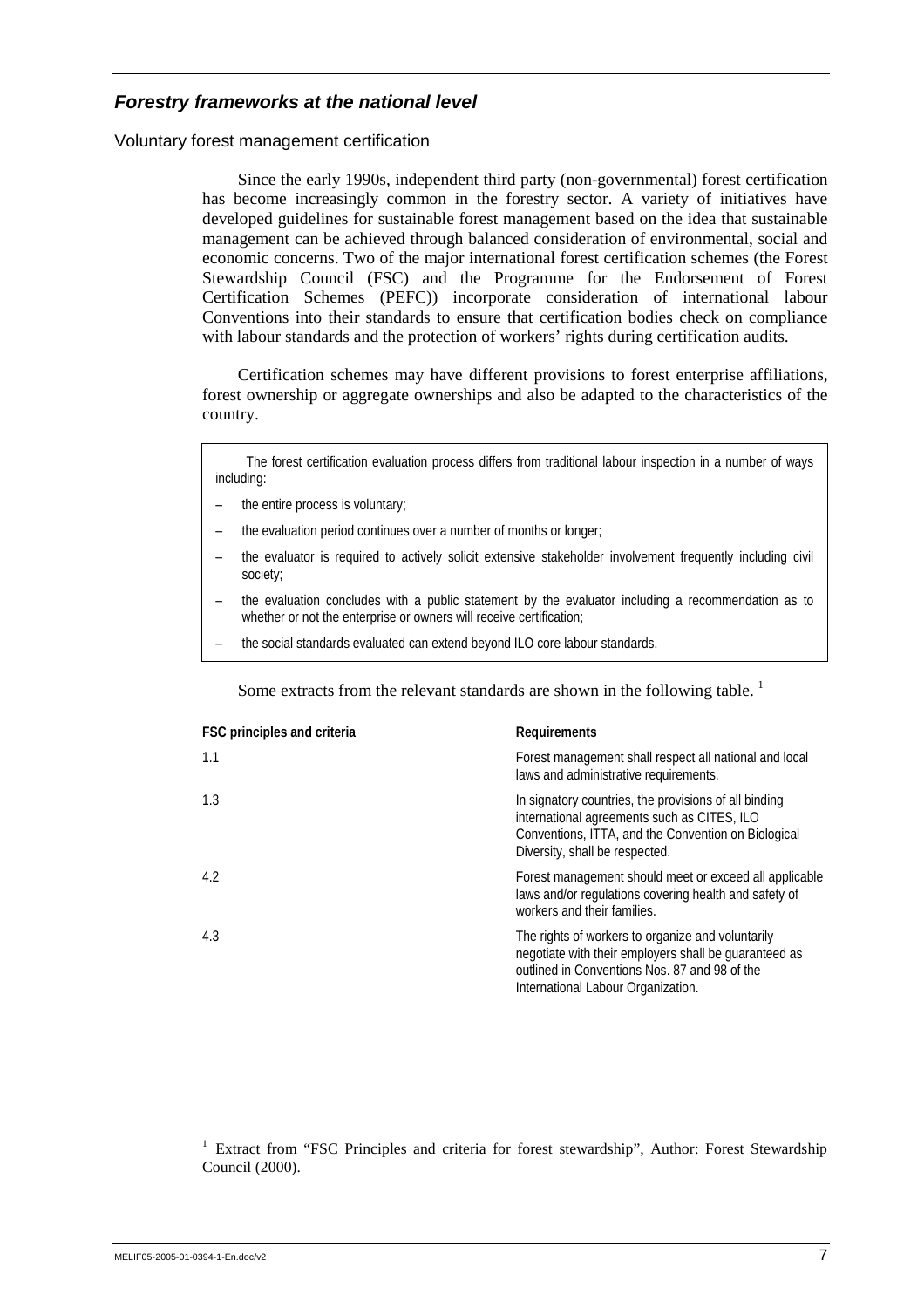**Annex 3: "Basis for certification schemes and their implementation", from the Programme for the Endorsement of Forest Certification Schemes (PEFC):** *Basis for National Schemes and their Implementation***, technical document, 2003** 

#### **Requirements**

3.3 ILO Conventions The core Conventions of the ILO, as amended, whether ratified or not, will be respected in the implementation of SFM. The core Conventions of the ILO are as follows:

- Forced Labour Convention, 1930 (No. 29)
- Freedom of Association and Protection of the Right to Organise Convention, 1948 (No. 87)
- Right to Organise and Collective Bargaining Convention, 1949 (No. 98)
- Equal Remuneration Convention, 1951 (No. 100)
- Abolition of Forced Labour Convention, 1957 (No. 105)
- Discrimination (Employment and Occupation) Convention, 1958 (No. 111)
- Minimum Age Convention, 1973 (No. 138)

In addition to the two major international schemes, national schemes such as the Indonesian Ecolabelling Institute (LEI) and the Malaysian Timber Certification Council (MTCC) standard also include certain requirements relating to the rights of workers.

The LEI contains requirements for:

- equal employment opportunities;
- fair wages and minimum wages;
- improvements in workers' health and welfare;
- maintenance of human rights, including the independence of workers' organizations and the maintenance of workers' cultural integrity;
- health and safety of workers and communities;
- mutually understood work contracts;
- correct handling of labour disputes.

The MTCC standard contains requirements for:

- the fair and equitable sharing of costs and benefits among the parties involved;
- procedures to ensure the health and safety of forest workers;
- respect for the rights of indigenous peoples, local communities, forest dwellers and other forest dependent communities.

Certification bodies operating under these certification schemes will therefore examine the applicant's performance on some of the key labour issues. Failure by the applicant to address any of these requirements would prevent them being certified and labelling their products with the logo of the forest management scheme.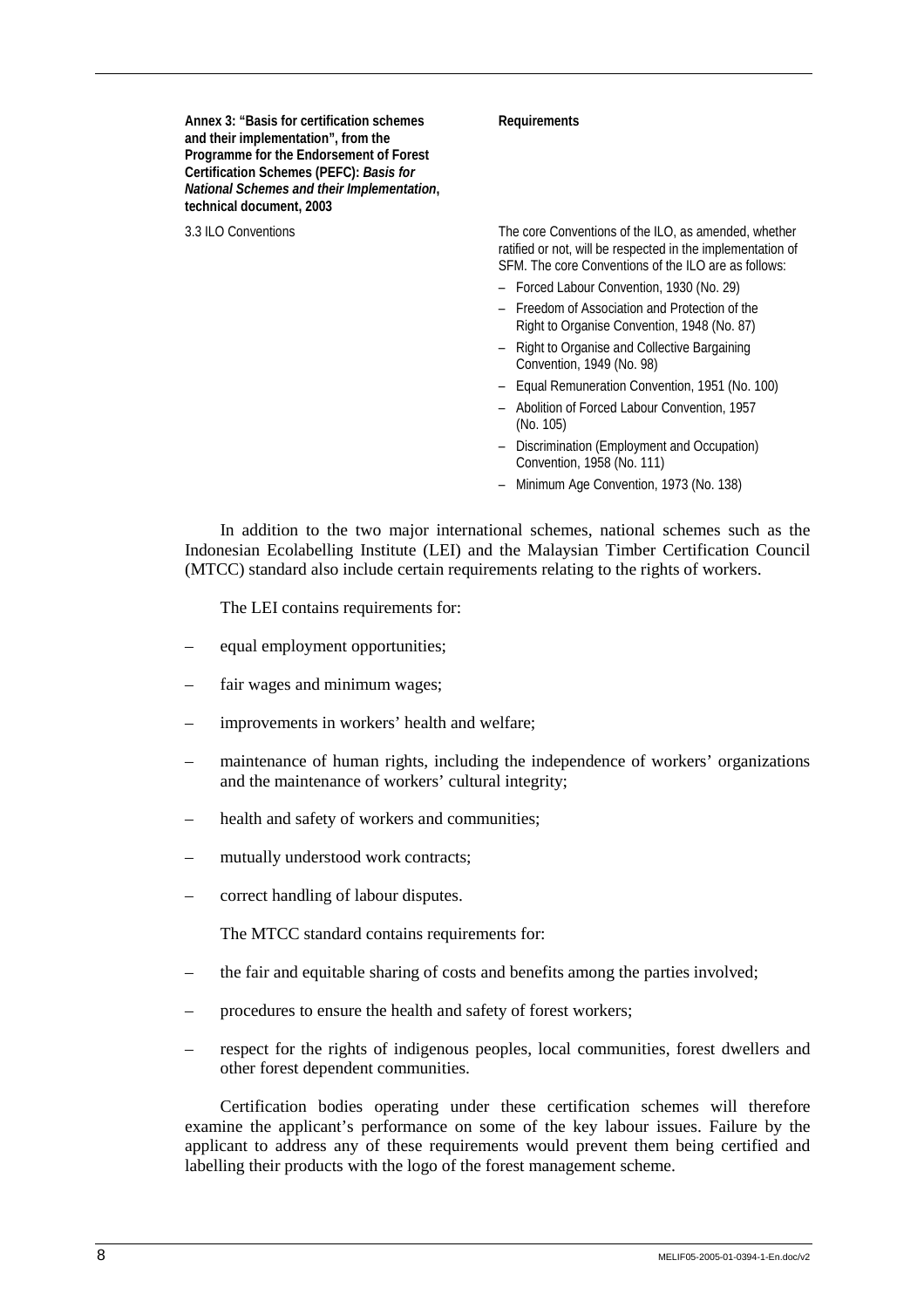Several features of third party certification audits should be considered here. Firstly, certification audits, like labour inspections, are based on sampling and can never examine every aspect of a forestry operation. Where this is the case, the certification body may make use of the findings of labour inspections in determining the outcome of the audit. Secondly, certification bodies are not permitted to engage with the applicant to offer advice on how to resolve non-conformities that have been identified. In this respect, the remit of the certification auditor is considerably narrower than that of the labour inspector. Finally, the cost of certification under a third party scheme is borne entirely by the applicant. These are market-based initiatives that tend to attract larger companies geared to an international or export market. Forest management certification has been relatively slow to expand in developing countries, especially where enterprises are only operating on the domestic scene. However, some forestry bodies are developing and overseeing phased approaches to certification. The idea behind a phased approach is that it enables a stepwise progression towards certification for forestry enterprises that are not prepared for a full certification audit. This is intended to make certification more accessible to enterprises starting from a lower level of development that are operating in challenging areas. Third party forest certification is currently becoming widespread in certain sectors of the industry.

There is considerable scope for the sharing of information between labour inspectors and certification bodies where such cooperation would bring enterprises into compliance with the requirements of the international labour Conventions more quickly. This should take into account that:

- the information that labour inspectors have obtained through labour inspection about enterprises' compliance with national regulations may be confidential; in this case they should not share this information with non-entitled parties without the agreement of the company;
- as a rule, enterprises have to comply with applicable national regulations.

Unlike mandatory legal conventions, voluntary forest certification schemes do not require national legislation to be enforced. In some countries a ratified international labour Convention is legally binding. In most countries, the provisions of a ratified international labour Convention should be transposed into national legislation before becoming effective.

It is common that legally binding laws and acts contain references to relevant standards or other norms which in themselves are not legally binding. Laws may allow enterprises to use different approaches to meet the requirements.

Voluntary recommendations, codes of practice and other material describing a practical and realistic level of safety and other work-related conditions are often necessary in assessing compliance with the legislation.

Other organizations can contribute to improving labour standards and may provide information, advice and guidance on safety, health and other working conditions. These include:

- enforcement organizations;
- workers' organizations;
- contractors' associations;
- organizations of self-employed people;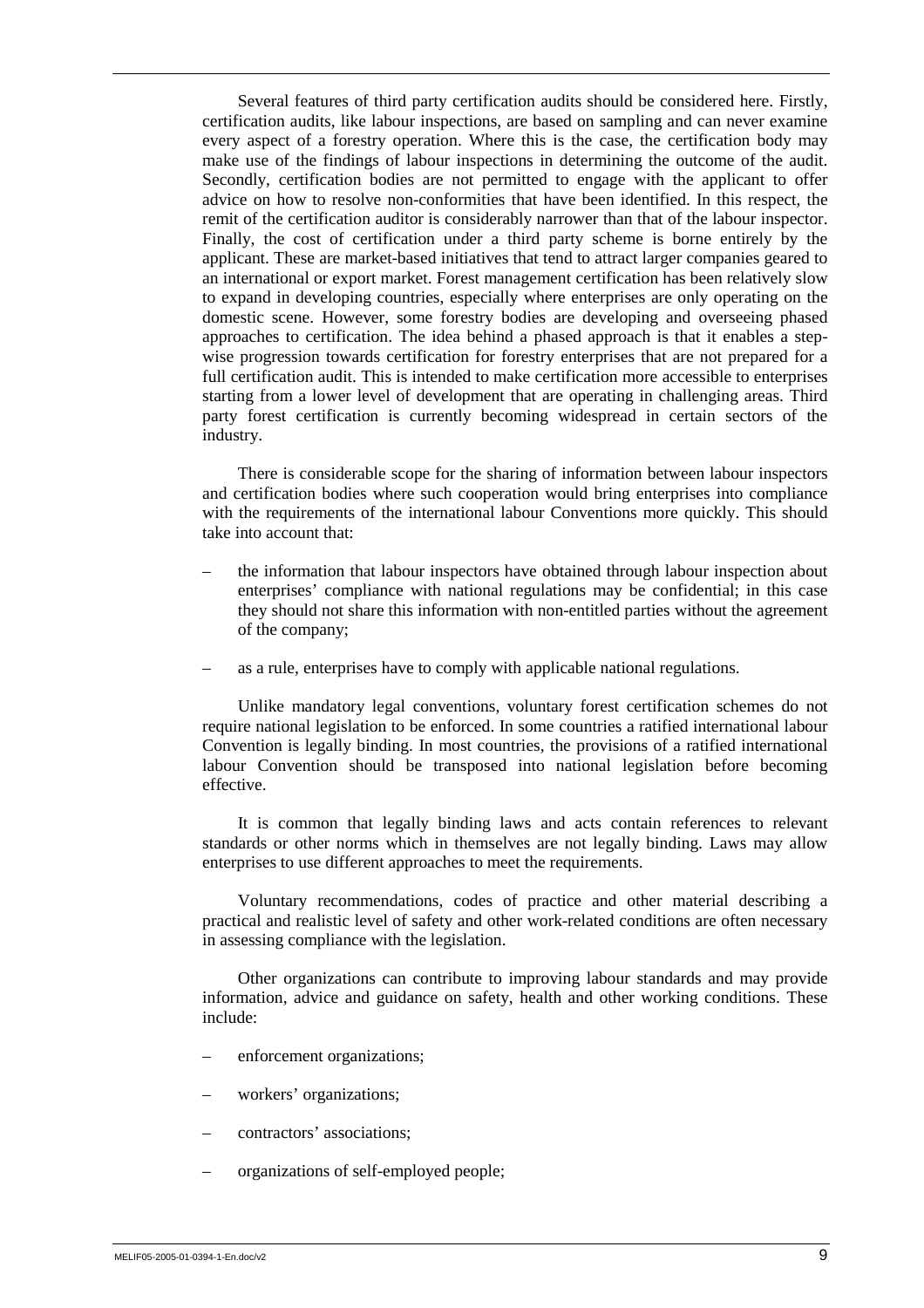- certification organizations or bodies;
- consultants and advisory services;
- research and training organizations.

In addition to labour inspectorates, enforcement activities are carried out in the forestry sector by many other organizations. The forestry administration monitors compliance with forestry legislations, for example, with concession agreements. Some accident insurance organizations provide information and consultation to their client organizations, but also enforce compliance with the legislation. Other provisions may also be a condition of full compensation in case of damage or accident. Forest certification bodies assess environmental and economic, as well as social, performance. Certification organizations provide information on the criteria of forest certification systems. Some certification organizations also publish guidelines and advice for forest owners, workers and other stakeholders in meeting the certification criteria.

Employers' and contractors' associations provide information and advice on labour issues. This may include information on new legislation and guidance and advice on meeting the requirements. Employers may organize voluntary schemes on social responsibility. Workers' organizations provide advice, arrange training events and information dissemination, and may publish material. Workers' organizations can negotiate collective agreements either at the enterprise level or at the national level.

Contractors' associations are an important means of improving the management competence of contractors. They organize training sessions and meetings and publish guidance material, formulas and model documents. Organizations of self-employed people are normally found in the agricultural sector. The owners of small forest holdings sometimes have their own organizations.

Consultants and advisory services (extension organizations) provide a large variety of advice, professional help and services to forest owners, managers and other forestry actors. The services may concern OSH, conditions of work, forest management, forest planning and operations, work techniques and financial and administrative duties. Some of the activities may be commercially run, and some may be subsided by public bodies or other organizations.

Training organizations play a key role in improving the skills and competences of workers (e.g. vocational training), but may also offer short courses to managers.

Research institutes are useful partners for large enterprises. Work studies and larger research projects are often set up in partnership with research organizations.

### *Private sector initiatives*

Corporate social responsibility

Corporate social responsibility (CSR) and other similar approaches emphasize the responsibility of enterprises and other organizations. Corporations are becoming increasingly aware of their visibility and their accountability to the public. More importantly, however, the demonstration of responsible business is fast becoming important to attract financial backing from shareholders and investors.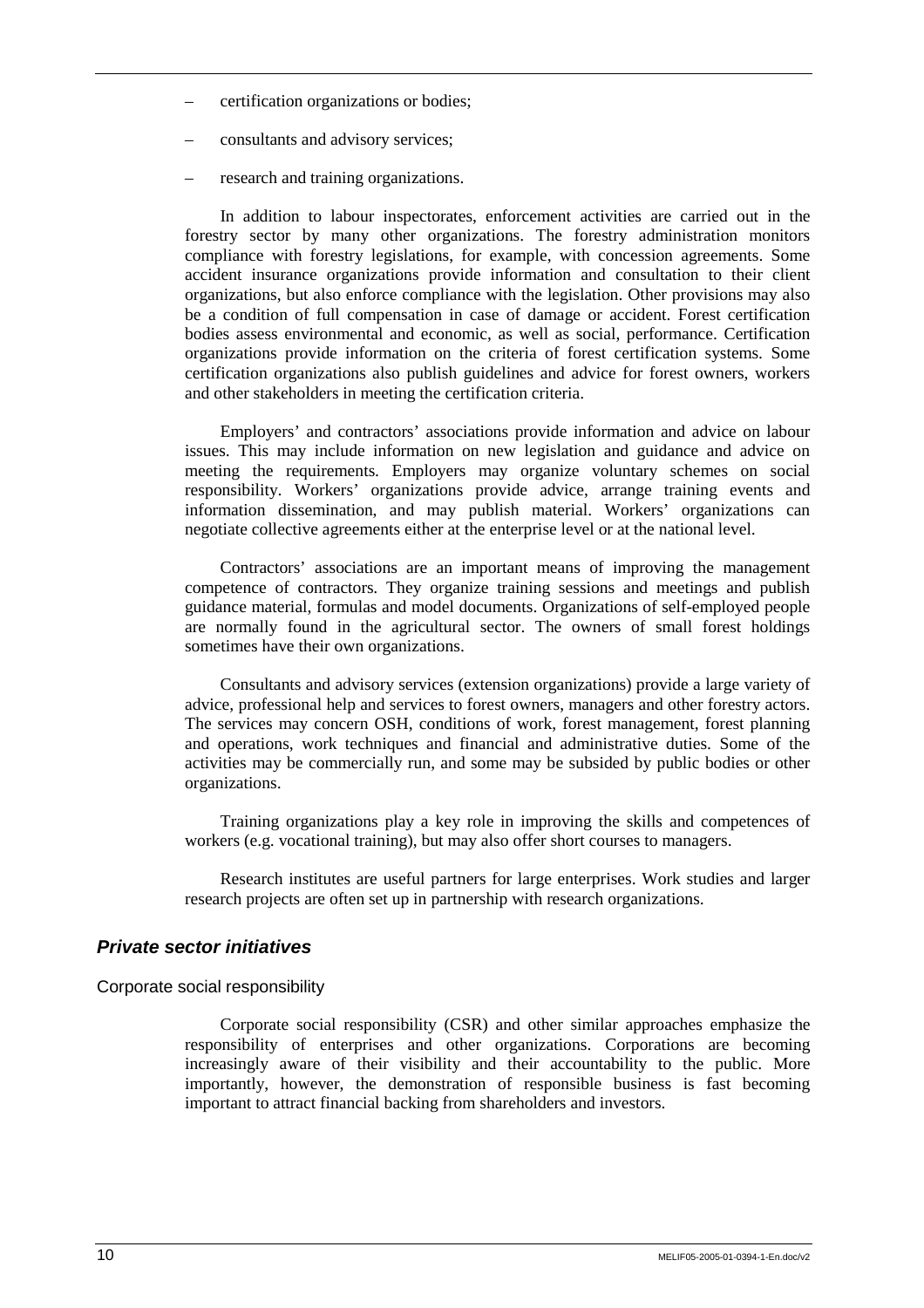Large internationally operating forestry enterprises have been active in CSR schemes. This approach can be transferred through the supply chain, including suppliers of services, raw materials and products. This can also strengthen the social dimension of sustainable forestry by integrating labour issues more closely as part of social sustainability.

The effective integration of CSR, social sustainability, certification schemes and labour inspections can form a solid basis for a new positive work and business culture in the forestry sector.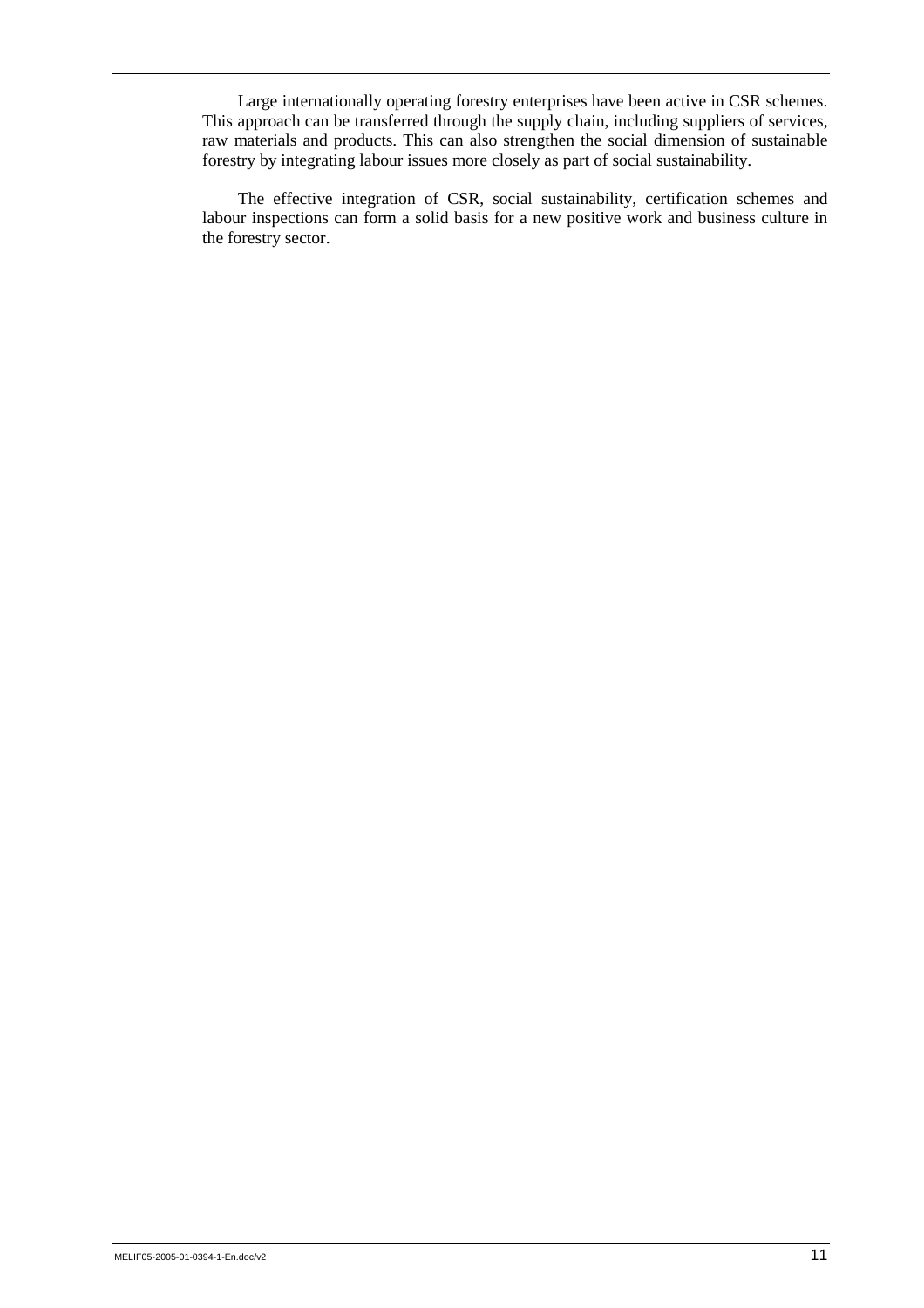## **2. General introduction to managing labour standards in forestry**

In some countries, forest enterprises (and particularly small and medium-sized enterprises) have difficulties in understanding what they are required to do and how they should approach labour standards. This section provides an overview of the management of labour standards in forest enterprises.

## **2.1. Management systems**

It is not usually practical for a forest enterprise to have separate management systems for each issue it needs to address (e.g. for labour issues, environment and quality). Hence, labour standards will be part of a single overall management system.

The management system will depend on the size and complexity of the forest enterprise. For many small enterprises, a formal, documented management system is too complicated and unnecessary. The bigger the enterprise, the more need there is for a formal management system to implement labour standards, codes of practice and other norms. A management system is the structure that connects all aspects of management. Meeting all legal requirements should be part of an effective and comprehensive management system.

Authorities may set requirements for management systems. This is common in industries where the risk of a major accident is high (e.g. in the chemical industry). In the forestry sector, the enterprise can usually build a management system to meet the prevailing circumstances. Such a system should ensure and improve the quality of performance, well-being of workers and the competitiveness of the enterprise. The ILO has adopted the *Guidelines on occupational safety and health management systems: ILO-OSH 2001* (see Annex 2), which is a good international model for building a management system.

Working conditions and other human resources aspects should be integrated into the management system and receive equal priority with other aspects of the enterprise's activities.

## **2.2. Consultation of workers' organizations**

The right of workers to organize and elect representatives should be respected. Employers should be encouraged to engage in meaningful discussions with workers' organizations where they exist. Forestry enterprises should consult with workers' organizations about relevant issues including the organization of work. Effective social dialogue would be facilitated if workers channelled their inputs through these established mechanisms. As far as possible, decisions should be arrived at by consensus.

## **2.3. Working with contractors**

First of all, enterprises, contractors and contract workers operating on a subcontracting basis should clearly define the sequence of their own responsibilities and duties and those of the commissioning party under national legislation and international recommendations, such as paragraphs 45 and 46 of the code of practice on safety and health in forest work (page 21 of the English version, reproduced in the box below) and ensure compliance with them. Given the variety of subcontracting arrangements,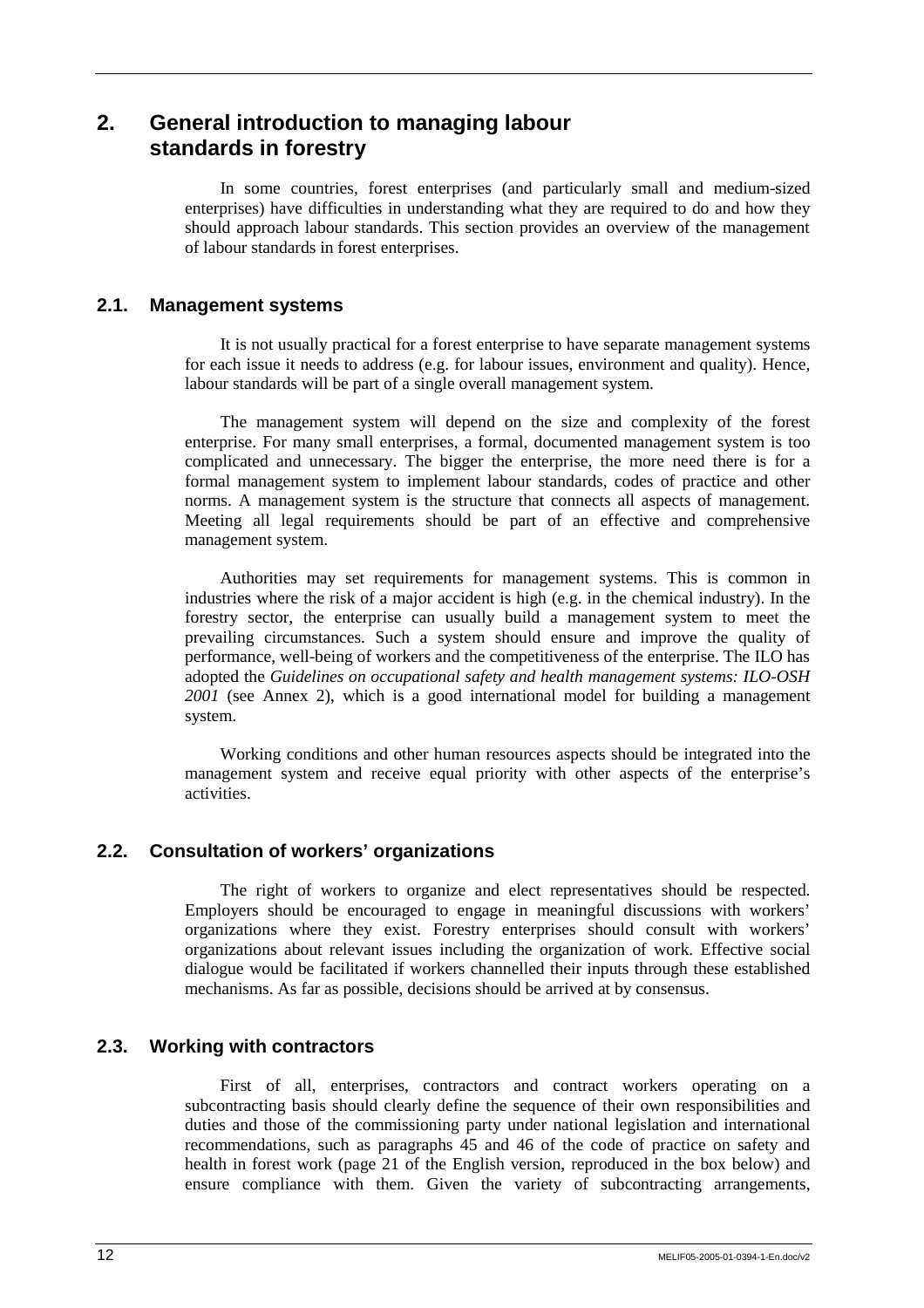responsibility for treatment of the workers may rest on the contractor in one country and the enterprise for which the latter works, in another. Therefore labour inspectors should be perfectly aware of the legal situation in their country as regards the distribution of responsibilities between the enterprise which contracts for the work and the contractor who carries it out, and who in turn subcontracts workers for the purpose.

- 45. Employers and commissioning parties contracting out services should promote stability and low rates of turnover among their workers and contractors.
- 46. When using contractors, the commissioning party should ensure that:
	- (a) the same safety and training requirements apply to the contractors and their workers as to the workers in the enterprise;
	- (b) where required, only such contracts are used that have been duly registered or hold licences;
	- (c) contracts specify safety and health requirements as well as sanctions and penalties in case of noncompliance. Contracts should include the right for supervisors mandated by the commissioning party to stop work whenever a risk of serious injury is apparent and to suspend operations until the necessary remedies have been put in place;
	- (d) contractors who repeatedly violate their contractual obligations are excluded from future bidding.

## **2.4. Working with small enterprises**

Bargaining groups formed by workers in small enterprises may not be able to gain legal recognition as workers' organizations. In some countries, there is legislation that specifies the minimum number of workers that an enterprise should have before it is legally obliged to recognize an organization of its workers.

Many small enterprises rely on family labour, including children. Just as in large enterprises, adherence to the requirements of the international labour Conventions is necessary in all cases. No child under 13 years may be employed (under 12 years in some developing countries), even for light work, whether or not the child is employed for wages. However, the means by which compliance is achieved may be different. For example, it may not be necessary for a small enterprise to produce documented policy detailing the tasks that young people may or may not carry out when verbal communication and instruction would be equally efficient and effective.

Workers employed by small enterprises on a temporary or casual basis should also receive remuneration not less than the established minimum wage.

Workers should have the same level of safety and health regardless of the size of the enterprise. Small enterprises will address OSH management in a different way just as there are differences in other areas of management systems.

Risk assessment is very different in small, medium-sized and large enterprises. In an enterprise with a couple of workers carrying out normal forest work, risk assessment is simple; often it can be done in a couple of hours, where in large enterprises special systems for risk management would be required. Note that even in small enterprises risk assessment should include all contractors and self-employed workers. Whatever the size of the enterprise, the findings of risk assessments should be used to develop safe working practices that are appropriate to the size and means of the enterprise. Personnel should be trained or instructed in how to work safely. Accidents and any ill health caused by the work should be noted and continuous efforts to improve performance should be made.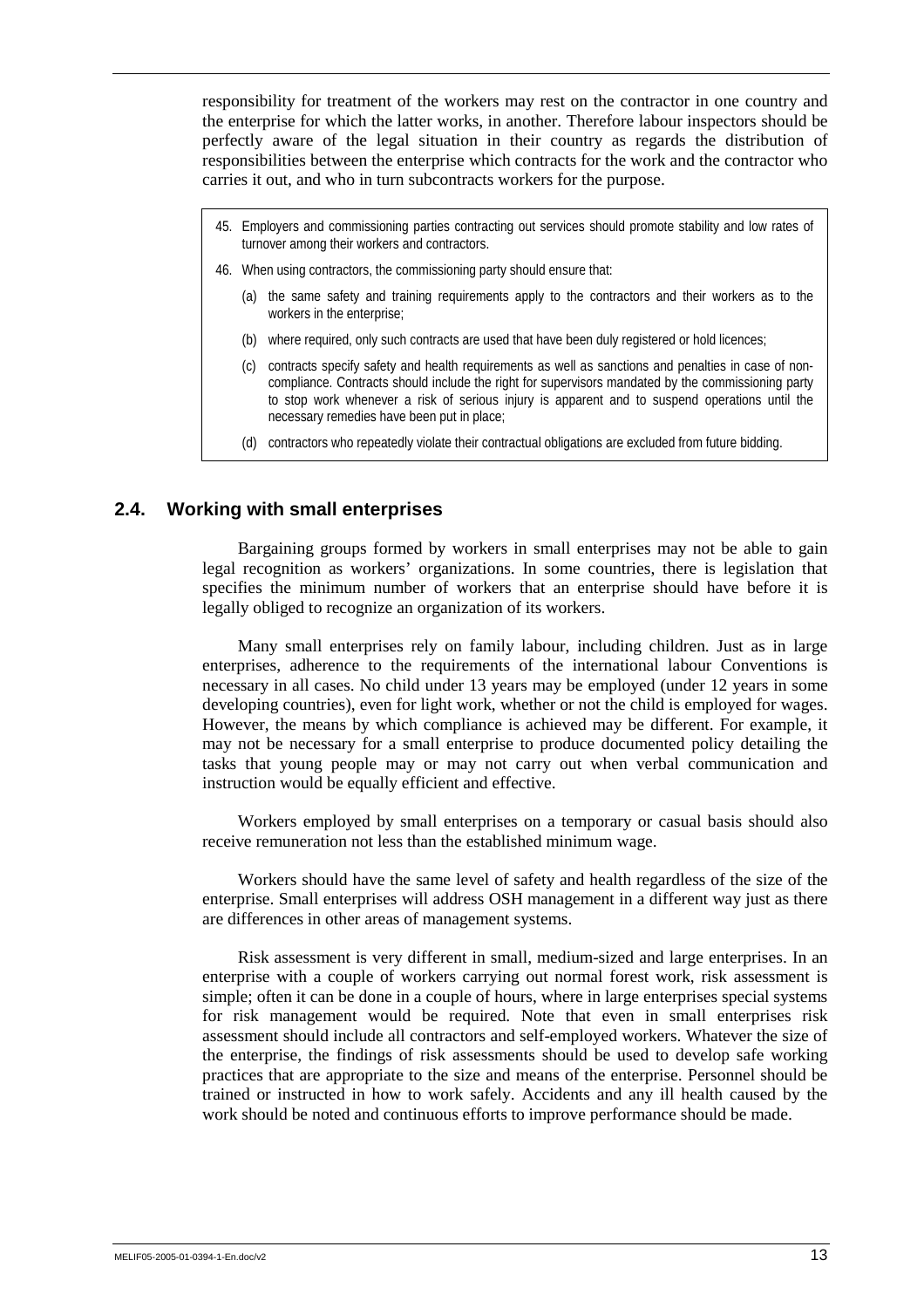Small enterprises should also be legally compliant where there are requirements for skills qualifications to operate vehicles, tools or machinery. Small enterprises will need to know the legal requirements. However, small enterprises should not be expected to conduct an analysis of staff training needs, as any shortcomings should be obvious.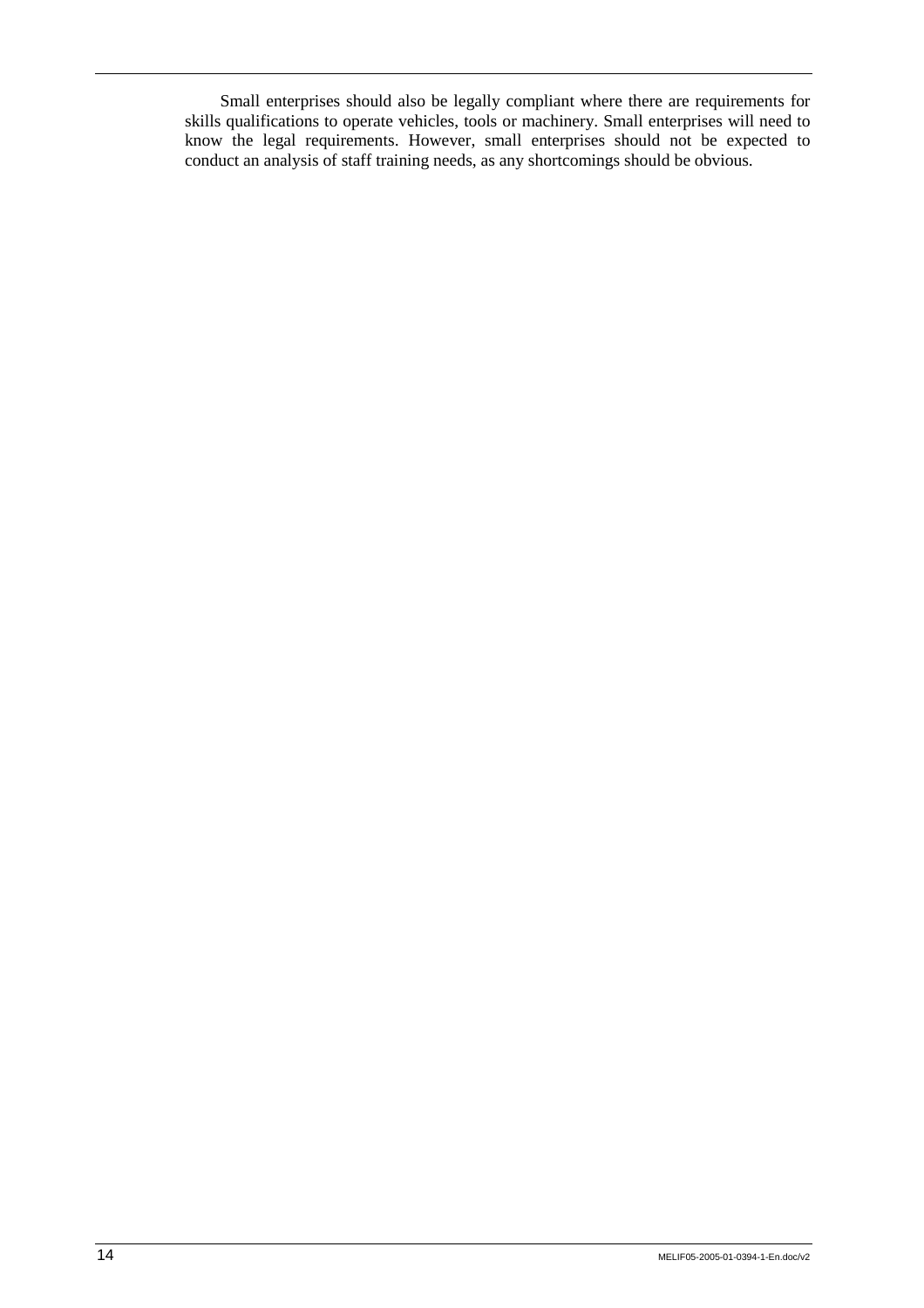## **3. Implementing the international labour Conventions**

The guidelines on implementing the international labour Conventions are applicable to both labour inspection and forest management.

These guidelines are divided into a series of topics, which are based on *Social criteria and indicators for sustainable forest management: A guide to ILO texts* (see Annex 2). The topics to be covered in these guidelines are:

- 3.1. The right to organize and bargain collectively
- 3.2. Prohibition of forced labour
- 3.3. Child labour
- 3.4. Equality of opportunity and treatment (non-discrimination)
- 3.5. Fair remuneration
- 3.6. Occupational safety and health
- 3.7. Workforce qualification and training

There is a module for each topic, which covers:

- the requirements of international labour Conventions and codes of practice;
- guidelines for the management of the forest enterprise on meeting the requirements;
- guidelines for inspectors on what to look for during inspections.

In each module, the relevant Conventions and their key points are highlighted. The guidelines for meeting the requirements are intended as an aid to forest managers. They offer practical suggestions of the systems and procedures an enterprise should implement to ensure that it complies with ILO requirements. The guidelines for inspectors are drawn up in a similar way and provide instruction on how labour inspectors can check that enterprises meet ILO requirements.

## **3.1. The right to organize and bargain collectively**

#### *Introduction: ILO requirements*

The Freedom of Association and Protection of the Right to Organise Convention, 1948 (No. 87), and the Right to Organise and Collective Bargaining Convention, 1949 (No. 98), concern the rights of workers and employers to organize themselves in workers' or employers' organizations and to bargain collectively. These Conventions affirm the principle of freedom of workers' organizations and the rights of workers and employers to join organizations of their own choosing. Workers and employers should be able to join associations without fear of intimidation or reprisal. Bargaining and negotiations with workers' organizations should be carried out in good faith with every effort made to come to an agreement.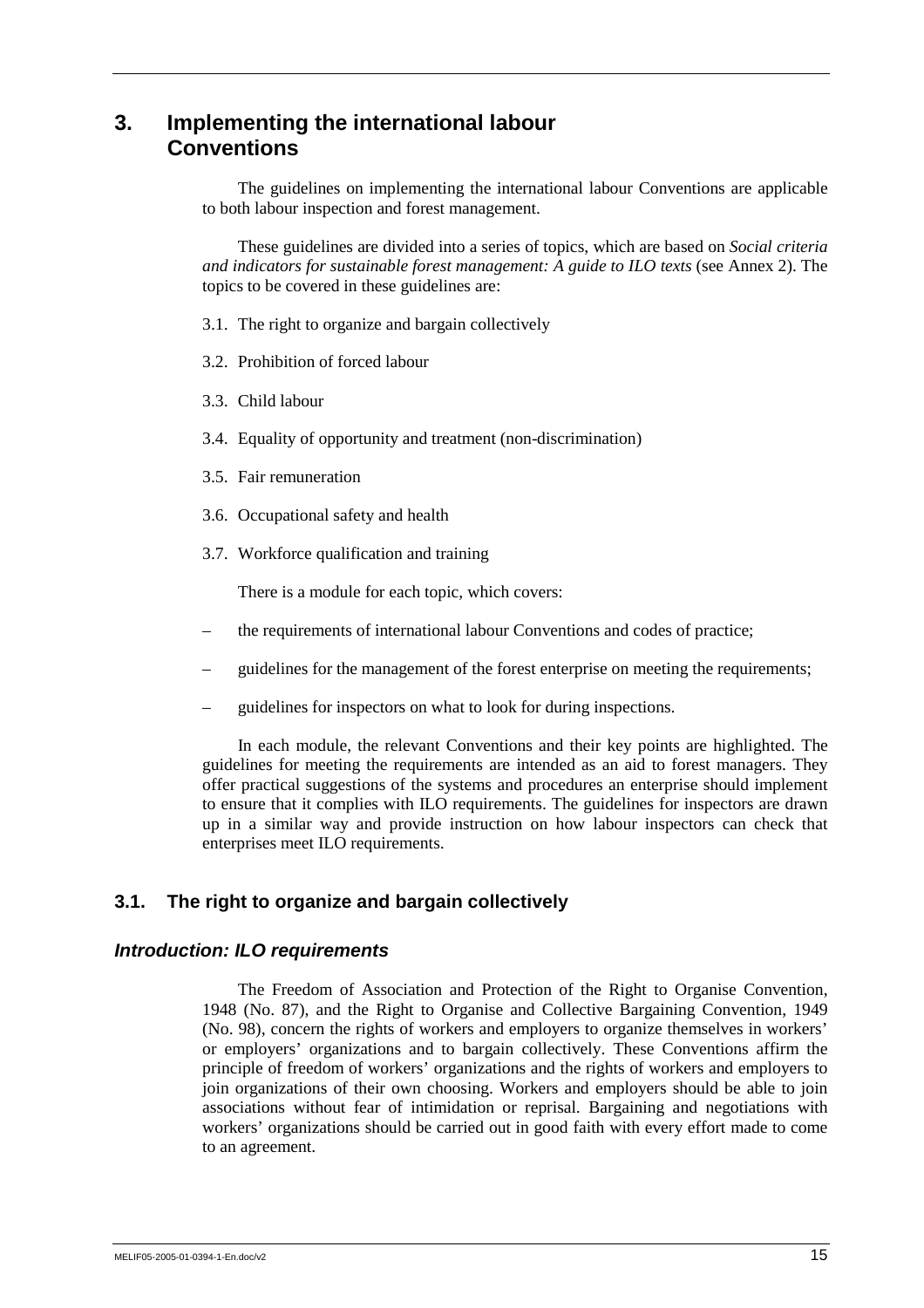The ILO Governing Body Committee on Freedom of Association, which is a supervisory body for the application of Conventions Nos. 87 and 98, has explained its views in more than 2,000 cases involving detailed and specific facts. Along with the experience of the Fact-Finding and Conciliation Commission on Freedom of Association, the ILO has identified behaviours typically used to infringe the right to freedom of association and the right to bargain collectively. These include:

- use of civil authorities to arbitrarily arrest and detain those seeking to form or join associations;
- non-financially based confiscation of the property of organizations advocating freedom of association and the right to bargain collectively;
- permitting private parties, with impunity, to physically intimidate those seeking to exercise their right to freedom of association and collective bargaining;
- limitations on membership in associations based on gender, national origin (migrants), religion or race;
- blacklisting advocates of freedom of association and collective bargaining.

Conventions Nos. 87 and 98 are included in the ILO Declaration on Fundamental Principles and Rights at Work. Most ILO member States have ratified these Conventions.

The basic requirements of the international labour Conventions Nos. 87 and 98 are:

- the right to establish and join organizations without previous authorization;
- the right to draw up constitutions and rules and to elect representatives in full freedom, to organize their administration and activities and to formulate their programmes;
- that membership of such organizations shall not prejudice the employment, or cause the dismissal, of a worker;
- that the public authorities shall refrain from any interference which would restrict this right;
- that workers' and employers' organizations enjoy protection from acts of interference by each other;
- to encourage and promote the development and utilization of voluntary collective bargaining to regulate terms and conditions of employment.

#### *Meeting the requirements*

- 1. Workers, both permanent and temporary, and self-employed contractors, have the freedom to establish and join their organizations. The employment or dismissal of a worker should not be prejudiced by membership in a workers' organization. Neither should membership of a workers' organization influence the treatment of workers, the division of tasks, remuneration and career opportunities.
- 2. Forest managers should ensure that workers' freedom to organize is respected. Workers and self-employed contractors should be treated equally with respect to their freedom of association.
- 3. Employers have the same freedom to join employers' associations. This should facilitate good cooperation and understanding between employers, managers and workers.
- 4. A clear policy explaining the basis on which the enterprise enters into discussions with workers' organizations would be a useful instrument.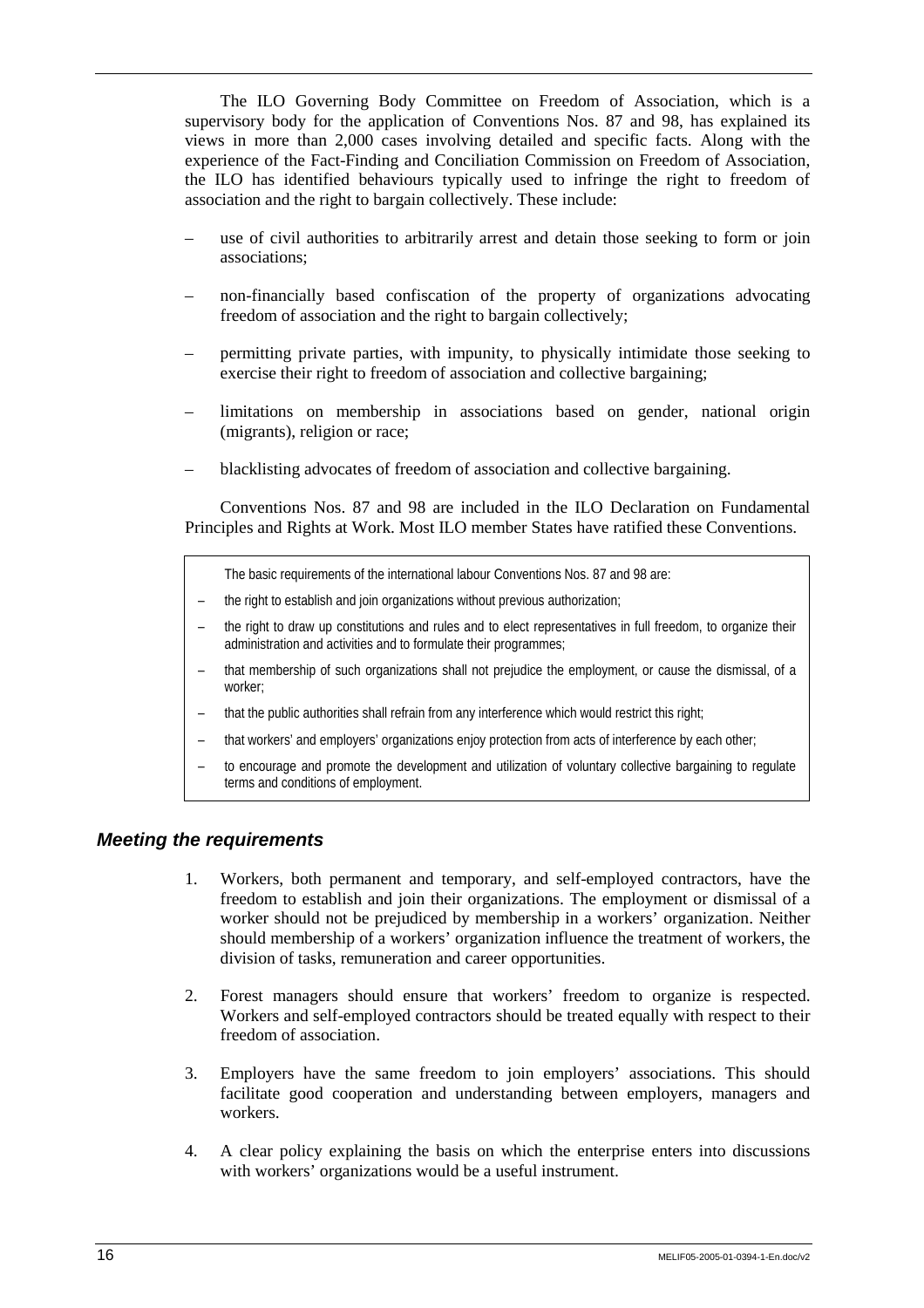5. It would also be useful to explain the rights of workers under Conventions Nos. 87 and 98 in written and oral contracts. Forestry workers are often among the labour groups that are least aware of workers' rights, due to language and communication problems and low levels of literacy. This should not affect the expression of their rights.

## *Guidelines for inspectors*

Specific expertise needed for assessing this topic:

- knowing when national legislative limitations concerning the freedom of association for certain groups of workers or managers are in compliance with the international labour Conventions;
- knowing when legislation about the employer's obligation to recognize workers' organizations , e.g. with respect to number of workers, is in compliance with the international labour Conventions;
- knowing about recent disputes relating to labour rights.
- 1. Before visiting the site, inspectors should check whether a workers' organization is present.
- 2. Inspectors should check that the enterprise has an appropriate policy to negotiate collectively with workers' organizations.
- 3. Inspectors should conduct interviews with employers, workers and representatives of workers' organizations to find out about membership, if any. They should look for any recent disputes regarding freedom of association or collective bargaining, the cause of those disputes and the means by which they were resolved.
- 4. Inspectors should check the records of meetings and negotiations between employers and workers' organizations, and the results that were reached.

## **3.2. Prohibition of forced labour**

### *Introduction: ILO requirements*

The Forced Labour Convention, 1930 (No. 29), covers the use of forced labour, its suppression and the conditions under which it may be acceptable. Private individuals, companies or associations are forbidden to use forced labour. Any of the above that are using forced labour when the Convention is ratified, shall completely suppress its use from the date the treaty comes into force.

The Abolition of Forced Labour Convention, 1957 (No. 105), supplements Convention No. 29 explicitly to prohibit recourse to forced labour for the purposes of political coercion, labour discipline, punishment or discrimination.

Even if the country in question has not ratified these Conventions, the ILO Declaration on Fundamental Principles and Rights at Work (1998) lays down that all members of the ILO have a responsibility to respect and promote the elimination of all forms of forced or compulsory labour.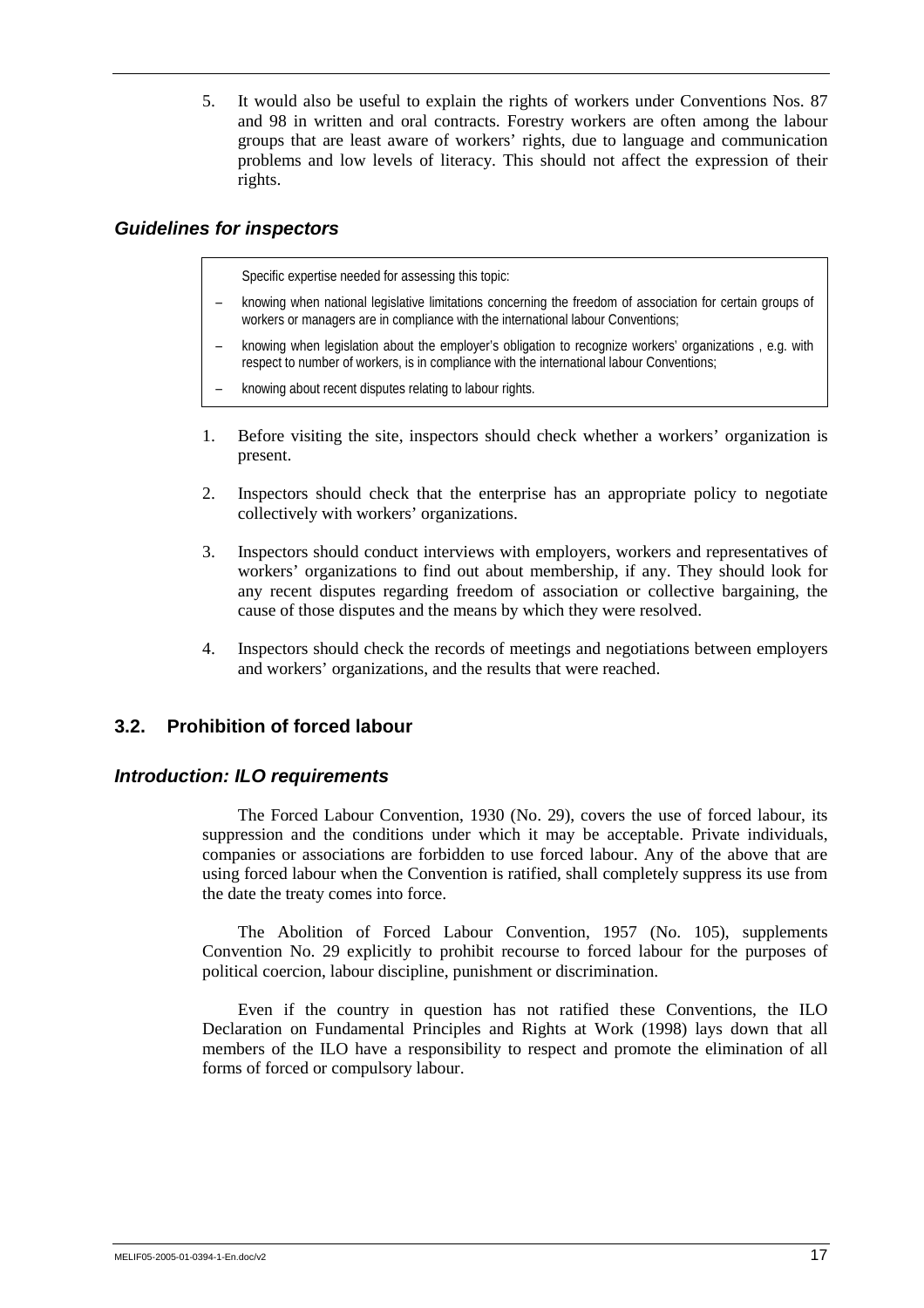The basic requirements of the international labour Conventions are:

- to suppress the use of forced labour in the shortest possible time;
- that forced labour shall not be permitted for the benefit of private individuals, companies or associations;
- that no concessions to private individuals, companies or associations shall involve forced labour for the purposes of that individual, company or association.

### *Meeting the requirements*

- 1. Forced labour is defined as work that is extracted under the threat of any penalty and for which the person has not offered himself or herself voluntarily. It is strictly prohibited.
- 2. Forced labour includes debt bondage, whereby a contractor pays back a loan of capital through production of a commodity. Rates are commonly set so low that the contractor remains permanently indebted to the loan provider.
- 3. Forced labour includes all forms of debt bondage and labour that is used for the following purposes:
	- as a means of political coercion or punishment;
	- to promote economic growth/development;
	- as a means of labour discipline;
	- as a punishment for having participated in strikes;
	- as a means of discrimination (racial, social, national or religious).
- 4. All workers should have voluntarily accepted the terms and conditions of their employment and should not have been forced or coerced to work.
- 5. It is recommended that all workers and any type of contractors have written contracts to demonstrate their acceptance of the terms and conditions.
- 6. In addition, the forest manager should monitor the situation in the enterprises with which he or she has contact or from which he or she is buying products or services.
- 7. The forest manager should also consider the partner enterprises to whom he or she is providing products or services. In no case should the enterprises in question be permitting or supporting the use of forced labour.

#### *Guidelines for inspectors*

Specific expertise needed for assessing this topic:

- an awareness of any recent disputes (regional or national) concerning the use of forced labour;
- knowledge of national regulations in the field of forced labour.
- 1. Inspectors should contact all relevant enforcement and monitoring organizations and workers' organizations to obtain relevant background information before visiting the enterprise.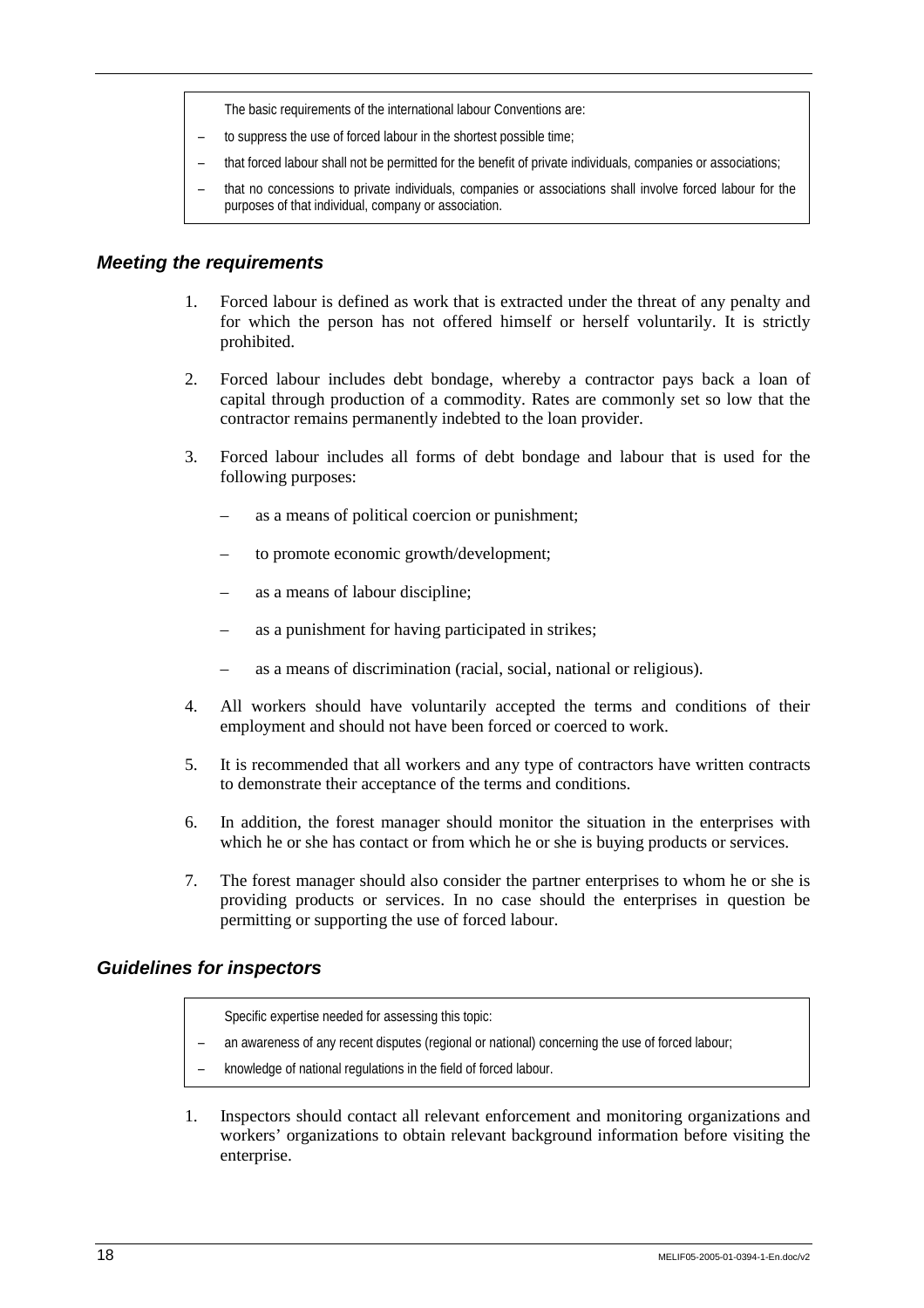- 2. Inspectors should conduct separate interviews with workers (including self-employed contractors), with workers' representatives and with representatives of management to satisfy themselves that forced labour is not being used.
- 3. Inspectors should collect a sample of workers' names from different sections of the enterprise and check that the enterprise maintains copies of their signed contracts of employment.
- 4. If the site is remote, workers may be obliged to buy supplies of consumables from a company store. The prices of goods in such a store should be accessible to all who are dependent upon it, and should not place an unacceptable credit burden on workers. This should be addressed in discussions with workers and workers' representatives.

## **3.3. Child labour**

## *Introduction: ILO requirements*

Child labour is covered by the Minimum Age Convention, 1973 (No. 138), and the Worst Forms of Child Labour Convention, 1999 (No. 182). These Conventions are included in the ILO Declaration on Fundamental Principles and Rights at Work.

National legislation derived from Conventions Nos. 138 and 182 usually sets a minimum age at which children may work and the ages below which young people may not participate in hazardous work, and may set requirements for attendance at full-time education. Exceptions may be permitted for informal work within a family context (e.g. non-commercial agriculture in developing countries), but are unlikely to apply to commercial forestry activity.

The basic requirement of the international labour Conventions is:

– strict adherence to minimum age provisions of the international standards.

#### *Meeting the requirements*

The well-being of children, their personal development and protection should be ensured at all times by the employer.

- 1. Forest managers should ensure that they know the legal minimum age at which they may employ children and young people in their country. If the minimum age is not specified, children who have not reached the age of completion of compulsory schooling or who are under the age of 15 should not be employed in any case. Young persons under the age of 18 should not be employed in hazardous work unless they have received specific training and their health and safety are fully protected, in which case they may be employed as of the age of 16.
- 2. Forest management should document a policy regarding the employment of young people, defining the jobs which can be undertaken, hours worked, part-time work and educational facilities, among others. The policy should be communicated to contractors with a clear statement that they will be expected to comply with the policy.

<sup>2</sup> ILO: *Combating child labour: A handbook for labour inspectors* (Geneva, 2002).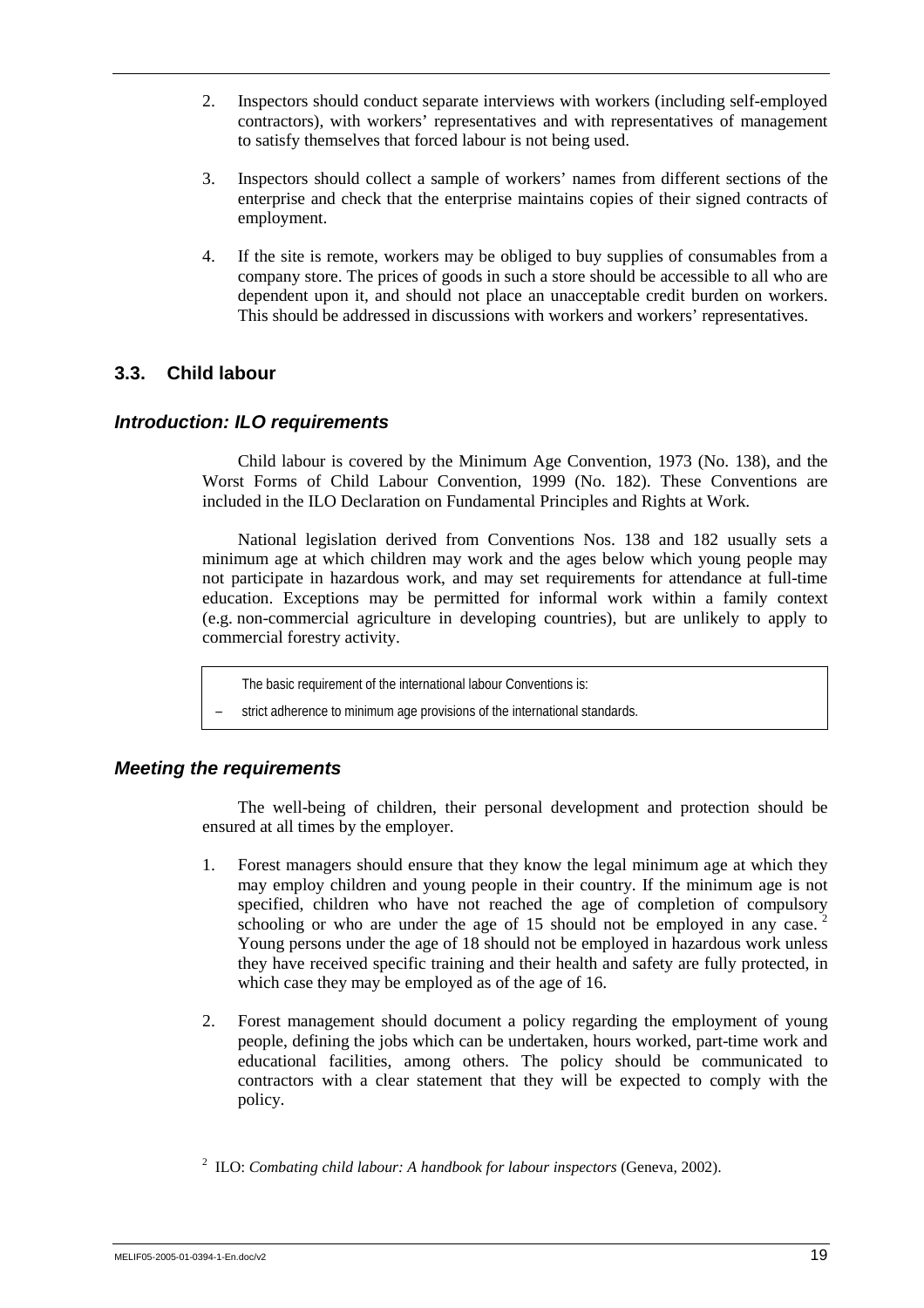- 3. Forest management should establish a system to check and record a worker's age when joining.
- 4. Forest management should check retrospectively that no children below the minimum age are employed currently, either directly or through contractors.
- 5. Forest management should ensure that any children who are working part time on the forest management unit have access to appropriate education facilities, which can be combined with their work.

## *Guidelines for inspectors*

Specific expertise needed for assessing this topic:

- an understanding of national legislation relating to child labour and compulsory education;
- an understanding of the main principles of child labour monitoring through labour inspection action.<sup>1</sup>

The ILO publication *Combating child labour: A handbook for labour inspectors* gives comprehensive guidance on the subject (see Annex 2).

1 In collaboration with the ILO and the International Association of Labour Inspection (IALI), the Dutch Labour Inspectorate has set up a child labour helpdesk to provide assistance to labour inspectors on child labour issues. This can be accessed at http://www.iali-aiit.org.

#### Child labour monitoring

Eliminating child labour in hazardous forest work is the main role of labour inspectors in the fight against child labour at national level in the forestry sector. The ILO is currently working on developing schemes describing how workplace information on working children can be shared amongst labour inspectors and which role the voluntary initiatives can play.

- 1. Inspectors should ensure that they know the legal minimum age at which forest enterprises may employ children and young people. If the minimum age is not specified, children who have not reached the age of completion of compulsory schooling or who are under the age of 15 (14 in developing countries) should not be employed in any case.<sup>3</sup>
- 2. Inspectors should examine the forest enterprise's policy covering the employment of young people and the system which is in place to implement it. The policy should include all age limits in particular tasks, identify hazardous tasks, night work or other criteria, which limit the work of children and young persons.
- 3. Inspectors should check employment records to ensure that the system is being implemented to check workers' ages.
- 4. During field inspections, inspectors should look out for any children or young people carrying out work. If children are observed, the inspector should note their names and roles and check with the forest management and workers' representatives for records of their age and occupation. Bear in mind that children can be easily intimidated and may be under considerable pressure from the enterprise. Interviewing children requires sensitivity and it will be necessary to provide reassurance that you are there

<sup>3</sup> ILO: *Combating child labour: A handbook for labour inspectors* (Geneva, 2002).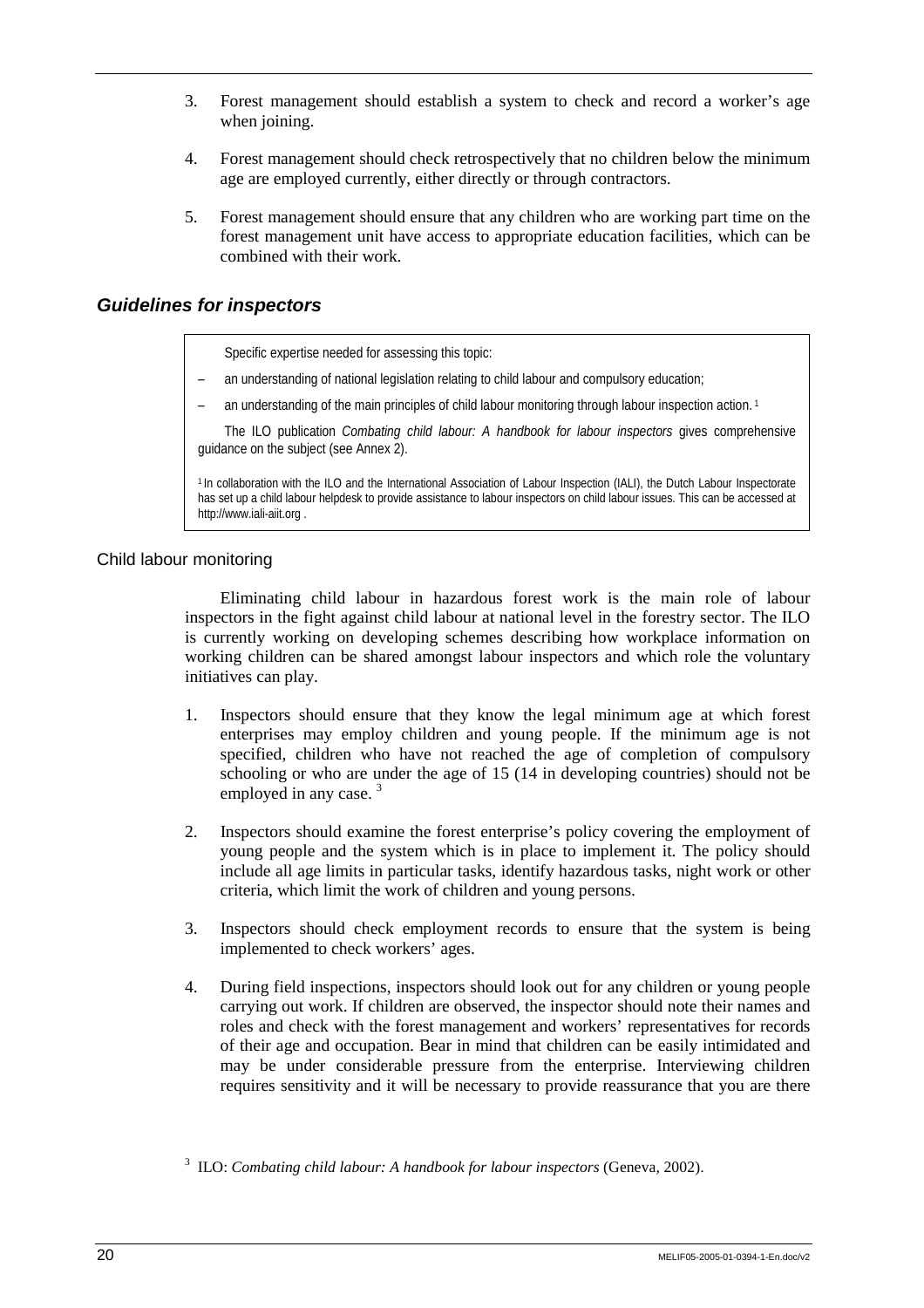to help the individual, not just the employer. More guidance can be found in *Combating child labour: A handbook for labour inspectors*.

- 5. Inspectors should discuss with workers' organizations, workers' representatives and contractors their understanding of the forest enterprise's policy regarding employment of young people and children, to check that the policy is clearly understood throughout the enterprise.
- 6. Where educational facilities are available, inspectors should visit them and discuss with teachers how children and young people combine work with education.
- 7. Inspectors should pay special attention to contractors and contract labour. Forest management should be asked to explain clearly how it ensures that contractors comply with their policy on child labour.
- 8. Inspectors should consult with education organizations, medical professionals, parents, organizations that provide activities for children, village organizations and similar to initiate preventive action in eliminating child labour – starting with the most hazardous forms.

## **3.4. Equality of opportunity and treatment (non-discrimination)**

#### *Introduction: ILO requirements*

The Equal Remuneration Convention, 1951 (No. 100), concerns equal remuneration for men and women workers for work of equal value. It is intended to ensure that rates of remuneration are established without discrimination on the grounds of sex. Differential rates of pay related to differences in the work performed are not considered contrary to this principle.

The Discrimination (Employment and Occupation) Convention, 1958 (No. 111), defines discrimination as any distinction, exclusion or preference made on the basis of race, colour, sex, religion, political opinion, national extraction or social origin, where this nullifies or impairs equality of opportunity or treatment. However, it allows distinction, exclusion or preference in relation to the requirements of a particular job as well as measures of protection or assistance.

Conventions Nos. 100 and 111 are included in the ILO Declaration on Fundamental Principles and Rights at Work.

- The basic requirements of the international labour Conventions are:
- equal pay for men and women for work of equal value;
- no discrimination on the basis of race, colour, sex, religion, political opinion, national extraction or social origin.

The Indigenous and Tribal Peoples Convention, 1989 (No. 169) aims to protect the rights of indigenous and tribal peoples in independent countries and to guarantee respect for their integrity. It includes substantive parts concerning recruitment and conditions of employment, vocational training, social security and health. The Convention recognizes that in many parts of the world these peoples are unable to enjoy their fundamental human rights to the same degree as the rest of the populations of the States within which they live.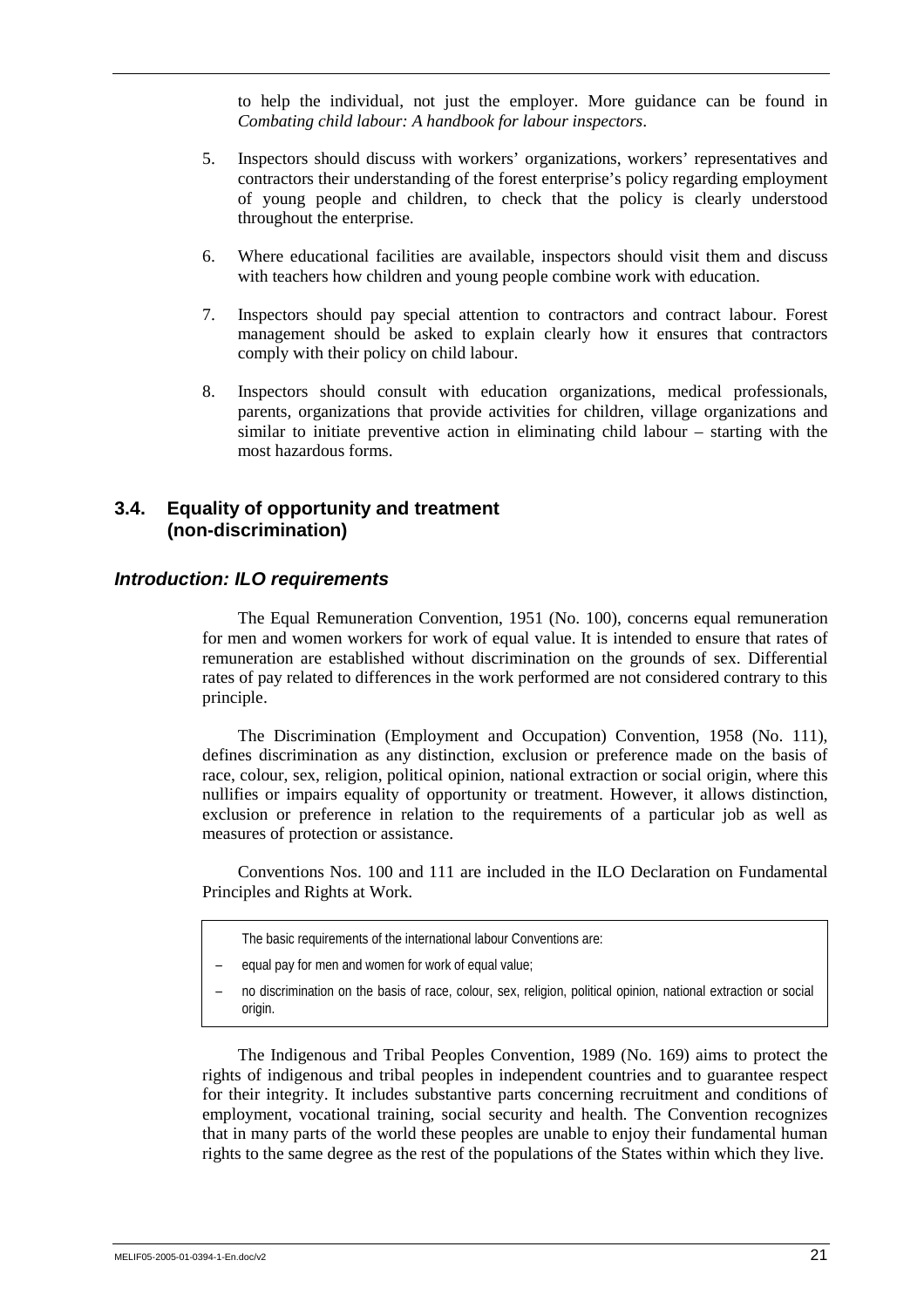## *Meeting the requirements*

1. Workers should be recruited on the basis of skills, qualifications and experience. The advancement of staff should be based on these same factors. The dismissal of staff should not be on a discriminatory basis.

 Management should have a sensitive approach to the potentially discriminating characteristics. All groups of workers should have an equal opportunity to be nominated as safety representatives or to similar positions and, if equally qualified, to be promoted.

- 2. The enterprise should have an equal opportunities policy that covers the recruitment, promotion and dismissal of staff. The policy should incorporate the requirements of the international labour Conventions and any relevant legal requirements present in national legislation.
- 3. There should be procedures (written or unwritten) to ensure that this policy is implemented.
- 4. Contractors should have their own policies and practices in keeping with these requirements.
- 5. Male and female workers should be paid equally for work of equal value, but this does not mean that workers cannot be paid according to their productivity.
- 6. Convention No. 169 (concerning indigenous and tribal peoples in independent countries) calls on governments to do everything possible to prevent any discrimination between workers belonging to the peoples concerned and other workers, in particular as regards admission to employment, including skilled employment as well as measures for promotion and advancement; equal remuneration for work of equal value; medical and social assistance, occupational safety and health, all social security benefits and any other occupationally related benefits and housing; the right of association and freedom for all lawful trade union activities, and the right to conclude collective agreements with employers or employers' organizations. It also requires that particular attention shall be paid to the establishment of adequate labour inspection services in areas where workers belonging to the peoples concerned undertake wage employment.
- 7. Work should, as far as possible, be adapted to meet the characteristics of the worker. Special arrangements for disabled people may be necessary. These do not constitute discrimination against able-bodied workers. In certain tasks, some diseases, disabilities or characteristics of the person may cause risk to the worker or other persons. This should be taken into account in the organization of work and does not constitute discrimination against the disabled staff.
- 8. Where workers of different genders and backgrounds work together, the employer should ensure that adequate rest facilities are provided and that due consideration is given to cultural traditions.
- 9. The forest manager should acquire information about the availability of support and advice from other enterprises or social welfare systems which may be able to help (e.g. in adapting work to the needs of disabled people or working women). This kind of cooperation improves working conditions and shows stakeholders that the employer is interested in wider social responsibility. In many countries, society (state, regions, insurance organizations, and others) provides incentives for improving the employability of disabled people.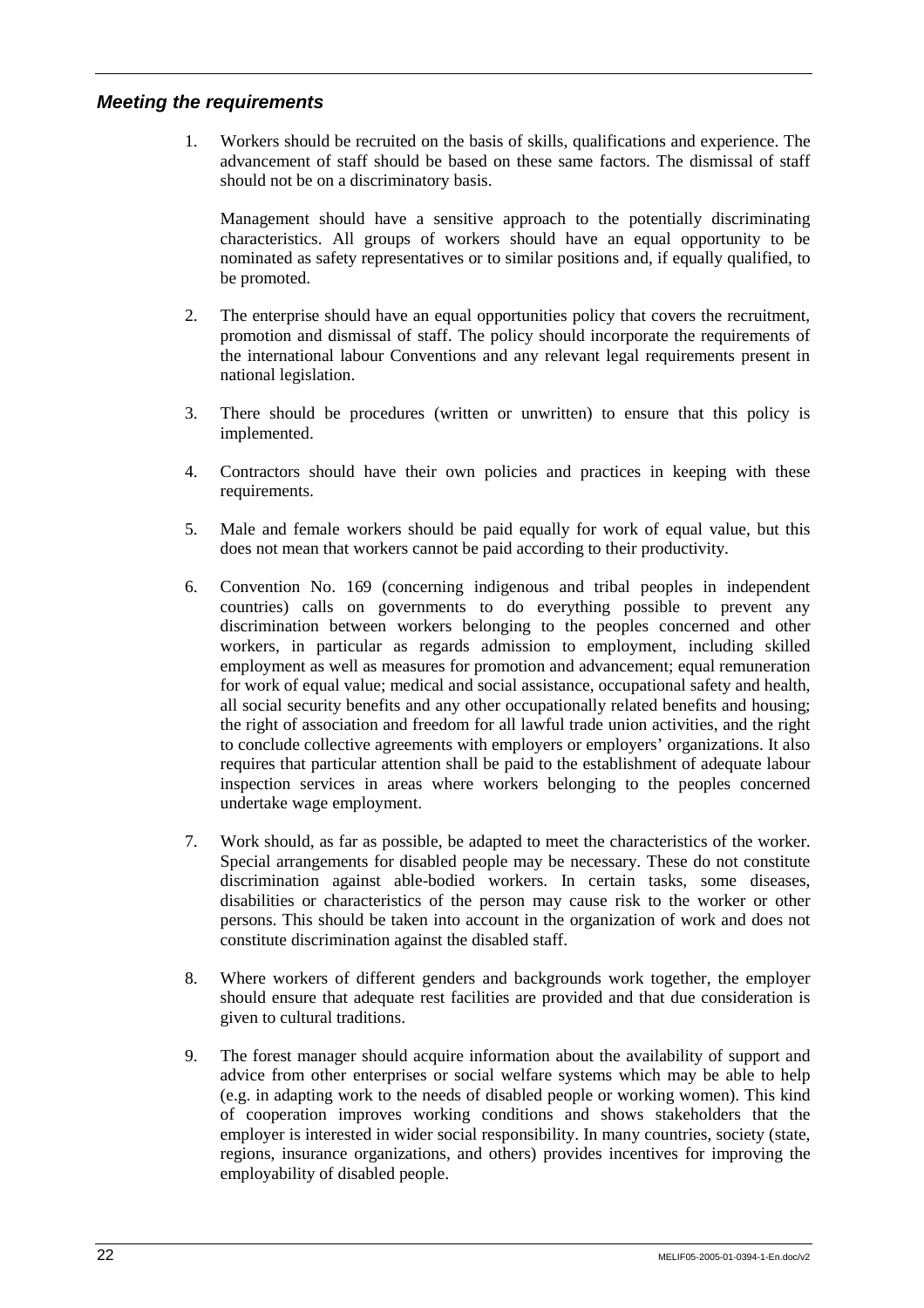## *Guidelines for inspectors*

- 1. Inspectors should review the enterprise's equal opportunities policy for compliance with ILO requirements and the law, and the system that is in place for its implementation.
- 2. Discussions of employment conditions should be sought with workers' organizations and workers' representatives.
- 3. Inspectors should establish which jobs are carried out by regular workers, selfemployed contractors and hired labour. They should discuss equality with each group, if possible with no management representative present.
- 4. During field/site visits, inspectors should note that there should be no evidence of any discrimination which would have prevented workers of either sex from carrying out work for which they have the appropriate skills, qualifications and experience.
- 5. Inspectors should check that, where appropriate, adequate provision has been made for rest facilities, and due consideration has been given to cultural traditions and gender.
- 6. Inspectors should check the payroll of the enterprise for a representative sample of workers. They should discuss this with the management representative, representatives of the workers' organization and workers and seek confirmation that there is a rational and non-discriminatory basis for deciding levels of payment.

## **3.5. Fair remuneration**

## *Introduction: ILO requirements*

The Minimum Wage Fixing Convention, 1970 (No. 131), covers the main aspects of fair pay for workers. It requires countries to establish legislation for minimum wages for all appropriate wage-earning groups.

The levels of minimum wages should be set according to the needs of workers and their families, the cost of living and the general level of wages in the country. They should be set in consultation with representative organizations of employers and workers, and, where appropriate, the direct participation of such bodies.

- The basic requirements of the international labour Convention are:
- in no case should the remuneration of wage earners be lower than the legal minimum wage;
- failure to comply with the minimum wage rates must be sanctioned by appropriate penalties.

## *Meeting the requirements*

- 1. Minimum wages may vary by region according to the local cost of living. This is consistent with the requirements of the relevant international labour Convention, but should be specified in national or regional legislation. (It should be noted that a number of countries do not have a defined minimum wage.)
- 2. Forest managers should be aware of the legal minimum wage for all relevant worker groups, and for all similar occupations in the region. They should have a means of keeping up to date with legal developments in this area.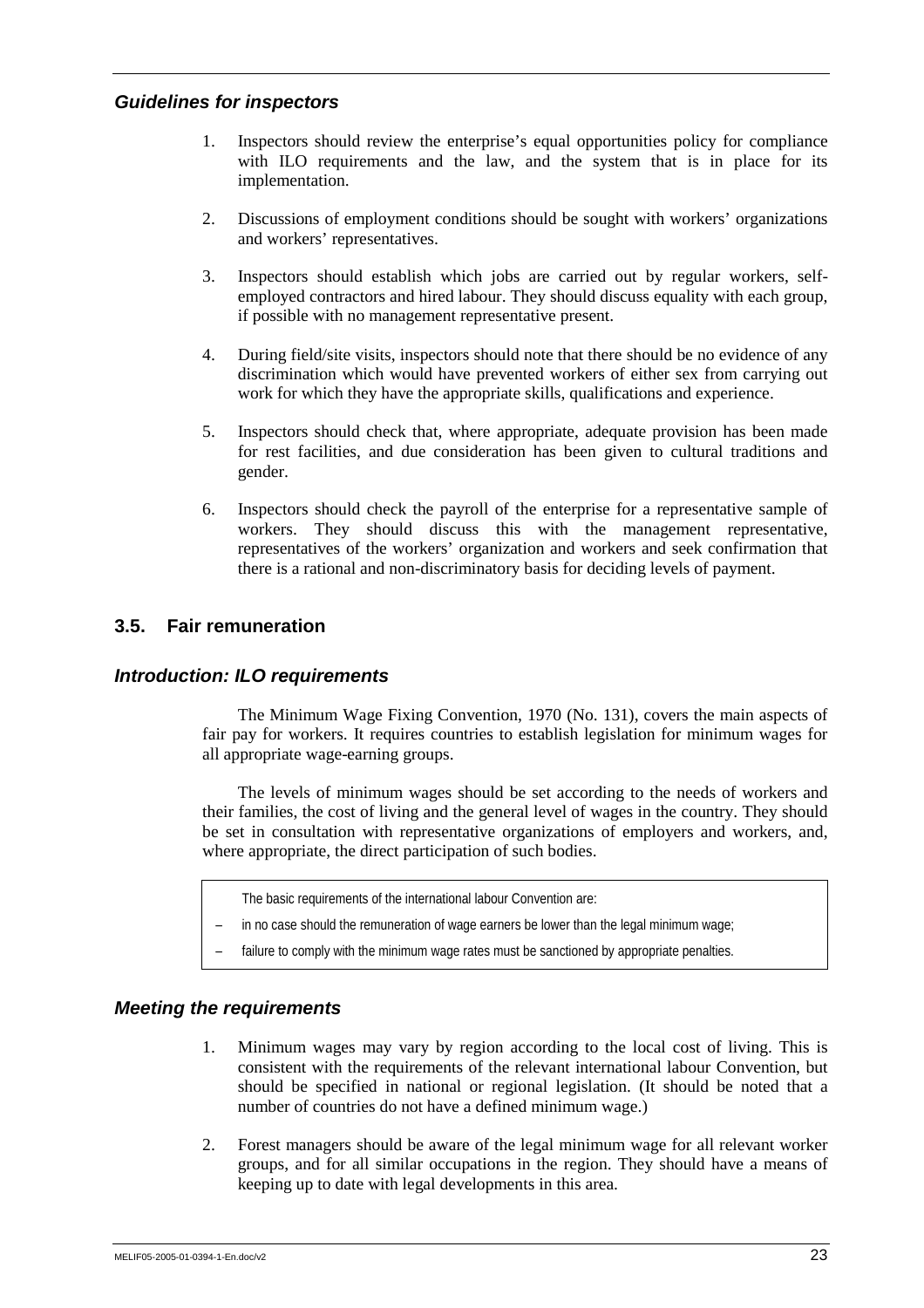- 3. The forest manager is responsible for specifying the appropriate wages at or above minimum required levels for all functions. If there is no minimum wage, or if this is set below a level that will allow an adequate standard of living, wages should be set according to the needs of workers and their families, the cost of living, and the relative living standards of other social groups.
- 4. It is recommended that all conditions of work are agreed in written form before workers enter employment, particularly their wages and pay period.

## *Guidelines for inspectors*

Specific expertise needed for assessing this topic:

- an understanding of national legislation relating to minimum wage levels for different groups of wage earners;
- an awareness of prevailing wages and the cost of living in the region.
- 1. Inspectors should note that the wage at which forest enterprises employ workers is at least as high as that in comparable occupations in the same region, and in no case lower than the established minimum wage. This can be done by:
	- conducting interviews with workers, and, if possible, representatives of workers' organizations; interviews should be conducted without any management representative present;
	- checking the payroll of the enterprise;
	- checking a sample of contracts for workers;
	- checking that payroll records are maintained including all payments and deductions.
- 2. Inspectors should be aware that forestry workers can be paid either by time or according to production (piece work). They may be paid rates with a production bonus, or daily rates with a daily production target. In either case, workers should earn a wage that is not below the established minimum wage without needing to work extra hours.
- 3. Wages for forestry workers are often low in relation to other sectors. However, low wages are commonly augmented with other sources of income or benefits such as housing or land available for growing crops provided by the enterprise. Local expertise will be of crucial value in deciding this issue.

The guidelines should take into account that assessing the application of valid regulation in the field of fair remuneration may not always be part of the competence of labour inspectors.

## **3.6. Occupational safety and health**

### *Introduction: ILO requirements*

Occupational safety and health are covered by numerous international labour Conventions, the most important of which are the Occupational Safety and Health Convention, 1981 (No. 155), and its accompanying Recommendation No. 164, and the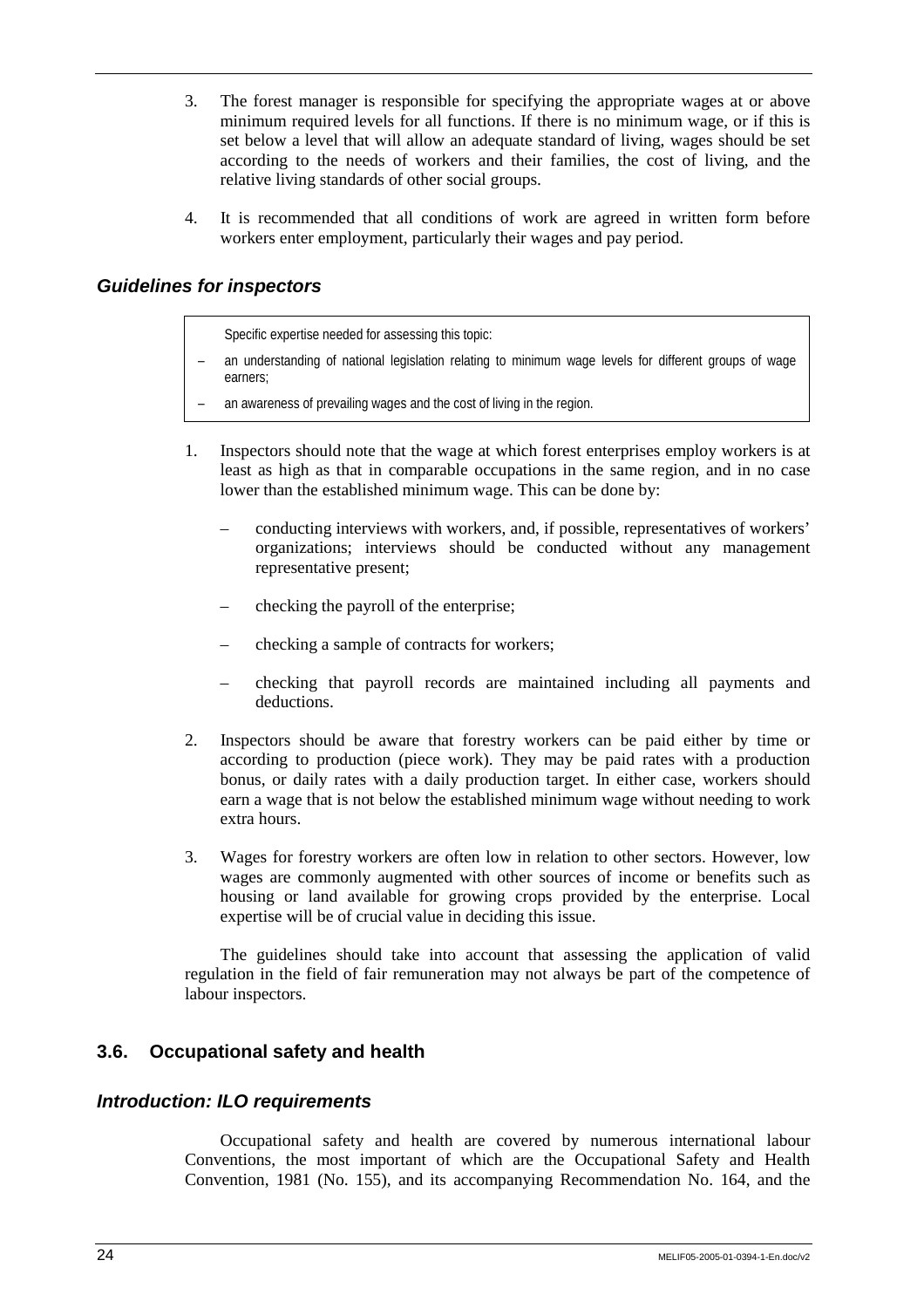Occupational Health Services Convention, 1985 (No. 161), and its accompanying Recommendation No. 171.

Convention No. 155 requires ILO member States to develop a national policy on occupational safety and health and to enforce OSH laws and regulations through a system of inspection. Convention No. 161 requires ILO member States to develop occupational health services for all workers. Their common objective is to prevent accidents and injury to health by minimizing the causes of hazards inherent in the working environment.

The basic requirements of the international labour Conventions are:

- that employers must ensure that, so far as is reasonably practicable, workplaces, machinery, equipment and processes are safe and without risk to health and safety;
- that employers must take appropriate measures to reduce risks to health from chemical, physical and biological substances;
- that employers must provide, where necessary, adequate protective clothing and protective equipment to prevent, so far as is reasonably practicable, risk of accidents or of adverse effects on health;
- that workers shall be informed of health hazards in their work and shall be given appropriate training in OSH.

The ILO code of practice on safety and health in forestry work contains guidance on specific issues related to forestry work. The code of practice is followed in this publication. However, it is important to note that in many countries or small enterprises such best practice is not fully feasible, but gives a good benchmark and direction for further improvements.

### *Meeting the requirements*

Systematic occupational safety and health management

Any employer or other person responsible for forest operations (referred to hereafter as "the forest manager") should organize work, define duties and tasks, and provide the necessary resources to carry out the work. The forest manager should develop a system which ensures that work is carried out in a safe and healthy manner. The ILO *Guidelines on occupational safety and health management systems: ILO-OSH 2001* can provide guidance in setting up a management system at the enterprise level.

- The framework for systematic occupational safety and health management should include:
- (a) Development of an enterprise safety and health policy.
- (b) Assignment of responsibilities.
- (c) Identification and management of risks.
- (d) Employment conditions, qualifications, organization and training of personnel.
- (e) Provision of adequate resources and safety equipment.
- (f) Communication and information about risks and their prevention.
- (g) Documentation, reporting and monitoring.

#### *(a) Development of an enterprise safety and health policy*

The policy should be a public statement of the aims of the enterprise with respect to the management of health and safety. It should be a tool to communicate the importance of OSH to managers, workers, contractors, suppliers and customers. It should state the enterprise's goals for improving this through a systematic programme, and should contain a commitment to monitor and review the implementation of the programme.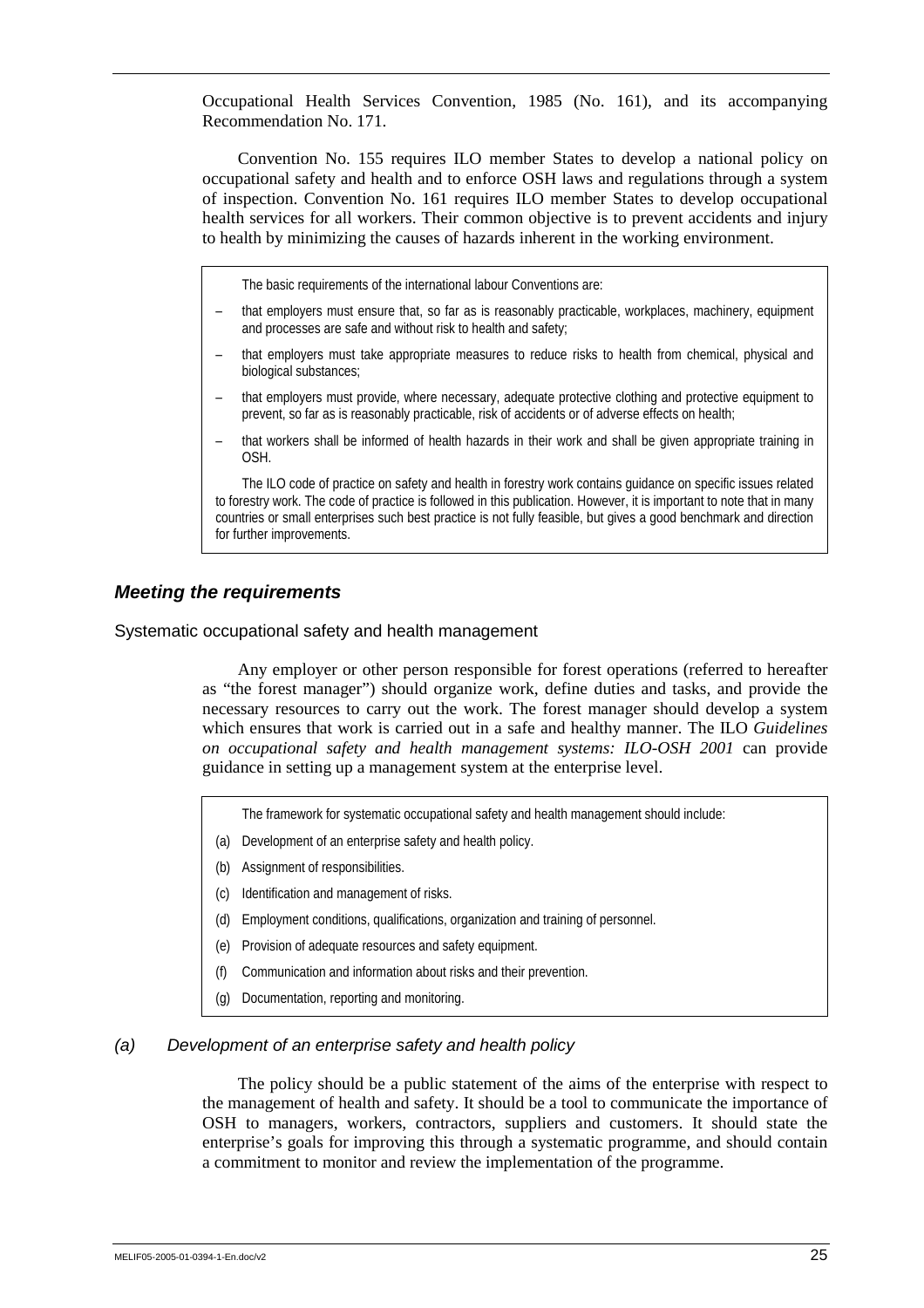The policy should be drawn up within the enterprise and with input from both managers and workers (and their representatives). It should be well adapted to the specific needs of the enterprise and the local geographical and social conditions. It should be directly applicable to the work of the enterprise. The safety policy should also apply to other smaller enterprises that work for larger enterprises. According to information received through academics and enterprise managers from some internationally operating enterprises in several countries, some large enterprises require their whole production chain to meet certain minimum criteria in OSH and other labour issues.

#### *(b) Assignment of responsibilities*

The forest manager should ensure that all personnel are competent to carry out any assigned work, and have the necessary authority and resources to do so. The management are also responsible for ensuring that workers and contractors are able to meet the OSH requirements. National legislation may specify the responsibilities of the commissioning employer, contractors (including their workers) and contract workers (self-employed workers) at a shared workplace. There should be a management representative with overall responsibility for OSH, and relevant documentation should show named representatives within the enterprise with particular responsibilities.

The management has a responsibility to ensure that:

- appropriate measures are in place to ensure that all workers have a safe and healthy working environment;
- safe working methods and equipment are provided and used:
- tasks are assigned appropriately;
- regulations and policies are communicated to all relevant parties;
- the workers are trained in accident prevention, the use of protective equipment and in the reporting of accidents;
- the performance of workers and contractors is monitored and appropriately controlled;
- occupational accidents and diseases are recorded and notified as required;
- any necessary remedial action is taken.

## *(c) Identification and management of risks*

Each employer should systematically establish and maintain procedures to identify any risks to safety and health associated with the operations of the enterprise. Risks are not always apparent at the time. To ensure that risks are fully identified and assessed, continuous monitoring is necessary. The collection of information for risk evaluation may involve site visits, discussions with staff, interviews with safety delegates, questionnaires, statistics and records on accidents and diseases, and research findings of similar work. There is usually sufficient expertise and knowledge within the enterprise to do this. However, some enterprises may wish to use the services of an external OSH specialist. In some countries, consultation with occupational health services is compulsory.

Risk assessment should include the following steps:

– identification of factors affecting risk (e.g. working hours, work conditions, equipment);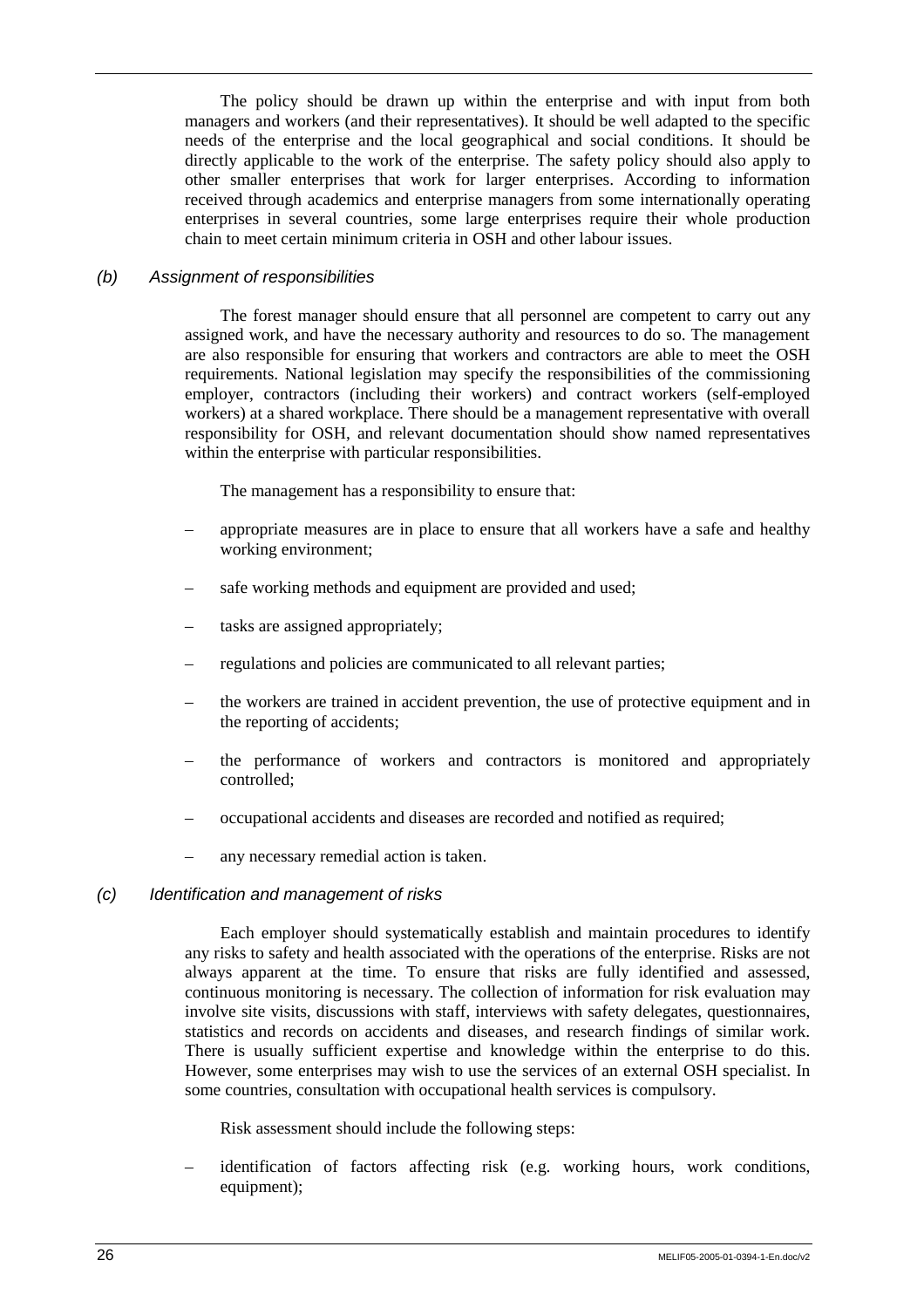- classification of risks (the significance of the risk is determined by the seriousness of consequences and the probability of the event);
- identification of appropriate measures to prevent, reduce or mitigate risks;
- follow-up to review the effectiveness of measures to reduce risks.

#### *(d) Employment conditions, qualifications, organization and training of personnel*

Enterprises should ensure that all managers and workers have the appropriate skills, qualifications or experience to carry out their particular operations. For certain jobs, national certificates of competence may be required (e.g. driving licences and machine operator certificates). Forest managers should be aware of the national legal requirements and ascertain that the relevant workers have the necessary certificates and/or training. They should also be aware of the legal requirements for working conditions in specific jobs. For example, these may contain provisions for work and rest hours, or minimum age. Where there is no legal requirement, or where the enterprise wishes to apply stricter rules than those required by law, the enterprise may choose to carry out its own in-house training or certification of competence. Records of training and competency amongst staff should be kept as part of a systematic approach to OSH.

This applies to contracted labour as well as to permanent workers. When using contractors, the forest manager should ascertain that:

- at least the same safety and training requirements apply to the contractors and their workers as to the workers of the commissioning employer;
- contracts specify safety and health requirements, sanctions and penalties in case of non-compliance;
- the commissioning party has the right to intervene in dangerous operations to remedy any problems;
- compliance with safety and health requirements is controlled as effectively as other areas of the contract (e.g. quality management).

In many countries there are certification systems for contractor enterprises and service providers. Contractors may need to be registered or hold licences. There may be national, regional or other lists of competent contractors.

#### *(e) Provision of adequate resources and safety equipment*

Sufficient resources should be allocated to ensure the effective implementation and maintenance of safety and health measures. Resource provision should be reviewed regularly. Personnel should be encouraged to draw attention to any perceived shortcomings.

Safe and effective forest work requires work equipment which is appropriate to the work and to the prevailing conditions. Even simple and old equipment can be safe; modern or complicated equipment may cause risks if it is used incorrectly or in conditions or for purposes for which it is not intended. It is the responsibility of the employer to assess the appropriateness of machinery, equipment and tools for the required task.

The good condition of tools, equipment and machines is a prerequisite for safe and ergonomic work. Workers should receive instruction in the safe use and maintenance of work equipment and they should have the necessary tools and facilities to do the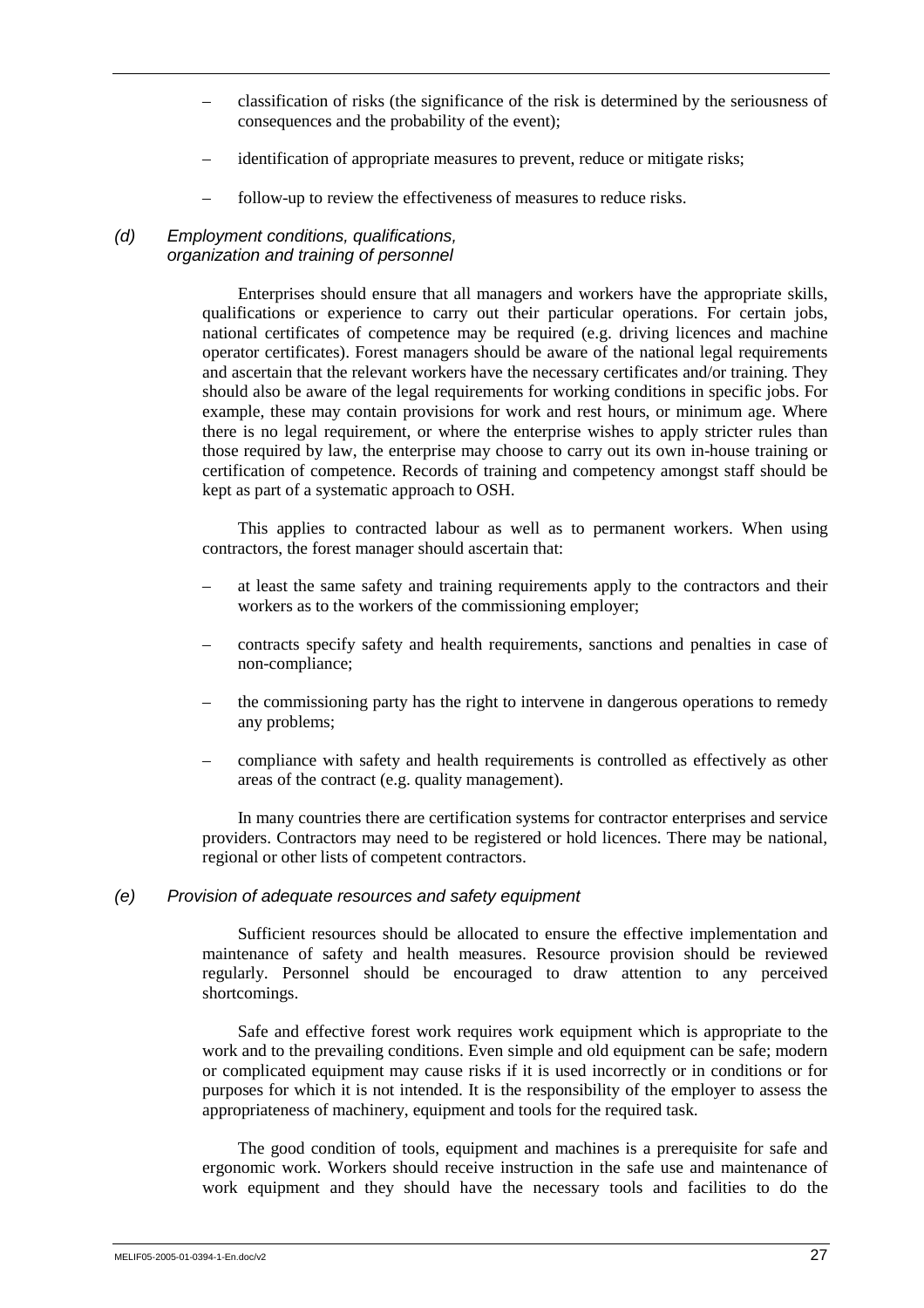maintenance work. The skill of maintaining work equipment is one of the key practical steps in improving occupational safety and productivity.

The selection of tools, equipment and machines that are appropriate to and practical for the work and environment concerned is important for safety and health. Failure to do so cannot always be corrected later, or the subsequent prevention of risks to acceptable levels may be difficult and expensive. The enterprise should operate a rolling programme of work equipment maintenance. The enterprise should make contractors aware of the standards of OSH that they are expected to attain. Contractors should be aware of their responsibilities for the upkeep of their own work equipment to facilitate safe and healthy work.

## *(f) Communication and information about risks and their prevention*

The forest manager should establish and maintain procedures to ensure that workers, contractors and self-employed persons are aware of the safety requirements, responsibilities and roles of everyone in the workplace. Workers and contractors should be aware that it is their responsibility to carry out their work in a safe manner. It is important to provide mechanisms by which workers and contractors can communicate OSH issues and concerns to management. Workers have the right to choose OSH representatives to liase with management on their behalf, and to stop work if there is an imminent risk of accident or a danger to health.

Measures should be taken to ensure that there is close cooperation between employers and workers to promote safety and health. Such measures could include:

- the establishment of health and safety committees with representatives of the employer and workers, which have well-defined roles and duties;
- the appointment of elected workers' safety representatives with well-defined roles and responsibilities;
- the appointment by the employer of suitably qualified and experienced persons to promote and advise on safety and health matters;
- the training of both safety representatives and committee members.

#### *(g) Documentation, reporting and monitoring*

Relevant information concerning safety and health should be collected, and kept up to date. It should be readily available to managers, workers' representatives, safety and health authorities/labour inspectors and any other parties concerned.

Documentation should include at least information on relevant legislation, OSH policies, strategic objectives and implementation strategies, named OSH representatives and the tasks and responsibilities of management, supervisors, workers and contractors. Records should be kept of:

- the findings of risk evaluation and risk management, including a list of all hazardous substances used in the workplace;
- all occupational accidents, occupational diseases and dangerous occurrences and remedial action taken.

Many countries have legal requirements for the reporting of accidents and occupational diseases (e.g. accidents leading to absence from work for a certain minimum period or accidents involving certain types of injury). Forest managers should be aware of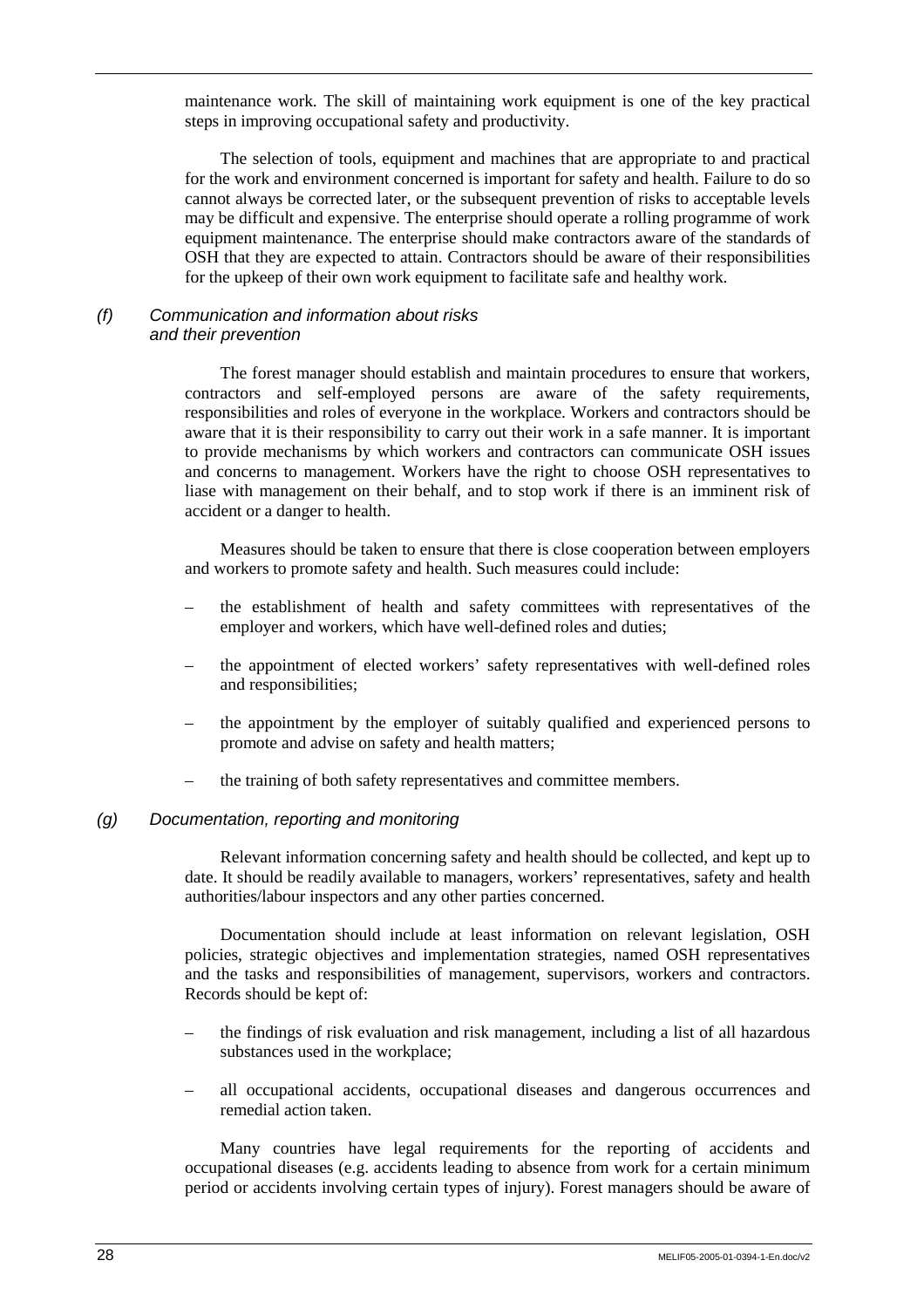these requirements. Adequate reporting of accidents should guide improvements to working practice.

#### *Specific provisions for safe and healthy forestry work*

Many forestry operations are hazardous and require the use of machinery for which specific training is necessary. They are often carried out in remote locations, with associated risks of limited access to medical facilities, poor maintenance of machinery, inadequate management supervision and poor living conditions. There are, therefore, certain specific provisions that can be suggested for good OSH management in forestry. However, any provisions should be guided by rigorous risk assessment as part of a systematic approach.

#### Testing and certification of equipment

The employer and OSH experts in the enterprise should know the most important machinery safety standards. They should be used to aid selection of the right work equipment. Standards may also be useful in setting procedures for the maintenance of equipment and machinery. (More information can be found in *Safety and health in forestry work*, pages 151-156. See Annex 2.)

Equipment and machinery require continuous maintenance and monitoring. Periodic tests and inspections are needed. For certain machines, testing may be obligatory (cranes, vehicles, vessels), depending on national requirements. Tests and inspections should be recorded. Tests may also be necessary after major repair work.

#### Dangerous substances

Dangerous substances include any substance that poses a risk to workers' health or safety. Some examples of dangerous substances in forestry work include chemical pesticides and herbicides, wood treatment chemicals, dust particles and petrol or diesel exhaust fumes. Safety and health when using dangerous substances can be ensured only by proper work methods, equipment and personal protective equipment (PPE). Washing and changing of clothes may be particularly important and need special attention at temporary worksites. For example, in the use of chemicals, attention should be paid to the correct storage and preparation of mixtures and dilutions, the safe means of application, safe disposal of waste and appropriate emergency procedures for spillages and poisoning. Workers should be informed and trained on the risks associated with the use of hazardous chemicals, including long-term health hazards and hazards to reproductive health of both men and women.

#### Work clothing and personal protective equipment

The employer should assess the potential risk of inappropriate work clothing to workers' safety and health, and, based on this assessment, should ensure that the appropriate clothing and equipment are provided at not cost and used by all workers concerned. If PPE is necessary, certified products should be used whenever possible. The protective capacity of PPE should be regularly monitored. If PPE is repaired it should be assessed and checked to ensure that it retains the original protective capacity. Incorrect repair work may reduce or eliminate the protective properties of the product.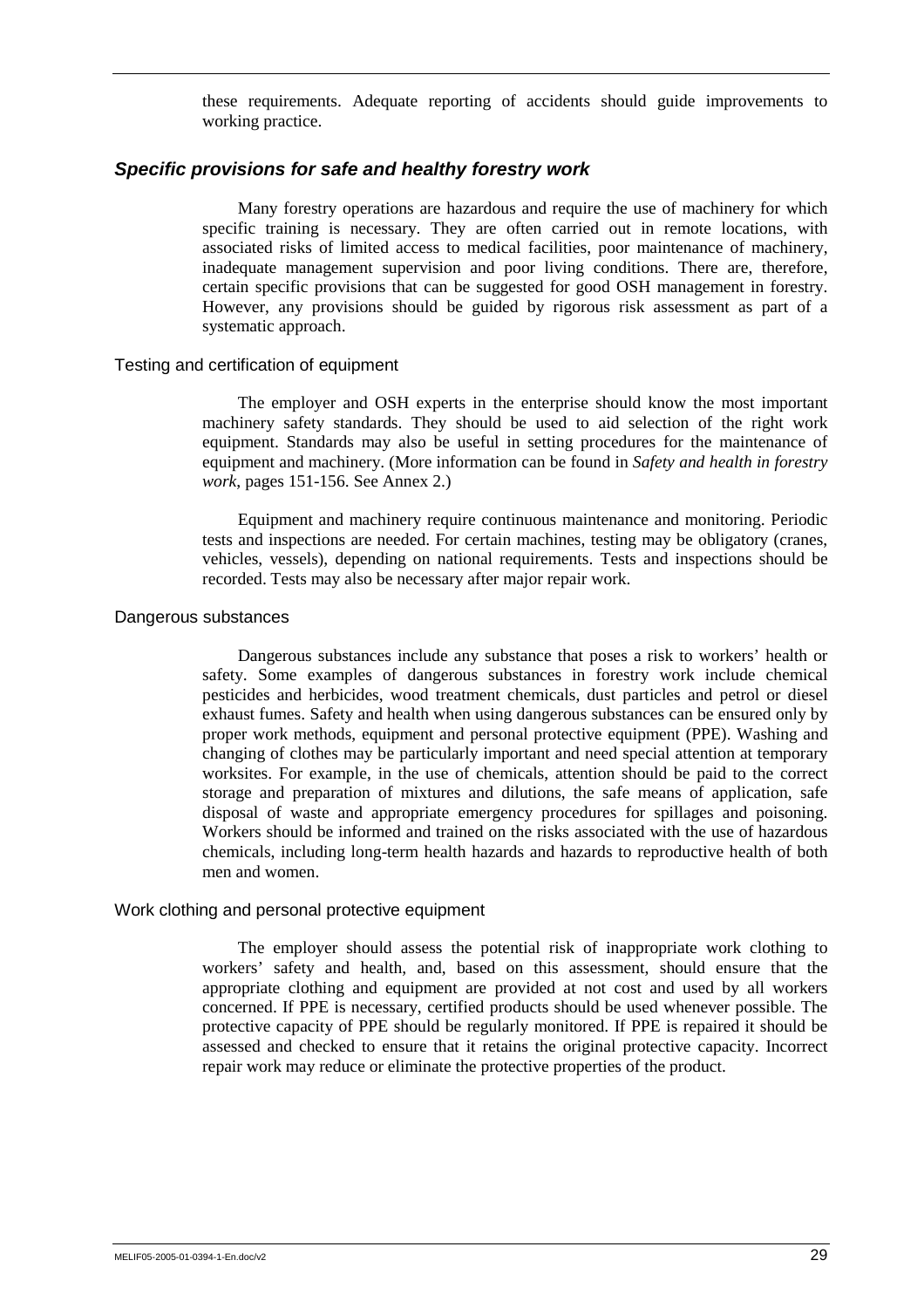#### First aid and emergency rescue

**Training**: Every forestry worker should be sufficiently trained in first aid to meet national and local legal requirements. Basic training should include the treatment of open wounds and resuscitation. In areas where work involves the use of chemicals, exposure to smoke or snakes, or other specific hazards, the basic first-aid training should be extended accordingly.

**Equipment**: Good risk assessment will guide the requirements for first-aid equipment, but an appropriate first-aid kit should be available at the worksite. This should be well maintained and protected from contamination. All workers should know where the first-aid kit is kept and how to obtain first-aid stocks. A personal first-aid pack is compulsory in many countries; purpose-designed work clothing has a pocket for this equipment.

**Communication**: In cases where forestry work is performed by individuals working alone, the employer should provide a means of contact (e.g. radio, mobile phone). If this is not possible, he or she should be in contact with the worker at least once a day and immediately after the work shift is over. If the worker is not going to maintain this practice, he or she should inform the employer of this in advance.

#### **An example of felling in remote and storm-damaged forest**

Felling by chain saw in storm-damaged forest and in other exceptionally dangerous circumstances should be arranged so that workers are constantly in visual or aural contact with one another. When timber harvesting is taking place in remote areas, there should be appropriate transport to the place where medical assistance can be obtained.

#### Occupational health services

Occupational safety and health should be provided by professionals who are qualified to deal with health problems specific to forestry work. They should also pay attention to the development and safety of working conditions, equipment and work organization. They may also undertake health education measures on, for example, prevention of HIV/AIDS, malaria, dengue, tuberculosis and on promoting vaccination campaigns.

#### Shelters, housing and travel

Where forest operations are undertaken in remote locations, the enterprise should provide transport for the workers or accommodation near the worksite. Temporary dwellings and forest camps are common in many areas. In all cases accommodation should meet basic living standards such that it does not cause any risk to health and safety, and it should be reasonably comfortable. In the forestry context, it is crucial to ensure that there is access to washing and drinking water and that there are appropriate facilities to maintain hygiene. There should also be an appropriate means of waste disposal.

In addition, at the worksite, the employer should allow workers to take breaks in appropriate conditions. Some protection from heat, cold, rain and wind may be necessary, although there is no fixed definition of what constitutes appropriate protection.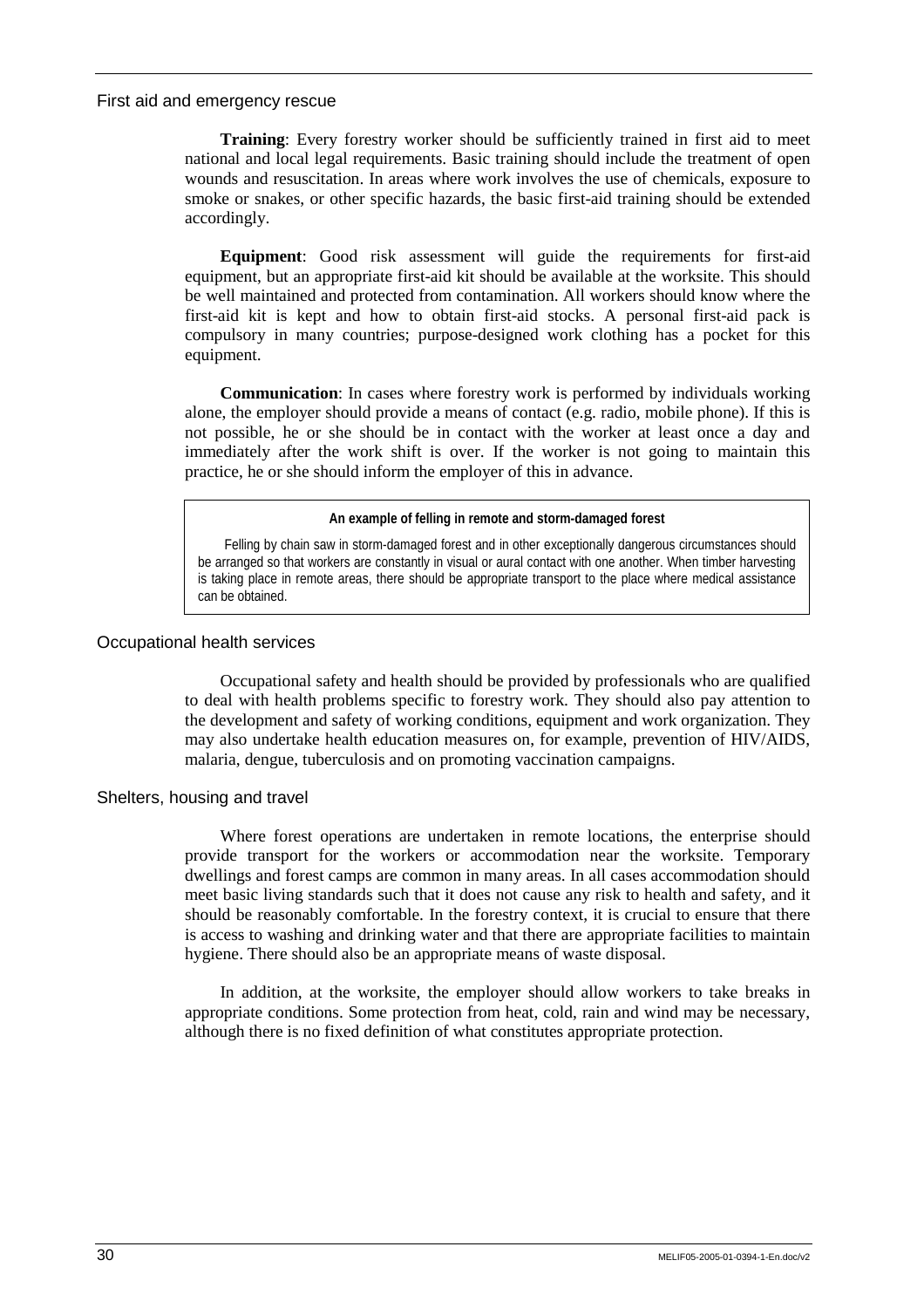## *Guidelines for inspectors*

Specific expertise needed for assessing this topic:

- good understanding of the national legislation on OSH, including the requirements for PPE;
- good knowledge of forest operations, methods and machinery, and the risks associated with forestry work;
- any additional criteria applicable to the enterprise; this may include codes of practice, concession regulations, mutually agreed instruction and training material produced by forestry institutes, manuals for the safe use of machines, international guidelines (e.g. ILO, FAO, certification bodies);
- information about organizations that can support work organizations in improving safety and health (e.g. research and development institutes, funding organizations).
- 1. Risk assessment is the main approach to improve OSH. Risk assessment forms a part of total risk management or safety management. Inspectors should discuss with the OSH manager/forest manager how risk assessment is carried out and recorded, how risk mitigation plans are made and how procedures are implemented.
- 2. Records of all accidents, serious accidents, absence from work because of diseases and ill health should be examined. Inspectors should look for evidence that these records are used by management in the planning of safety measures.
- 3. Inspectors should check that staff have and use the PPE that is required by law. They should check that this is in good condition.
- 4. Inspectors should check that workers are competent to use machinery and that safe working procedures are established and in use. Safe working instructions for machinery should be available at the worksite.
- 5. Inspectors should check that machines and tools are assessed by the enterprise for their health and safety implications, especially latent problems such as musculo-skeletal diseases that may arise from long-term use.
- 6. During the inspection it may be necessary to make rough assessments of certain parameters such as noise levels, vibration, lighting, exposure to chemicals. Inspectors should check that the enterprise has made a systematic assessment of these factors. If inspectors suspect that levels are unsafe, measuring devices can be used, but precise measurements are usually made by other specialized organizations.
- 7. In line with national legislation, inspection activities should cover contractors and contract workers. Wherever possible, contract workers and self-employed workers should be inspected together with their employer. The commissioning employer is responsible for the safety of other persons at the worksite. National legislation may have more specific requirements on the division of responsibilities.
- 8. Inspectors should check that all workers are registered in insurance and social security regimes where they exist, and that the statutory payments are made where appropriate by the company on their behalf.
- 9. Vulnerable groups such as young, old, female, disabled and migrant workers may need special consideration by inspectors. Wherever vulnerable groups are employed, inspectors should check that work tasks are adapted to the needs and limitations of the individual, and that their presence at the worksite does not cause risk to themselves or others.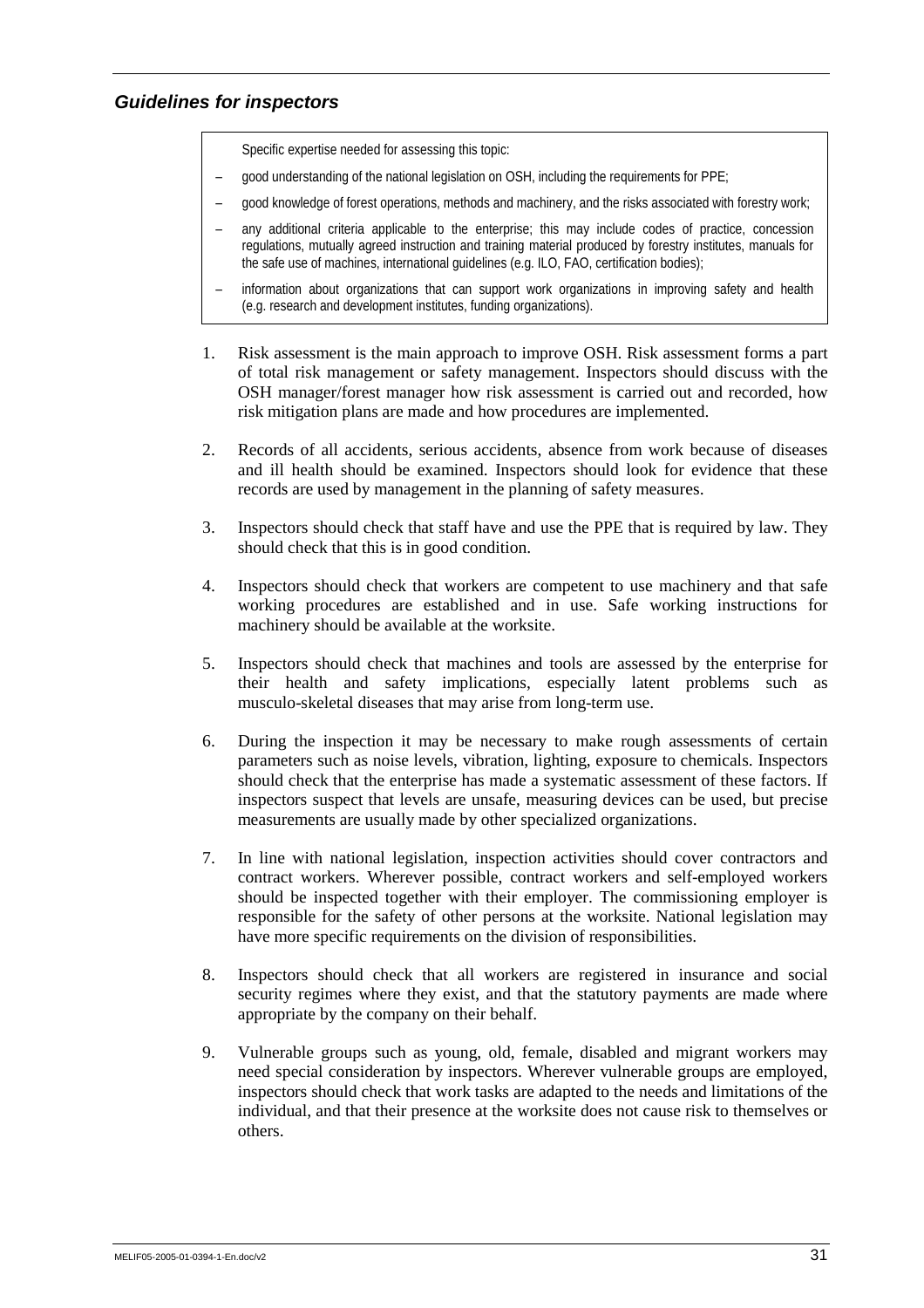- 10. Migrant workers, including clandestine migrants, should be covered as comprehensively as other workers. Difficulties in understanding the language at the workplace may cause safety risks to the persons themselves or to others.
- 11. Inspectors should remember that some of the more general rules for OSH that are applicable to other enterprises may also apply to forestry.
- 12. In inspecting housing, camps and food hygiene, the legal and cultural aspects of privacy should be respected.
- 13. Inspectors should remain within the boundaries of their mandate. An inspector's task is to assess that occupational health services exist and are functioning appropriately, but he or she may not give orders concerning the medical content of OSH services and may not assess the medical competence of medical practitioners, doctors or physicians.

## **3.7. Workforce qualification and training**

### *Introduction: ILO requirements*

Workforce qualification is covered generically in the Human Resources Development Convention, 1975 (No. 142). It requires ILO member States to develop policies and programmes of vocational training sufficient to meet employment needs.

Ensuring adequate workforce qualification and training is one of the most effective ways of preventing accidents and other OSH problems in the workplace. Convention No. 155 requires that there are arrangements to ensure that workers and their representatives are given the appropriate information and training in OSH. The ILO code of practice on safety and health in forestry work contains detailed recommendations for the training and qualification of personnel.

The basic requirements of the international labour Conventions are:

- vocational guidance and employment information should be available to all children, young persons and adults, without discrimination;
- information and guidance should cover, among other things, vocational training and related educational opportunities, employment prospects, promotion prospects, conditions of work, safety and hygiene at work, and other aspects of working life and labour relations.

The ILO code of practice on safety and health in forestry work contains the following provisions:

- managers and supervisors should be appropriately qualified to plan and organize forestry operations;
- employers should ensure that all workers, contractors and self-employed persons are sufficiently educated and trained in the tasks to which they are assigned;
- the required level of skill and knowledge should be defined and objectively assessed by an authorized body.

#### *Meeting the requirements*

1. Managers should establish the requirements for skills, knowledge and other relevant aspects of each job to ensure that the recruitment process can lead to the best possible result. Where contractors are used, managers should seek to use those that are nationally certified, where this can provide assurance that they meet the requirements of the international labour Conventions.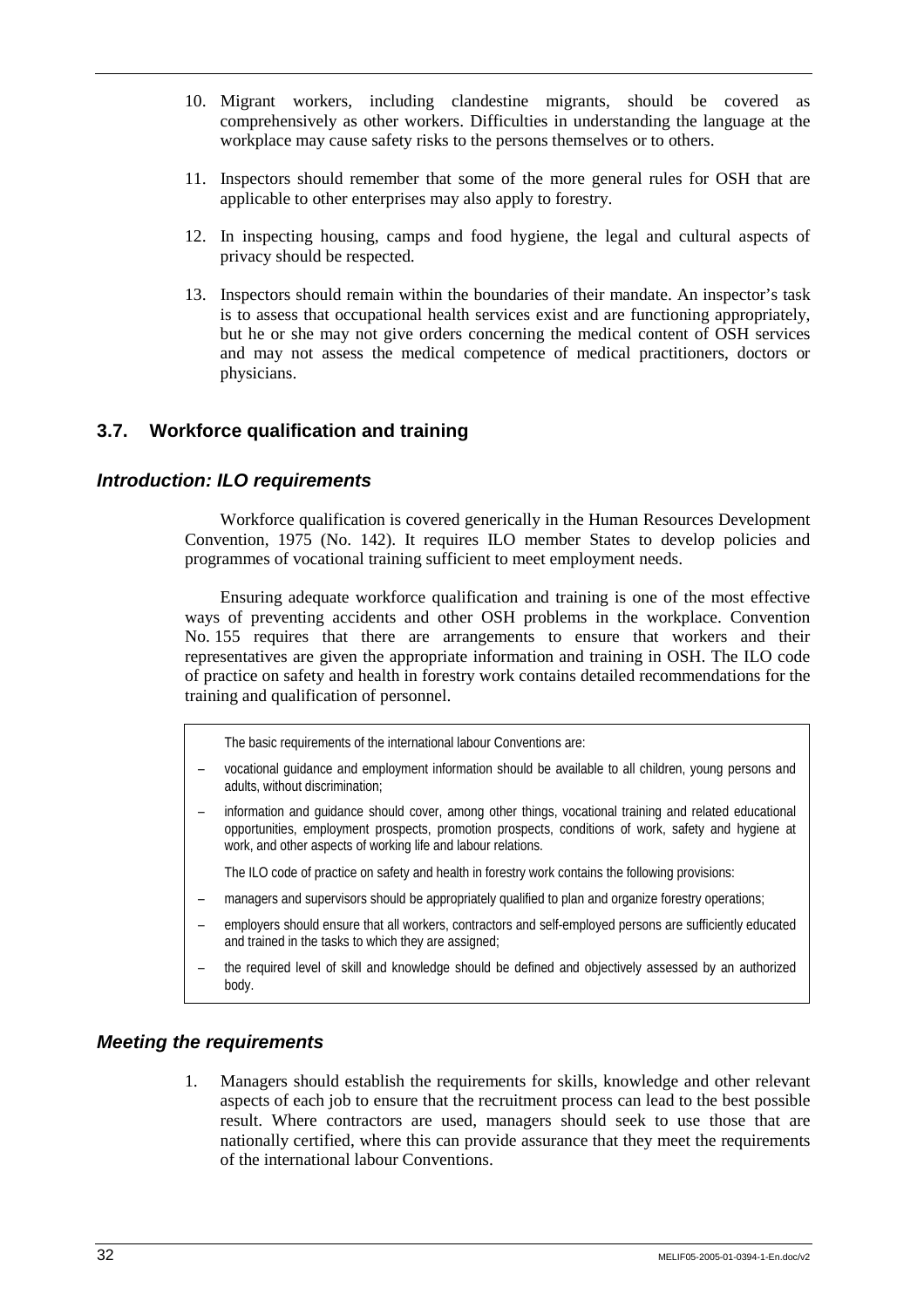- 2. The skills testing and skills certification of operators is practiced in many countries, and there are often legal requirements for skills testing, e.g. driving licences (cars, trucks, machines, vessels). Chain-saw operation and machine driving are among the occupations where skills certification may be necessary. Employers or managers may have stricter rules for their own operations, but they should ensure that all legal requirements are met.
- 3. Workers should receive adequate training. Orientation is especially necessary for new staff or when new working practices are introduced.
- 4. Managers should provide such information, instruction and training for, and supervision of, workers as necessary to protect their health and safety. Managers should ensure that they:
	- know the requirements for the work in question;
	- review the qualifications and skills of the worker $(s)$ ;
	- identify any training gaps;
	- develop a training programme to address needs;
	- monitor and review the success of training;
	- make workers aware of the provisions of OSH acts and regulations and relevant codes of practice relating to the prevention of accidents and diseases;
	- inform workers of their individual and collective responsibility for safety and health.

## *Guidelines for inspectors*

Specific expertise needed for assessing this topic:

- awareness of the legislation that sets requirements related to qualifications and training of workers (e.g. safety and health, occupational health services, forestry, traffic);
- knowledge of other relevant schemes that contain requirements or opportunities for worker qualifications (e.g. forest certification);
- knowledge of the structure of vocational education and training in the country.
- 1. Inspectors should seek evidence that recruitment is based on competence, bearing in mind that full competence may only be achieved when in the job.
- 2. Inspectors should check the skills and knowledge of workers and contractors. The level of competence can be assessed in discussion, or by analysing work (e.g. examination of the site for correct felling, checking the quality of logs and condition of PPE).
- 3. In tasks where formal skills certification is a requirement, the certificates should be inspected. Inspectors should check the validity of certificates and that their scope covers the activity in question.
- 4. Inspectors may find it useful to promote the introduction of skills certification systems. In some cases, employers, contractors, workers and other partners may find a voluntary approach more feasible.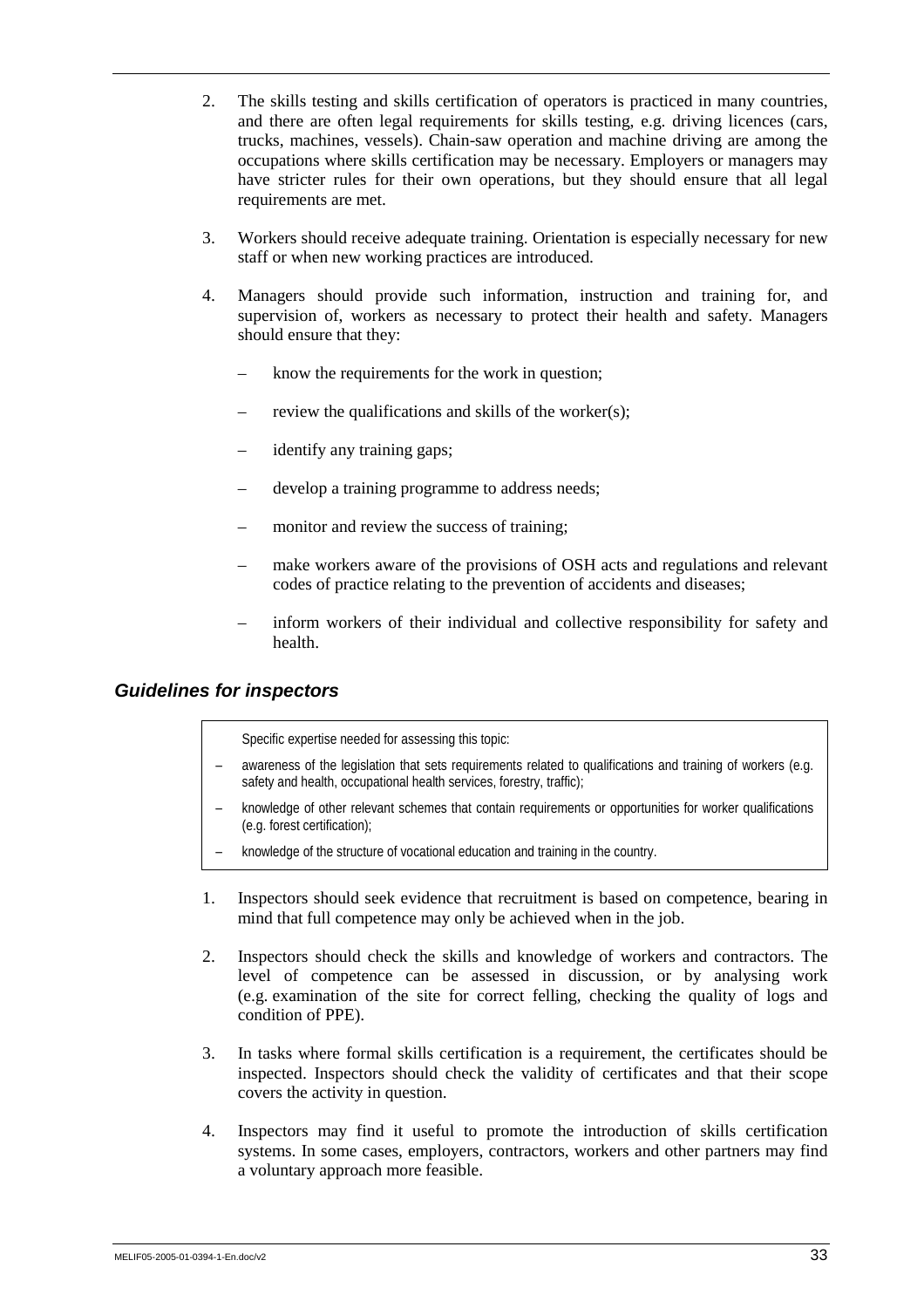5. Inspectors can evaluate the effectiveness of training material and procedures by observing individuals in the field. They should check that the enterprise has a system for evaluating the effectiveness of training.

Some of the above tasks may not always be part of the competence of labour inspectors. The issue of appropriate expertise is dealt with in section 3.4.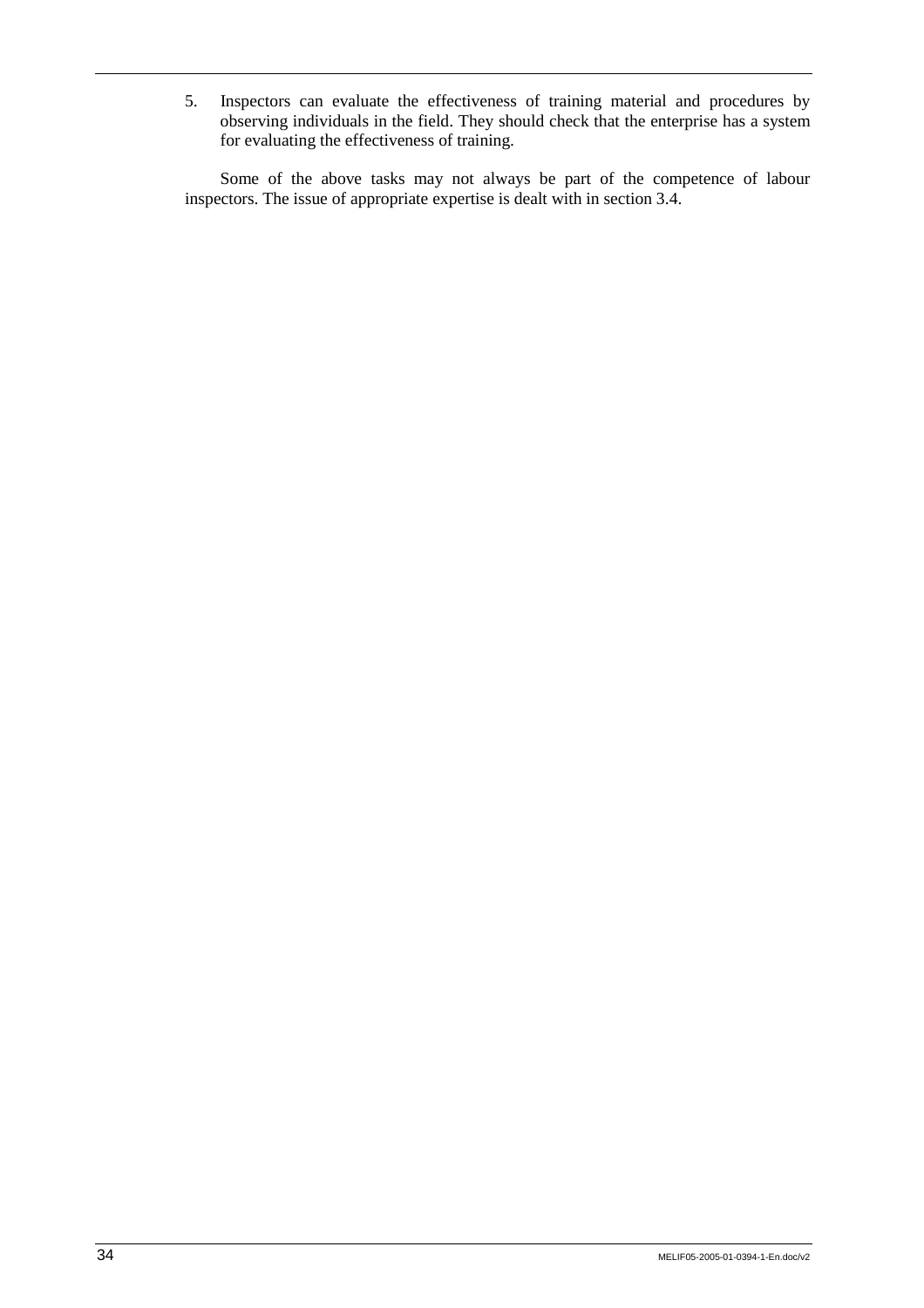## **4. General guidelines for labour inspectors**

The primary responsibility for carrying out labour inspections rests with the labour inspectorate (see Annex 7). Considerable training is required for competent labour inspection. The inspector will need competence in the technical aspects of forestry and forestry work, as well as an understanding of how best to communicate the findings of the inspection in the most helpful way. Some suggestions on appropriate training requirements can be found in *Approaches to labour inspection in forestry: Problems and solutions*. More general information on this topic can also be found in *Labour inspection: A guide to the profession* (see Annex 2).

Many forestry enterprises accept and actively pursue good employer principles and practices in workplace employment and health and safety management because the concepts of decent work provide significant commercial and social advantages. Such enterprises may provide innovation and leadership in forestry workplace management, supporting labour inspectorates in the advocacy of decent work principles.

Within the context of national labour laws, labour inspectorates should explore their ability and the strategic value in effecting improvements and equity in employment and health and safety management practices through both their workplace compliance activities and relationships with enterprises and workers. Consultation with enterprises and workers' organizations on such a strategic approach and planned interventions in inspector compliance and its management should be in good faith and consistent with the ILO Declaration on Fundamental Principles and Rights at Work.

These guidelines highlight key steps that labour inspectors should consider when organizing and implementing a labour inspection of a forestry organization. The guidelines will also be useful for certification assessors and internal auditors who are involved in assessing labour practices.

Guidelines for inspectors will cover:

- organizing an inspection;
- the inspection in practice;
- assessing working conditions and labour practices;
- feedback of results:
- follow-up.

## **4.1. Organizing an inspection**

#### *Planning*

Inspection activities should be strategically planned to maximize positive decent work outcomes and efficient use of inspectors' resources. The inspection plan should foresee "proactive" (individually planned) and "reactive" (on demand) inspections.

Successful inspections depend on the assistance and cooperation of managerial representatives and workers. This can rarely be assured at a moment's notice and advance planning and dialogue are therefore essential. To organize and implement the labour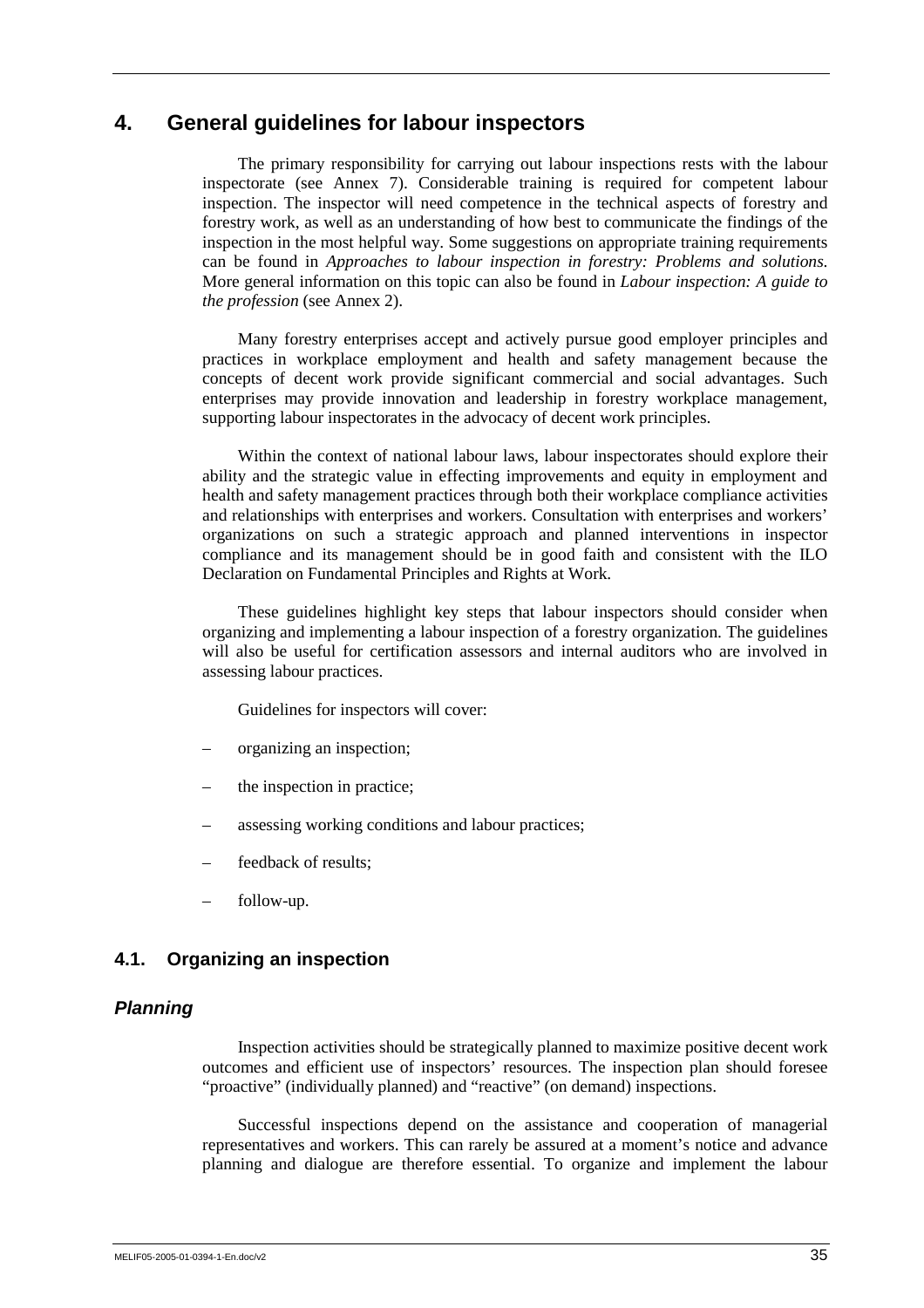inspection, there should be a dialogue among inspectors, employers' and workers' organizations.

Inspections that are sufficiently thorough, and make use of appropriate sampling will still provide reliable results. Inspectors where permitted can inform enterprises in advance of when the inspection will take place, and any logistical support that will be required. Inspectors should also tell the enterprises about what the inspection process will involve and the time that it is likely to take. However, inspectors should not be obliged to give a detailed briefing of what will be inspected or which sites will be visited. In planning the inspection, it is essential to ensure that the enterprises understand inspectors' authority or mandate to visit and how the results of the inspection will be handled.

#### *Deciding where to visit*

The inspection should cover the full range of activities carried out by the enterprise. Therefore, when planning the inspection, it is important to get an overview of all work processes and the subdivision of tasks. Good quality data is also essential. In the case of a logging company, this might involve felling, de-limbing, extraction to a log-holding area, timber grading, loading and transport, each of which is carried out by a different subset of workers. Inspectors should cover all activities and labour groups to an adequate extent. It may not be possible to visit every site of activity, and some decisions will have to be made about sampling (see section 4.2), but the inspection should aim to cover each major process. Care should be taken not to exclude non-forestry-specific areas such as offices and kitchens.

#### *Assembling a team*

If the terms of the inspection require an inspection team, efforts should be made to recruit inspectors with specific knowledge and experience in key areas. The specific guidance for inspectors in section 3 should help to identify important areas of expertise. The areas that require attention will depend on the scope of the inspection. However, they are likely to include OSH, which has many forestry-specific aspects, and the rights of workers to organize and to bargain collectively.

## *Developing a checklist*

The conditions of the inspection will define what needs to be inspected. In forestry, the issues set out in section 3 show the main requirements of the ILO for the key topics. These provide the basis of the sample checklist shown in Annex 5, and the one in the following example. However, in most cases it will be necessary to develop a specific checklist that is tailored to the particular inspection, the enterprise to be inspected and the geographic and social context of the area. The objective, after all, is to provide the maximum amount of specific, practical feedback to the enterprise undergoing inspection. The checklist should include requirements concerning national legislation, local regulations and other norms, which will require the input of local expertise.

When developing a checklist, each requirement should be translated into a verifiable statement. During the inspection, objective evidence that the statement is true can be sought. A space can be provided for inspectors' comments as shown in the following example.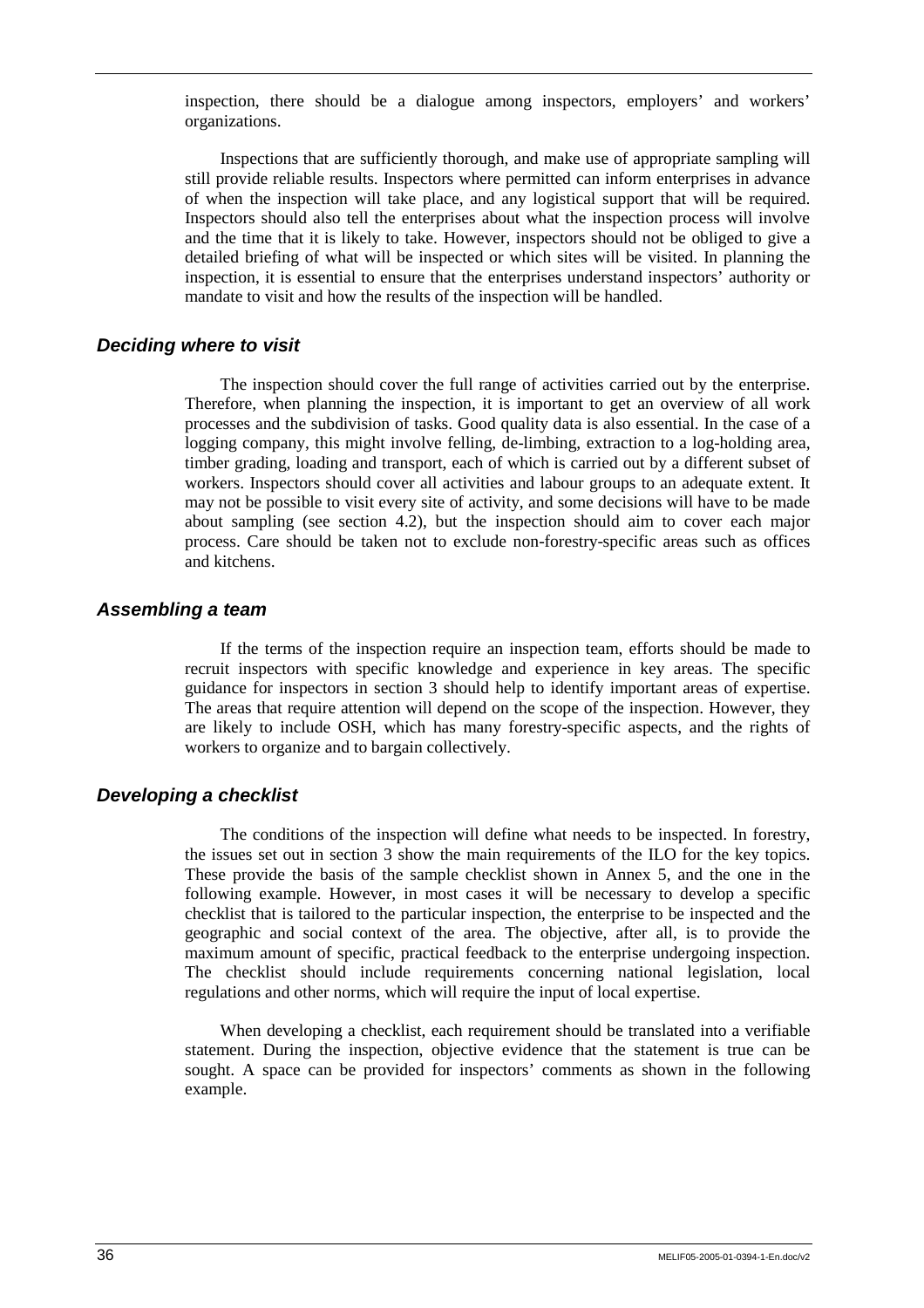| Organization and collective bargaining                                                                                |                                                                                                                                                                                                                                                                                                        |  |  |  |
|-----------------------------------------------------------------------------------------------------------------------|--------------------------------------------------------------------------------------------------------------------------------------------------------------------------------------------------------------------------------------------------------------------------------------------------------|--|--|--|
| Requirements                                                                                                          | <b>Checklist points</b><br>Comments                                                                                                                                                                                                                                                                    |  |  |  |
| Workers have the right to establish<br>and join organizations without<br>previous authorization from the<br>employer. | The company places no restrictions on its<br>workers concerning the establishment or<br>membership of unions.<br>Contracts of employment do not contain any<br>clauses that may affect these restrictions.                                                                                             |  |  |  |
| Membership of such organizations<br>shall not prejudice the employment<br>or cause the dismissal of a worker.         | There is evidence that all workers have been<br>recruited on the basis of skills and experience,<br>and that no other conditions apply.<br>There is no evidence that workers have been<br>dismissed from work without good cause or<br>purely on the basis of membership of workers'<br>organizations. |  |  |  |

## *Logistics*

Inspectors will need access to a management representative and a worker representative from the organization. Management representatives should be responsible for facilitating the inspection and should accompany inspectors when their presence will be useful. Inspectors should ask the organization to make available all necessary documents and records. It is a good idea if an administrative assistant can be on hand to help find and explain paperwork. The enterprise may provide the transportation required to access remote sites. Having independent transport can be important. Access to telephones or computing facilities is often useful.

## **4.2. The inspection in practice**

## *Opening meetings and working with the enterprise management*

The lead inspector will be expected to convene an opening meeting as the first activity of the inspection. Senior management representatives, administrative staff, key workers' representatives should all be invited to attend. A record of attendance should be kept by inspectors. It is helpful to ask one of the management representatives to give a brief introduction to the organization and an overview of their activities. Inspectors will be required to explain the scope of the inspection and outline the inspection procedures, to introduce the inspection team and to indicate the reporting procedure that will be used. They should also invite those present to attend a closing meeting at the conclusion of the inspection.

Inspectors should seek the maximum cooperation from staff and management, and should explain that they are able to provide help and advice on possible ways to meet the labour requirements.

#### *Management systems review*

Many of the requirements of the ILO need the organization to develop and implement policies and procedures. For example, in large organizations, there may be an OSH policy, a policy on the recognition of trade unions and statements of intent to avoid child labour and respect equal opportunities. Depending on the size of the enterprise, there may also be formal procedures for feedback and monitoring of policy implementation. Inspectors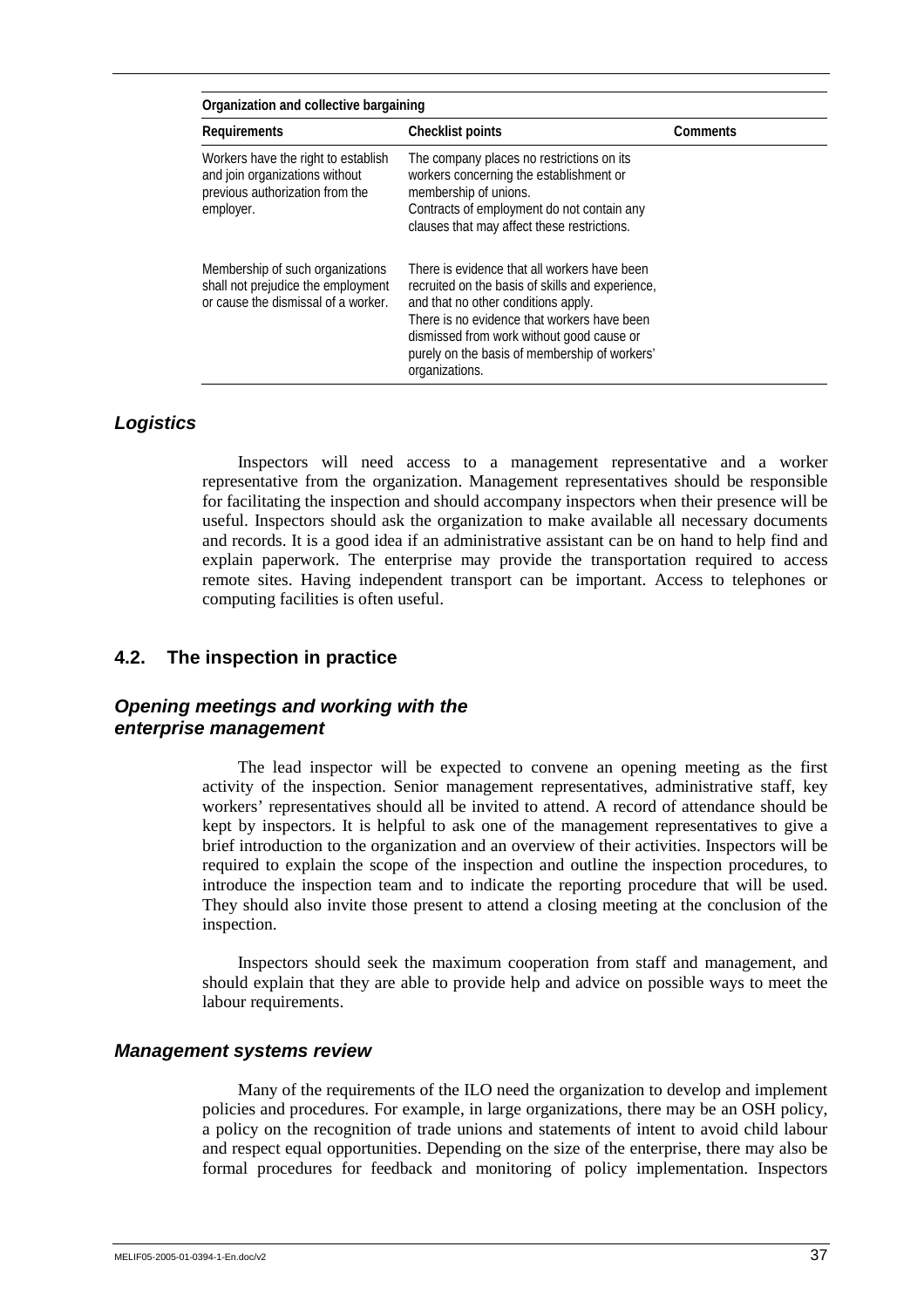should ask to see the relevant documents, and discuss the means by which they are implemented in the field. This will provide the basic framework for the inspection; that is, whether the systems are adequate, and whether they are implemented in practice. Before visiting any sites it is important to assess the management systems for compliance with national legislation and, when appropriate, with the ILO Declaration on Fundamental Principles and Rights at Work. Inspectors should be sure to check the issue dates of relevant policies and ask how they are revised when this is necessary. If there are no formal procedures, there should be an appropriate means of internal review.

#### *Types of evidence*

Inspectors should substantiate every conclusion they draw from an inspection with appropriate objective evidence. There are three types of objective evidence:

- documentation:
- an inspector's observation of a procedure or event;
- interviews with staff.

Documents do not need to be copied, but it is wise to note document reference numbers and dates of issue. The times and locations of observations should always be noted. Inspectors should conduct interviews with workers, workers' representatives and representatives of management whenever possible. These can be formal meetings or informal workplace chats. Inspectors should always note the names of the people who have been interviewed without intimidating them. Some staff may need to be reassured that their information will be treated as confidential if they do not wish the management to know who has provided information.

Where personal views are expressed, these may not be objective, so inspectors should seek independent verification of claims made by interviewees. For this, it will be important to obtain specific details that allow inspectors to follow up. Views expressed by any relevant party need to be evaluated objectively. Unconfirmed views can still provide useful context and may lead to further important questions.

#### *Sampling field sites to visit*

Visiting every field site in which operations are taking place is often impossible owing to time constraints, logistics or a lack of personnel. A sample of sites may have to be chosen. It is important that the visited sites are an accurate reflection of the overall activities of the organization, so the way in which sites to be visited are chosen is very important. The selection of sites can be random or targeted.

If the inspectorate has not set up an enforcement policy for forestry inspections, the random method could be used. This method gives a good statistical basis for monitoring. A fully random sample of sites is desirable, but this may throw up locations that are practically inaccessible within the scope of the inspection. Potential sites can be stratified to take into account important geographic, environmental or social variation between locations. Enterprises or activities with higher rates of accidents should be visited more often and thoroughly. If accidents have happened, follow-up inspections may be required to verify whether the company has introduced the new health and safety measures that were suggested by inspectors.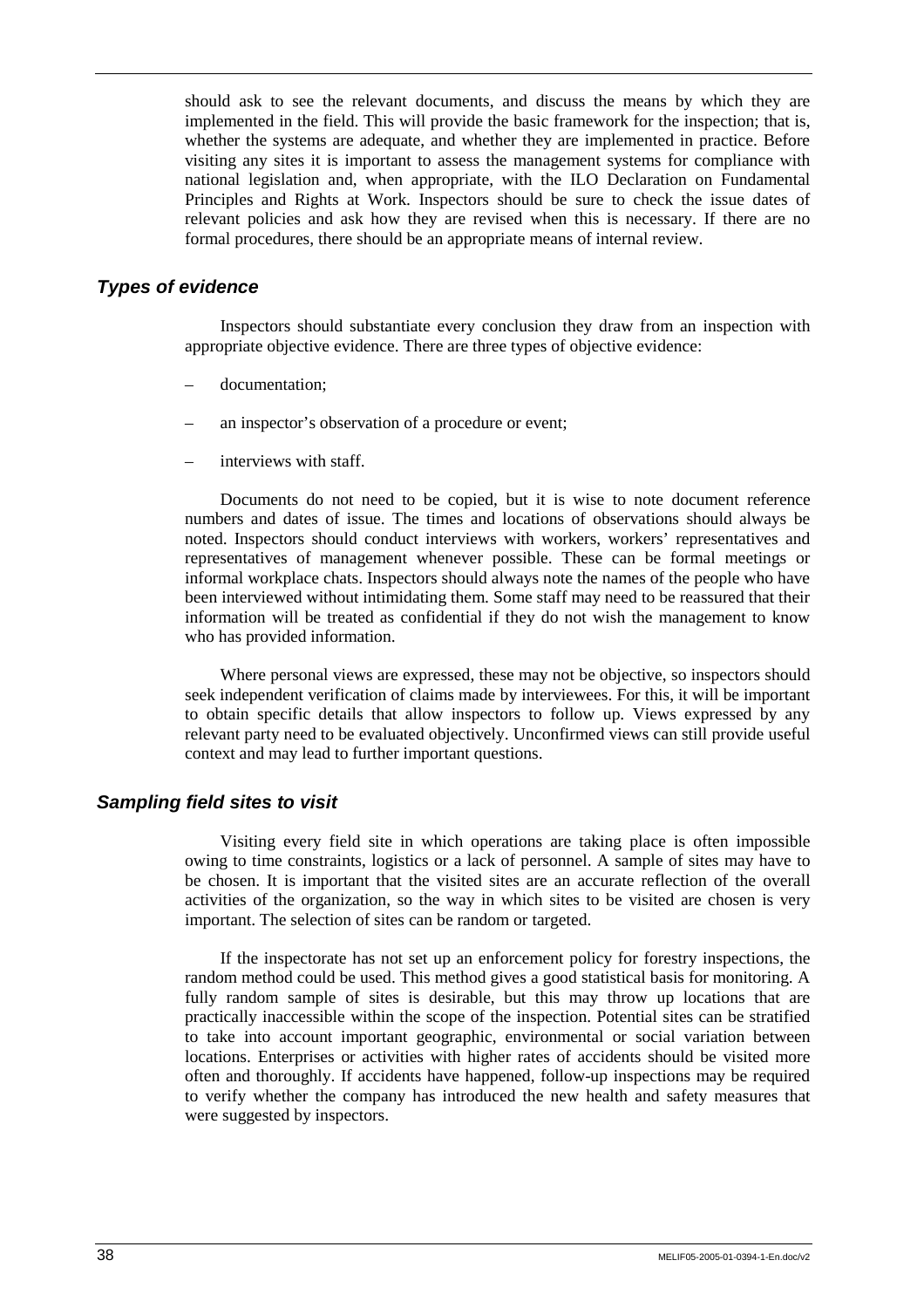#### **Random sampling**

Choosing sites on a fully random basis; for example, assigning each site a number, and choosing numbers at random.

#### **Stratified random sampling**

Zoning or classifying sites into categories; for example, by size or forest type, then sampling at random within the categories.

#### **Non-random sampling**

Choosing sites for inclusion on the basis of particular factors; for example, particular complaints, new sites, unique features, high risks, high rates of accidents.

Inspectors should bear in mind that sites close to company headquarters are likely to be visited frequently by management, and are therefore not necessarily representative of all sites.

#### *Keeping notes and using a checklist*

Checklists can be a very useful tool for maintaining the structure and direction of an inspection, and can help to ensure that nothing is overlooked. They are especially important where inspectors are unfamiliar with any aspect of the work. But checklists should not be used inflexibly. There is, for example, no need to follow the checklist closely when free-flowing discussion is likely to be more informative. It is often better to memorize the questions, or use the list as an aide-mémoire.

Different inspectors will have different approaches to the problem of note-taking, as taking effective and reliable notes in an efficient manner is difficult. Many prefer not to record written notes until after the conclusion of an interview, as doing so can obstruct effective discussion. However, as memory is fallible, notes are vital. Always note the dates and times of site visits, the locations and the names of people interviewed. Notes provide the basis for writing up the report and need to contain sufficient evidence to back up any claims. For example, in ISO 9000 auditing, the auditors' notes can be examined by an independent body, and should be sufficiently thorough to enable verification of the auditors' conclusions in the event of a query. Photos can be very helpful in addition to written notes. Remember always to ask permission to take photographs.

It is important to point out that labour inspectors have much more to offer than the collection of data on a checklist and the delivery of a verdict. Modern labour inspection encompasses advice on risk assessment, training, facilitation, networking, mediation and the improvement of social competencies.

More information can be found in:

- *Labour inspection: A guide to the profession*;
- *Ten steps for strengthening labour inspection*;
- *Combating child labour: A handbook for labour inspectors* (see Annex 2).

### *Team coordination*

The lead inspector is responsible for ensuring that the team conducts the inspection in an efficient manner. This will involve appropriate delegation of responsibilities and tasks and effective time management. The team should divide to cover the areas of each member's expertise, provided that it is possible to reconvene regularly to discuss findings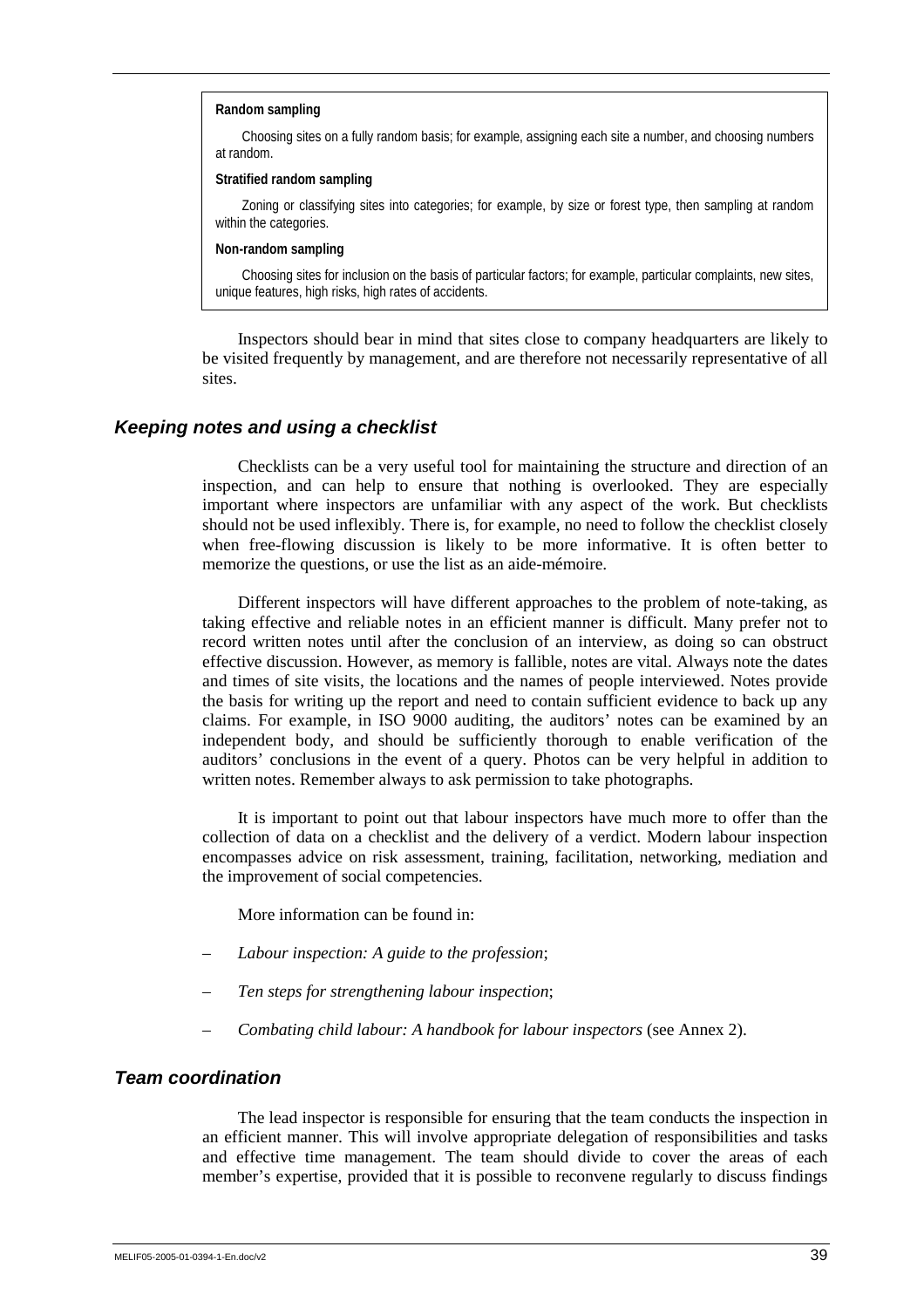and to check progress. The team leader is ultimately accountable for the outcome of the inspection, and should deliver the findings at the closing meeting; however, each team member should be encouraged to report on his or her own areas.

## **4.3. Assessing working conditions and labour practices**

#### *Important issues to assess*

The rights of workers to organize and to bargain collectively should be respected for all labour groups. Many forestry workers are local rural people, employed as contracted labour to carry out unskilled but physically demanding tasks. They tend to be among the lowest earners in society, and often have low social standing and low levels of literacy. This should not prevent the expression of their rights.

Similarly, the other issues identified in section 3 all have important implications for forestry enterprises. Occupational safety and health is a key issue. The use of child labour can be a problem in remote areas and the use of forced or bonded labour has been recorded. Rates of pay should allow a reasonable standard of living, and should not be so low that they require workers to work extra hours or to take safety risks in order to earn enough to live on. Unfair discrimination between workers is as unacceptable in forestry as it is in any other industry.

### *Interpreting the requirements in context*

The national context of labour rights and standards will have important implications for inspectors' decisions. General labour standards in the region may be very different to the minimum requirements of the international labour Conventions, and inspectors will regularly be required to make judgements about appropriate values. For example, individual companies may determine pay and conditions by taking into account regional standards and the attainment of an adequate standard of living. However, ILO requirements should be ensured, if the country has ratified the respective Conventions. Even if they have not, fundamental principles should be the target for inspectorates. The provision of other, non-financial, assistance to workers by the organization may need to be considered in this context. Approaches to OSH standards can vary between regions and countries; for example, with differing levels of mechanization. Inspectors will not find the same levels of OSH management in each case. What is always essential is evidence of a systematic approach to the assessment and mitigation of risk and that work has, in fact, been made safe.

Workers in small enterprises are entitled to the same rights and protections as workers in large ones. While the method to obtain this might be different, the standards for decent work and safe work should not be undermined: the saw should be guarded regardless of the owner, the energy isolation system should be applied regardless of the size of the firm.

Small-scale forest owners, or managers of small forest holdings, will usually require a slightly more flexible approach from inspectors. Although the ILO does not make the requirements less stringent for small enterprises, it does concede that special rules are often needed, the burden of paperwork may need to be reduced and more time to meet requirements should sometimes be given. Where documents and written systems may be appropriate for the management of large companies, these may be an unnecessary time burden for enterprises that have only a handful of workers. For example, when the number of employees is small, verbal instruction in operating procedures is likely to be more effective and appropriate than the production of written operations training manuals.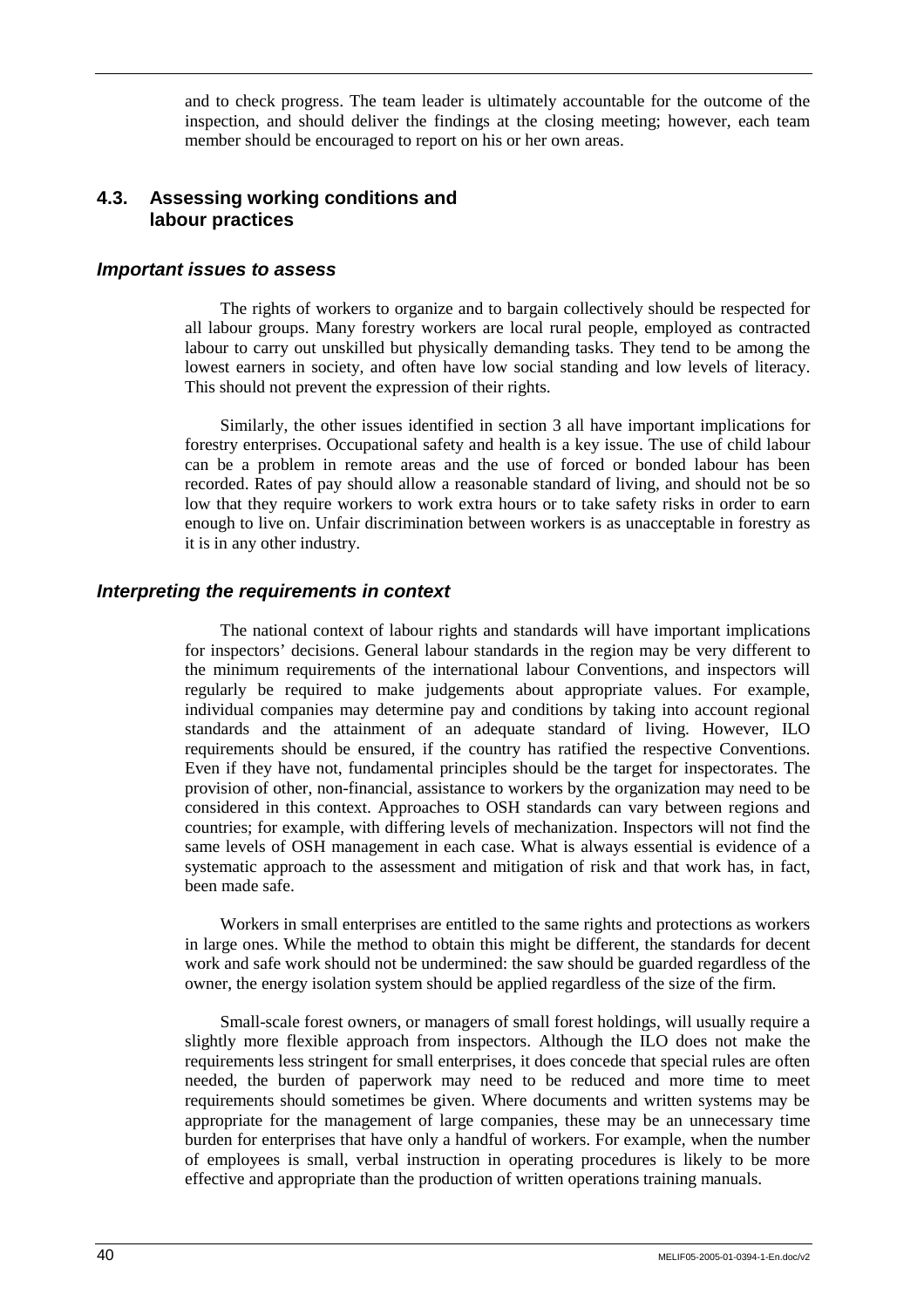## **4.4. Feedback of results**

## *Working with the employer and workers' representatives*

It is important that any problems (or requirements for improvements and/or changes) are identified as the inspection proceeds, and are discussed with the management and workers' representatives at the time (see also section 4.4, Intervention, enforcement and advice). Inspectors should not wait until the closing meeting to spring a list of complaints on the organization management, as agreement on the inspection outcome is very unlikely to be achieved. Inspectors should stress that their role is to provide information, advice and assistance to the organization on how best to meet the national requirements. An inspector's role is as much to prevent breaches of the law as to enforce it.

## *The closing meeting*

At the closing meeting it is important that all parties are fully informed of the outcome of the inspection and in particular which recommendations will be made to the relevant authority and why. It is helpful if management is able to agree upon and "sign off" on any changes recommended by the inspector, but this is not essential and should not compromise the findings of the inspection. The best way to avoid confrontation in the closing meeting is to have maintained good communication with the management representative throughout the inspection. Labour inspection training on social skills can help inspectors to get the message across without escalating dispute. The terms of reference for the production of a final, detailed report should be agreed, and the necessary follow-up activities that will be required by the enterprise should be discussed. A record should be taken of those present.

## *Intervention, enforcement and advice*

The general labour inspection approach is evolving from being merely enforcement to the parallel provisions of competent advice. However, in the forestry sector, where premises are moving and where inspectors may not be able to trace the employer again, the enforcement mechanisms need to be very effective. In such cases, inspectors should not rely solely on the goodwill of the employer to improve conditions of work and health and safety measures.

A modern labour inspection approach puts the responsibility for any avoidable accident or injury at the core of the management functions. After all, the employer would bear the legal and financial consequences of not having imposed sufficient preventative measures at the workplace.

The role of labour inspectors is to provide guidance to the employer on how to proceed and how to integrate health and safety issues as a core management function. It is also to raise awareness among the workers that every accident or injury to health is only avoidable if the workers themselves pay great attention to avoiding accidents and identifying and possibly removing hazards.

## *The written report for the forest management*

The report should be presented promptly and be written in clear and concise language. It should present sufficient evidence to substantiate any conclusions that are drawn and reference key sources of information. It should list any actions that need to be taken by the enterprise, and those that are being taken by the inspectors. It should not be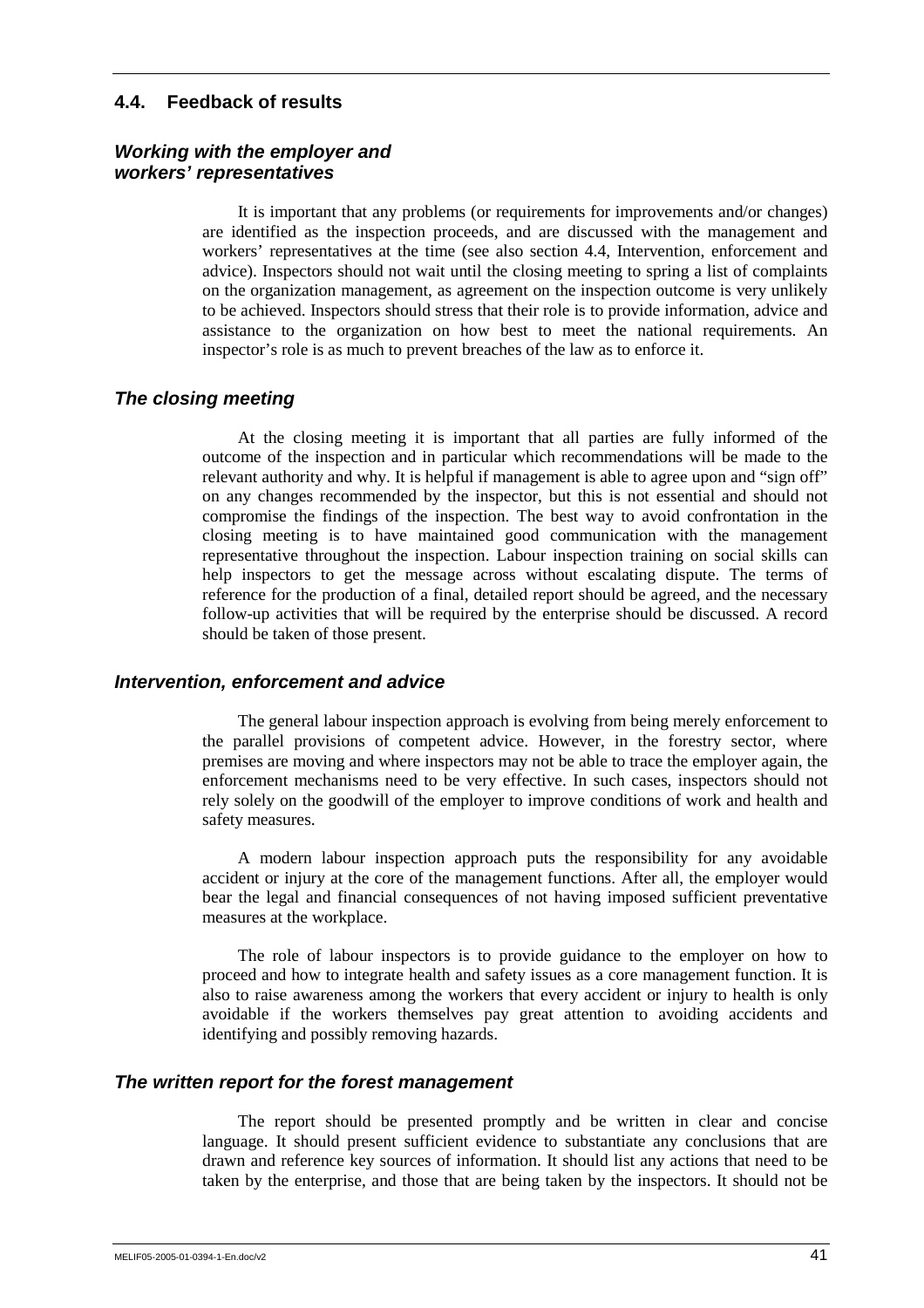overlong or too complex in its approach. If appropriate, it is a good idea to work from a standard report format that is only adapted where necessary.

### *Reporting to other parties*

This will depend on the terms and scope of the inspection, which should have been agreed with the enterprise in advance. For labour inspection, the results will be dealt with according to state rules and procedures. The results of inspections for other purposes (e.g. forest certification) may need to be made public if this is a requirement of the certification scheme. Not all forest certification schemes have the same requirements for public reporting. External stakeholders who have had input into an inspection may wish to receive a copy of the inspection report if the enterprise is in agreement. The enterprise itself may wish to make the report publicly available.

## **4.5. Follow-up**

## *Keeping records*

All records will need to be maintained for a period defined by the inspecting organization. The final report should be kept on file, together with any relevant information that was collected in preparation for the inspection. As previously mentioned, it will also be important to keep field notes from the inspection, as they will be a vital reference in the event of any queries.

### *Checking improvements and corrective actions*

Many recommendations can be easily implemented and may not require inspectors to return to the site. For example, the inspector found a machine operator who did not have the relevant training certificates, and submitted a request for change; evidence that the relevant person had attended and passed the training course would be adequate information to consider the matter closed.

In this case, the inspector could ask that the relevant evidence be sent on, and could agree that the necessary action had been taken without the need for a subsequent visit.

However, there are many recommendations that may not be so easily verifiable. For example, inspectors may need evidence that staff trained in a new procedure are actually abiding by that procedure. Or they may need to check that a freedom that is theoretically available to the worker is also available in practice. In either case, a return visit and some inspecting work will be required before the matter can be considered closed. This may be carried out at a subsequent monitoring visit.

## *Regular monitoring*

Monitoring visits will need to be carried out at intervals according to the requirements of the labour inspectorate, inspecting body or the organization to which it is accredited. Monitoring inspections need not be as time consuming as initial compliance inspections, and they should focus predominantly on issues raised in the previous inspection.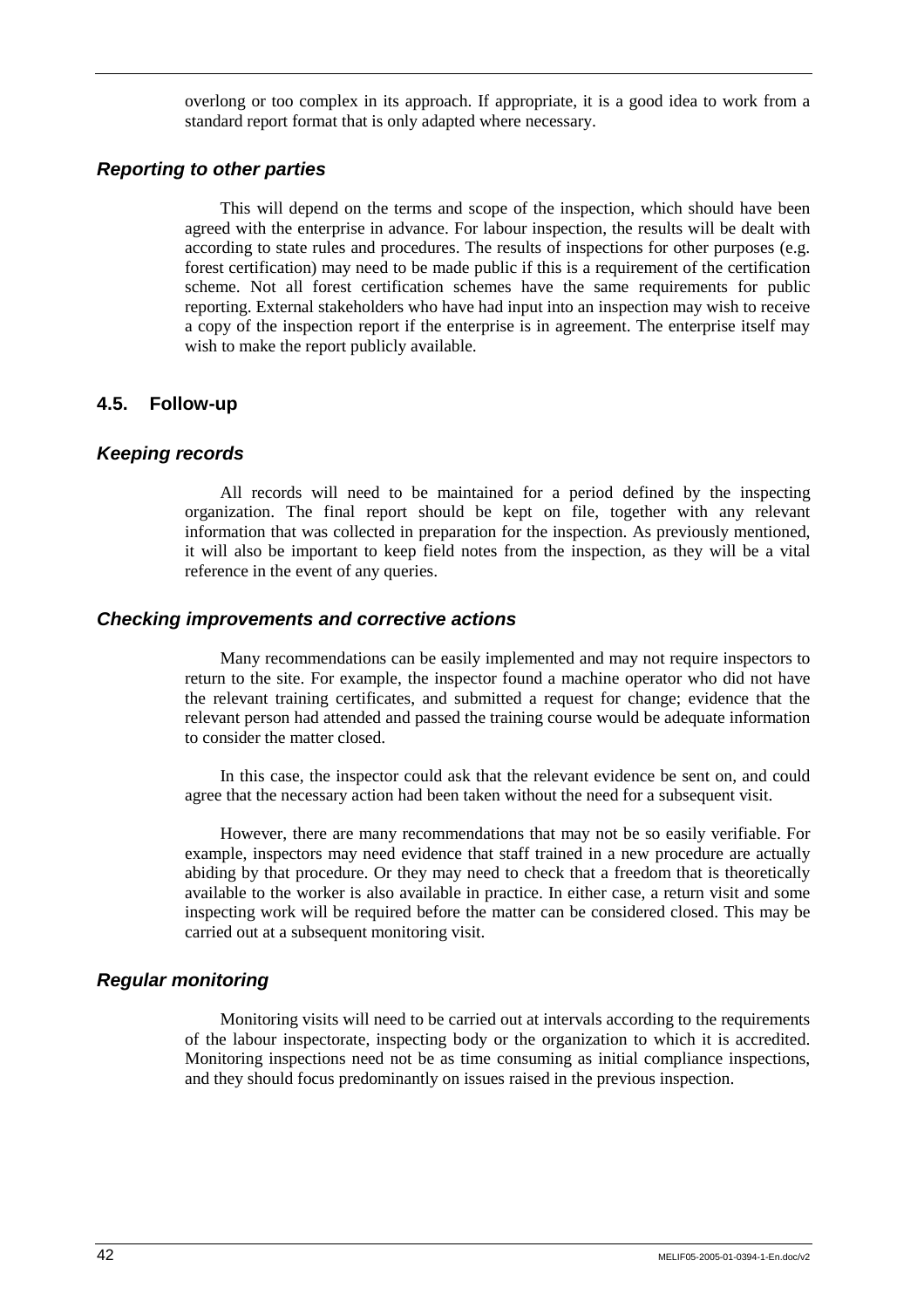Competent inspectors should carry out sufficient interventions and should enforce legal provisions; they will also improve the situation at the workplace through stimulating responsibility at the employers' and workers' level. In order to ensure this consultative role, inspectors require sufficient, qualified training in technical and social skills. <sup>4</sup> Inspectors do not need to have all the skills of workers or supervisors, but participation in some technical training on practical forest work improves their competence to communicate with workers. Inspectors need to be trained to exercise discretion. Hence, training of labour inspectors has become a key element in the move from enforcement to advice.

4 More information can be found in *Labour inspection: A guide to the profession*, see Annex 2.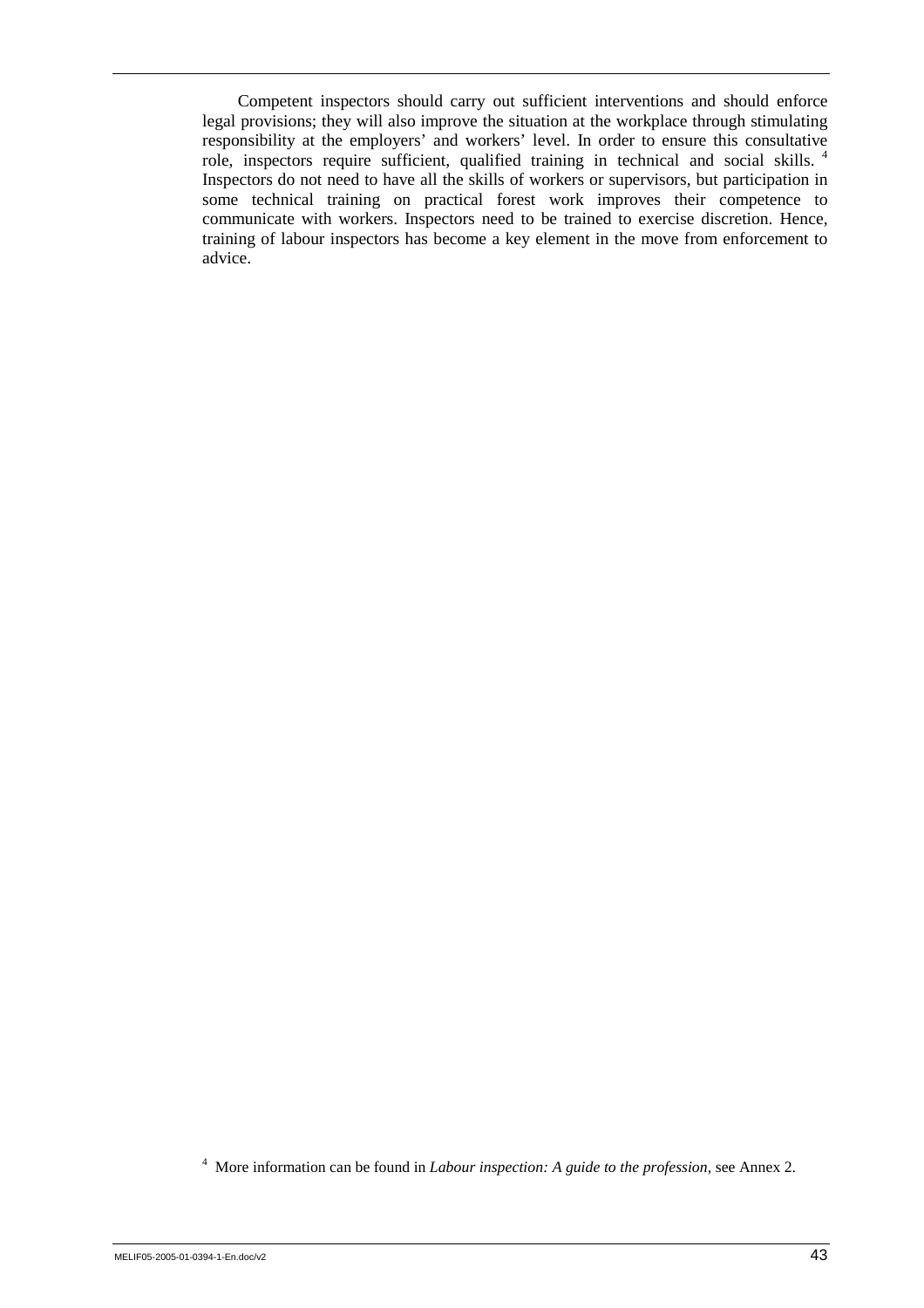## **5. Annexes**

Annex 1. Criteria, indicators and verifiers for labour

- Annex 2. Further reading
- Annex 3. Model of a safety policy/programme with a checklist for small enterprises
- Annex 4. Occupational safety and health checklists for specific forestry tasks
- Annex 5. Aide-mémoire for establishing a checklist for forest management on meeting labour standards
- Annex 6. Aide-mémoire for labour inspectors
- Annex 7. The role of the labour inspectorate

In the annexes, the guidelines contained in the separate topics are brought together in two practical checklists. These are arranged more holistically, in the way that a forest manager or labour inspector might approach them. For instance, labour inspectors are not interested solely in health and safety, non-discrimination or child labour, but they need to be checking all these issues in every area they visit. Therefore, the checklist describes:

- all the areas that should be covered by a forest enterprise's policy;
- the systems that should be established as part of an enterprise's management system relating to labour issues;
- the topics that labour inspectors should discuss with union leaders.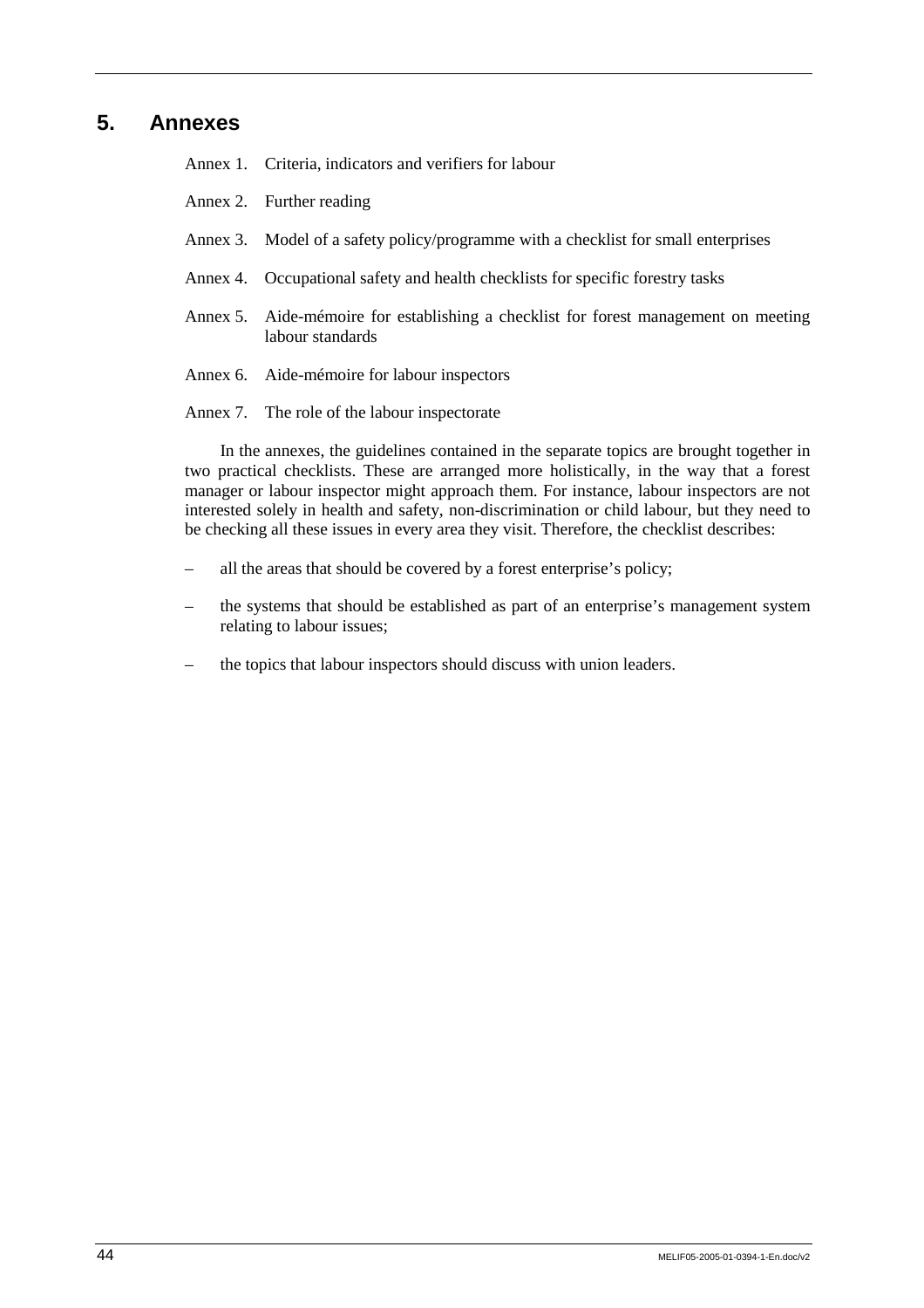| Criteria |                                                    | Indicators |                                                                                                                                                                                                                                                                                                   | <b>Verifiers</b>         |                                                                                                                                                                                                          | References                                                                                                                                           |
|----------|----------------------------------------------------|------------|---------------------------------------------------------------------------------------------------------------------------------------------------------------------------------------------------------------------------------------------------------------------------------------------------|--------------------------|----------------------------------------------------------------------------------------------------------------------------------------------------------------------------------------------------------|------------------------------------------------------------------------------------------------------------------------------------------------------|
| 1.       | <b>Respect of</b><br>fundamental rights<br>at work |            |                                                                                                                                                                                                                                                                                                   |                          |                                                                                                                                                                                                          |                                                                                                                                                      |
|          | 1.1. Freedom of<br>association                     |            | 1.1.1. All workers are able to form<br>and join a trade union of<br>their choice without fear of<br>intimidation or reprisal<br>1.1.2. Collective bargaining with<br>representative workers'<br>organizations is carried out<br>in good faith and with best<br>efforts to come to an<br>agreement |                          | Interviews with<br>representatives of workers'<br>organizations and workers<br>Collective agreements<br>Records of labour<br>inspectorate                                                                | Convention No. 87,<br>Convention No. 98,<br>ILO Declaration on Fundamental<br>Principles and Rights at Work,<br>or equivalent national legislation   |
|          | 1.2. Abolition of child<br>labour                  | 1.2.1.     | Strict adherence to minimum -<br>age provisions of national<br>labour laws and regulations,<br>or where those are<br>defective, of the international<br>standards<br>1.2.2. No workers under the age of<br>18 in hazardous or heavy                                                               |                          | Interviews with<br>representatives of workers'<br>organizations and workers<br>Payroll (of enterprise and/or<br>contractors)<br>Findings of employment<br>surveys<br>Records of labour                   | Convention No. 138,<br>Convention No. 182,<br>ILO Declaration on Fundamental<br>Principles and Rights at Work,<br>or equivalent national legislation |
|          |                                                    |            | work except for purposes of<br>training                                                                                                                                                                                                                                                           |                          | inspectorate                                                                                                                                                                                             |                                                                                                                                                      |
|          | 1.3. Elimination of forced 1.3.1.<br>labour        |            | No workers in debt bondage<br>or other forms of forced<br>labour (including employees,<br>self-employed and<br>contractors                                                                                                                                                                        | $\overline{\phantom{0}}$ | Interviews with<br>representatives of workers'<br>organizations and workers<br>Records of labour<br>inspectorate                                                                                         | Convention No. 29,<br>Convention No. 105,<br>ILO Declaration on Fundamental<br>Principles and Rights at Work,<br>or equivalent national legislation  |
|          | 1.4. Elimination of<br>discrimination              |            | 1.4.1. Policies and procedures<br>make qualifications, skills<br>and experience the basis for<br>recruitment, placement,<br>training and advancement of<br>staff at all levels.<br>1.4.2. Workers are not<br>discriminated against in<br>hiring, advancement,<br>dismissal, remuneration and      |                          | Interviews with<br>representatives of workers'<br>organizations and workers<br>Payroll (of enterprise and/or<br>contractors)<br>- Findings of employment<br>surveys<br>Records of labour<br>inspectorate | Convention No. 111,<br>Convention No. 100,<br>ILO Declaration on Fundamental<br>Principles and Rights at Work,<br>or equivalent national legislation |
|          |                                                    |            | employment-related social<br>security                                                                                                                                                                                                                                                             |                          |                                                                                                                                                                                                          |                                                                                                                                                      |
| 2.       | Workforce<br>qualification                         | 2.1.1.     | Managers and supervisors<br>are in possession of an<br>appropriate qualification,<br>preferably one that is<br>nationally recognized,<br>ensuring that they are able<br>to plan and organize forest<br>operations                                                                                 |                          | Skills certificates, records of<br>training and skills testing<br>(national or enterprise)<br>Field observation<br>Interviews with union<br>representatives and workers                                  | Convention No. 142,<br>ILO Declaration on Fundamental<br>Principles and Rights at Work,<br>or equivalent national legislation                        |

## **Criteria, indicators and verifiers for labour**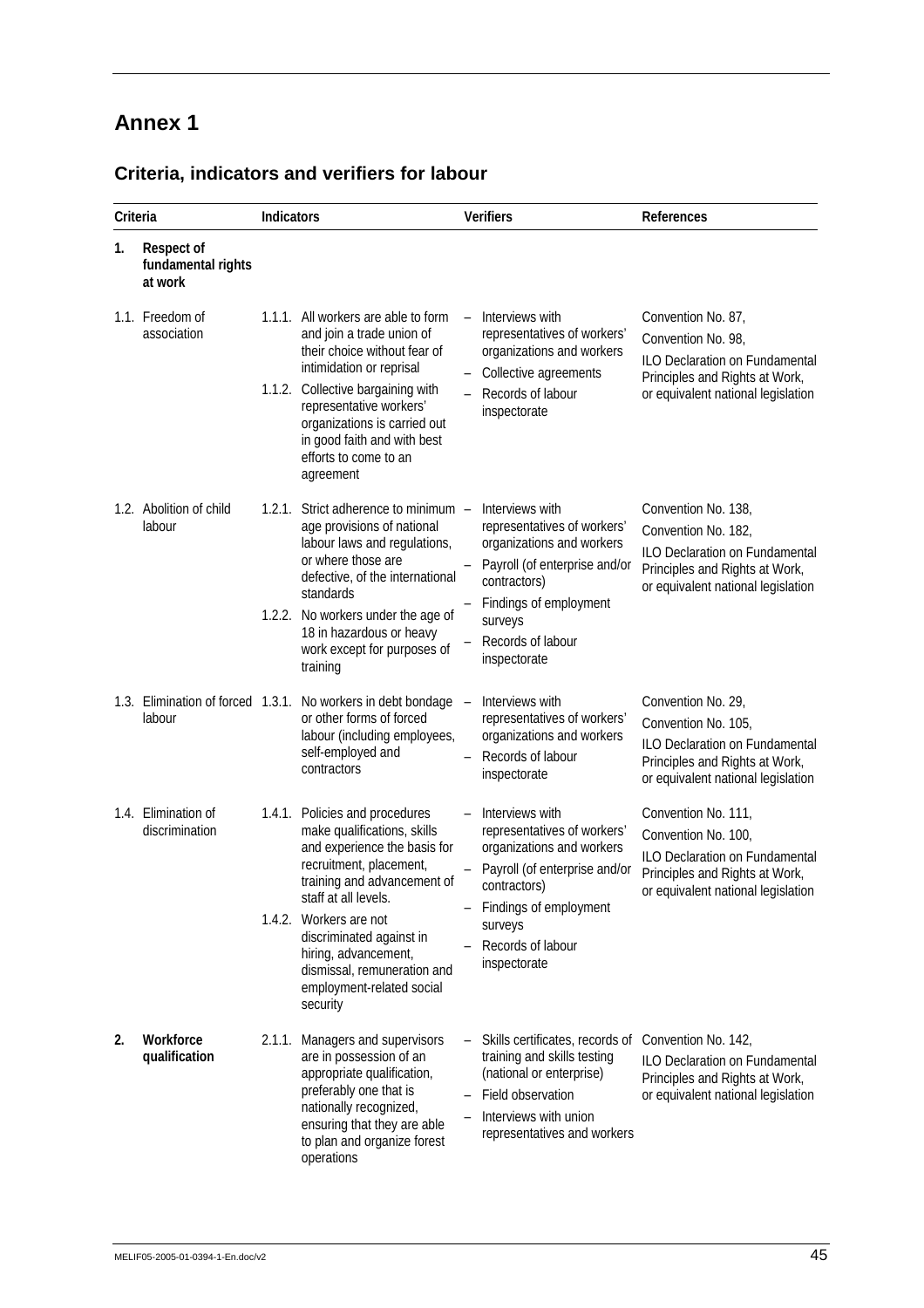| Criteria |                                   | <b>Indicators</b> |                                                                                                                                                                                                                                                                                                                                                                                                                                                                                                                                                         | <b>Verifiers</b> |                                                                                                                                                                                                                                                                                                                                                            | References                                                                                                                           |  |
|----------|-----------------------------------|-------------------|---------------------------------------------------------------------------------------------------------------------------------------------------------------------------------------------------------------------------------------------------------------------------------------------------------------------------------------------------------------------------------------------------------------------------------------------------------------------------------------------------------------------------------------------------------|------------------|------------------------------------------------------------------------------------------------------------------------------------------------------------------------------------------------------------------------------------------------------------------------------------------------------------------------------------------------------------|--------------------------------------------------------------------------------------------------------------------------------------|--|
|          |                                   |                   | 2.1.2. All workers, as well as<br>contractors and their<br>workers and self-employed<br>persons, are sufficiently<br>educated and trained in the<br>tasks they are assigned to<br>and hold the relevant skills<br>certificates                                                                                                                                                                                                                                                                                                                          |                  |                                                                                                                                                                                                                                                                                                                                                            |                                                                                                                                      |  |
| 3.       | Occupational<br>safety and health | 3.1.4.            | 3.1.1. A safety and health policy<br>and a management system<br>are in place that<br>systematically identify<br>hazards and ensure that the<br>preventive measures are<br>implemented in the<br>operations<br>3.1.2. All necessary equipment,<br>tools, machines and<br>substances are available at<br>the worksite and in safe and<br>serviceable condition<br>3.1.3. Safety and health<br>requirements are taken into<br>account in the planning,<br>organization and supervision<br>of operations.<br>Where workers stay in<br>camps, conditions for |                  | - Safety and health policy<br>statement<br>Organigram with safety and<br>health management system<br>Documented requirements<br>for planning and work<br>organization<br>Job descriptions of<br>supervisors<br>Field observations<br>Interviews with union<br>representatives and workers<br>Records of labour<br>inspectorate and/or accident<br>insurers | Convention No. 155,<br><b>ILO Declaration on Fundamental</b><br>Principles and Rights at Work,<br>or equivalent national legislation |  |
|          |                                   |                   | accommodation and<br>nutrition comply at the<br>minimum with the ILO code<br>of practice on safety and<br>health in forestry work                                                                                                                                                                                                                                                                                                                                                                                                                       |                  |                                                                                                                                                                                                                                                                                                                                                            |                                                                                                                                      |  |

Note: Annex based on P. Poschen: "Social criteria and indicators for sustainable forest management: A guide to ILO texts", Forest Certification Working Paper No. 3 (Geneva, ILO, 2000).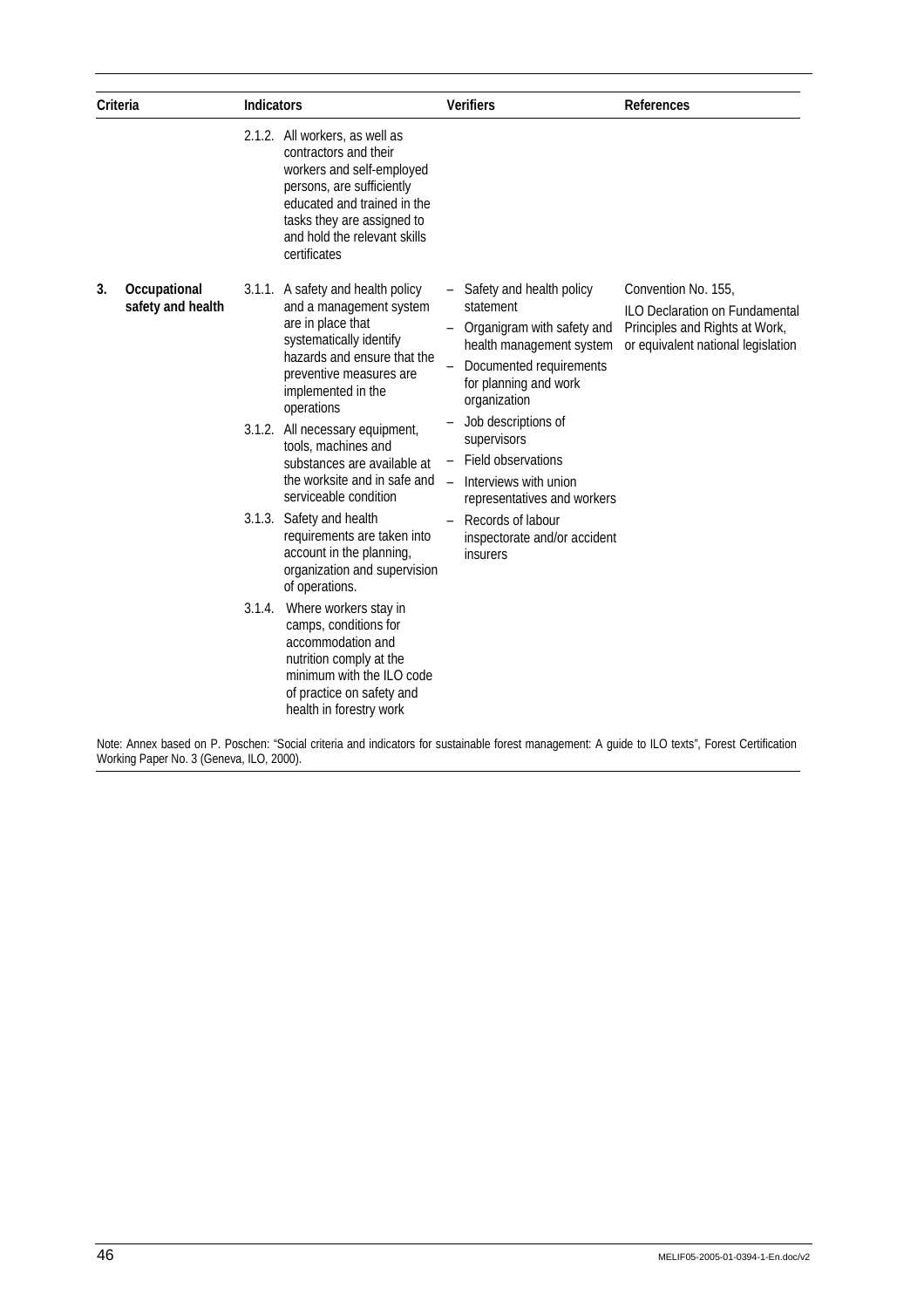### **Further reading**

- G. Albracht: *Ten steps for strengthening labour inspection* (Geneva, ILO, SafeWork Discussion Paper, 2004).
- ILO: *Approaches to labour inspection in forestry: Problems and solutions* (Geneva, 2000).
- ILO: *Combating child labour: A handbook for labour inspectors* (Geneva, 2002).
- ILO: *Guidelines on occupational safety and health management systems: ILO-OSH 2001* (Geneva, 2001), available at http://www.ilo.org/public/english/protection/safework/cops/english/ download/e000013.pdf (accessed 30 August 2004).
- ILO: *ILO Declaration on Fundamental Principles and Rights and Work and its Follow-up* (Geneva, 1998), see http://www.ilo.org/dyn/declaris/DECLARATIONWEB.INDEXPAGE (accessed 30 August 2004).
- ILO: International labour Conventions and Recommendations, available at http://www.ilo.org/ ilolex/english/index.htm (accessed 30 August 2004).
- ILO: *Safety and health in forestry work: An ILO code of practice* (Geneva, 1998), available at http://www.ilo.org/public/english/protection/safework/cops/english/download/e981284.pdf (accessed 30 August 2004).
- International Federation of Building and Wood Workers (IFBWW): *Social standards for forest workers in forest certification: Application of International Labour Organisation (ILO) Conventions* (Geneva, IFBWW Global Forestry Programme, 1999).
- P. Poschen: *Social criteria and indicators for sustainable forest management: A guide to ILO texts*, Forest Certification Working Paper No. 3 (Geneva, ILO, 2000), available at http://www.gtz.de/forest\_certification/download/wp3.pdf (accessed 30 August 2004).
- W. von Richthofen: *Labour inspection: A guide to the profession* (Geneva, ILO, 2002), available at http://www.ilo.org/public/english/protection/safework/labinsp/guide.pdf (accessed 30 August 2004).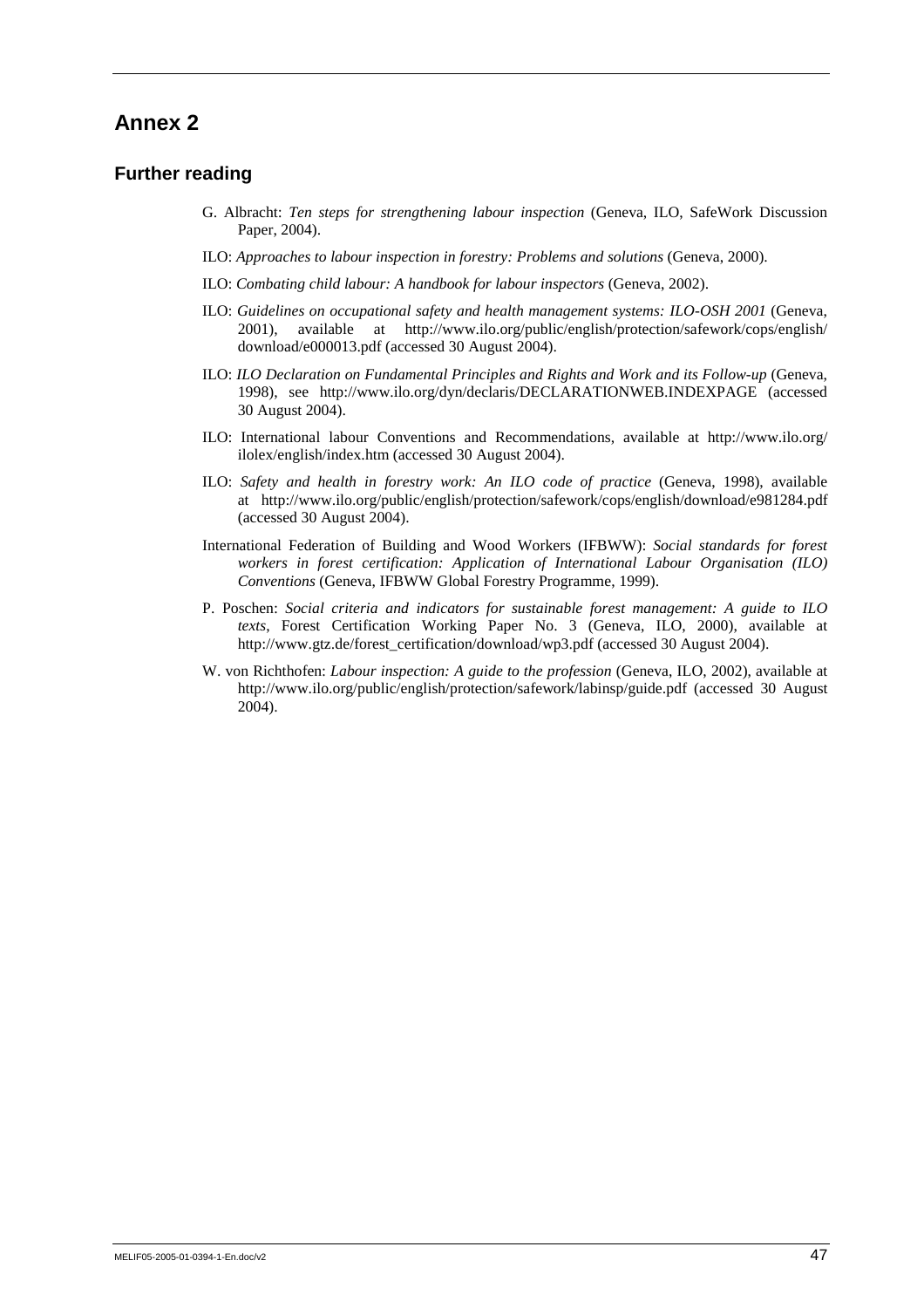## **Model of a safety policy/programme with a checklist for small enterprises**

## *Basic information and OSH organization*

Name of the enterprise

Main functions of the enterprise

Responsible safety manager or director

Representative(s) of employees, if elected/nominated

Occupational safety and health responsibilities of workers

## *Occupational health services or other provider of health services*

The service provider for occupational health services

Location/address

Responsible person(s)/contact person(s)

Principles in using the services

## *The principles of ensuring safe and healthy working conditions* <sup>5</sup>

This safety policy/programme is aimed at promoting workers' safety, health and well-being at work (including also prevention of musculo-skeletal diseases, promoting mental well-being at work, conditions of work, training and instruction, maintaining working ability, etc.).

This safety policy/programme is carried out in cooperation with the employer, workers and occupational health services. In our enterprise we discuss, analyse and continuously improve the level of occupational safety and health. We use development discussions, meetings and workshops.

A preventive and proactive approach is the starting point of our improvement activities and the implementation of the safety policy/programme.

We monitor the assessments and the results achieved in improving safety and health on a yearly basis and review the functioning of our systematic safety activities/our safety and health system.

## *Safety and health checklist (columns: OK/No/Comments)*

- Work instruction/initiation (responsible person)
- Work contracts, conditions of work
- First-aid skills
- Communication (general, on isolated worksites, and at work alone)
- Work-site plans (received from the commissioning party/done ourselves)

<sup>5</sup> Revised from a model published by Koneyrittäjien liitto ry (Trade Association of Forestry and Earth-Moving Contractors, Finland).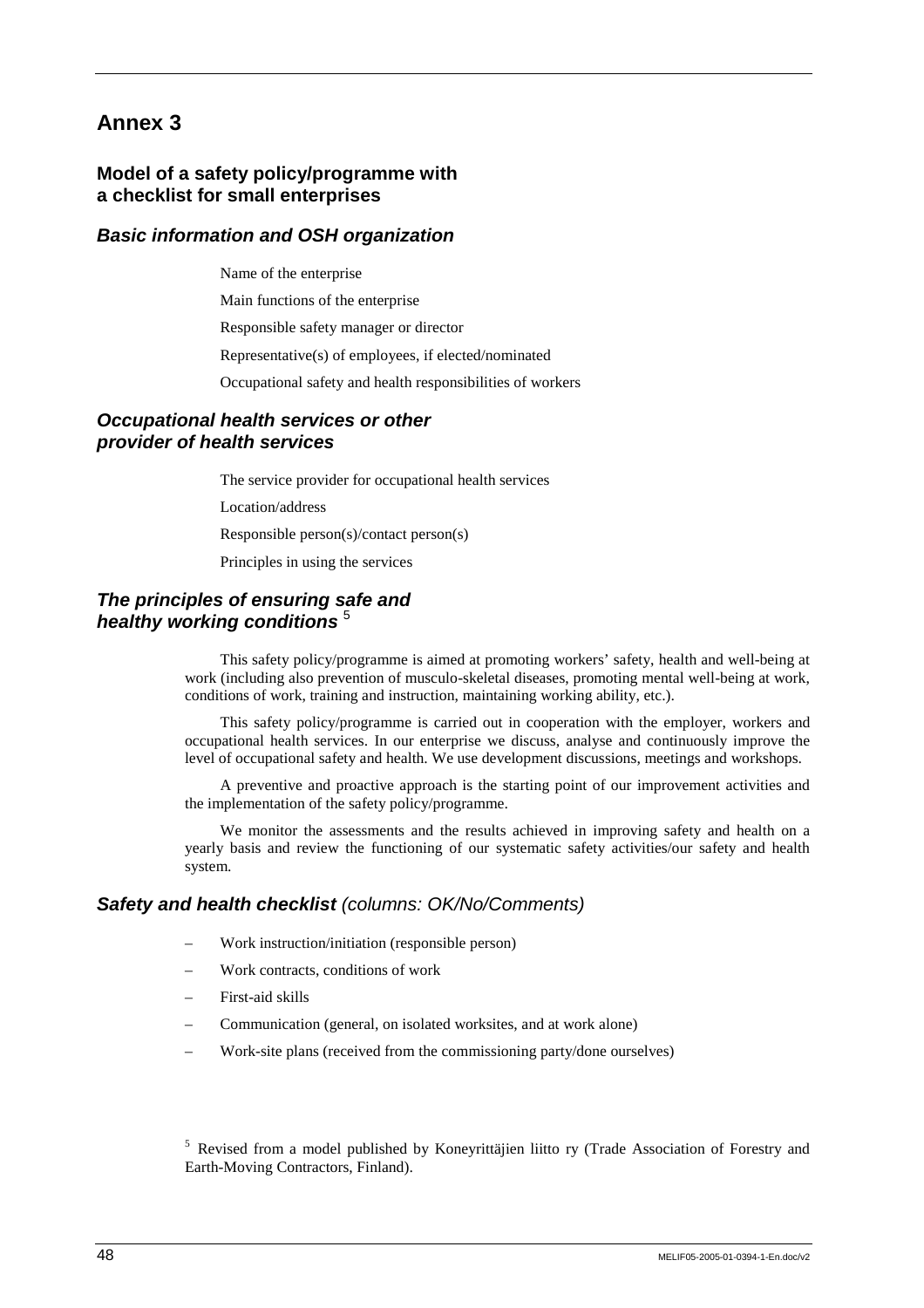- Safe work methods and practices, also in difficult and exceptional situations (dangerous soil and terrain conditions, transfer of machines, etc.)
- Awareness of electrical and telephone lines and underground cables (getting information, marking in maps and in terrain)
- Safety of other persons at the worksite or in the work area
- Lifting equipment and devices are in good condition and are approved and inspected according to requirements
- Safety equipment (personal/group) is correct and in good condition
- All compulsory licences are in order
- Transfer of machines and goods take place properly (binding, licences, etc.)
- Fuel supply is in order (legal fuel tanks and canisters, storage areas/places, etc.)
- Safe work procedures are followed in maintenance and repair work
- Machines are maintained in good and safe condition (maintenance, electronic devices, inspection of lifting devices, railings, anti-skid surfaces, danger zone signs, ergonomy, etc.)
- Maintenance and repair instruction books are with the machines

#### *Good order of the enterprise, garage, maintenance and storage halls/areas and worksite*

- Good order and cleanliness of machines and vehicles
- Fire prevention, inspected extinguishers in machines and vehicles
- The use of hazardous substances
- Licences for welding work
- Measures to manage risks and problems

Employers and workers shall be responsible for identifying hidden hazards in the office, garage and on worksites.

Information on accidents, work-related diseases, near misses (near accidents) and other damage shall be recorded.

Based on the findings of the above checklists and other sources, measures will be devised and implemented to remedy the situation.

#### *Work plan*

Practical implementation of the safety policy/programme in the enterprise will help to reduce risks in the enterprise and to its personnel.

The following measures should be improved:

| Objective/concrete measure | Timetable | Responsible person |
|----------------------------|-----------|--------------------|
|                            |           |                    |

#### *Other notes*

Staff have been informed of this safety policy/programme and of the proposals for improvement. This safety policy/programme is communicated to new employees as part of their instruction in their new job.

Date/Signatures

Employer or safety manager Workers' representative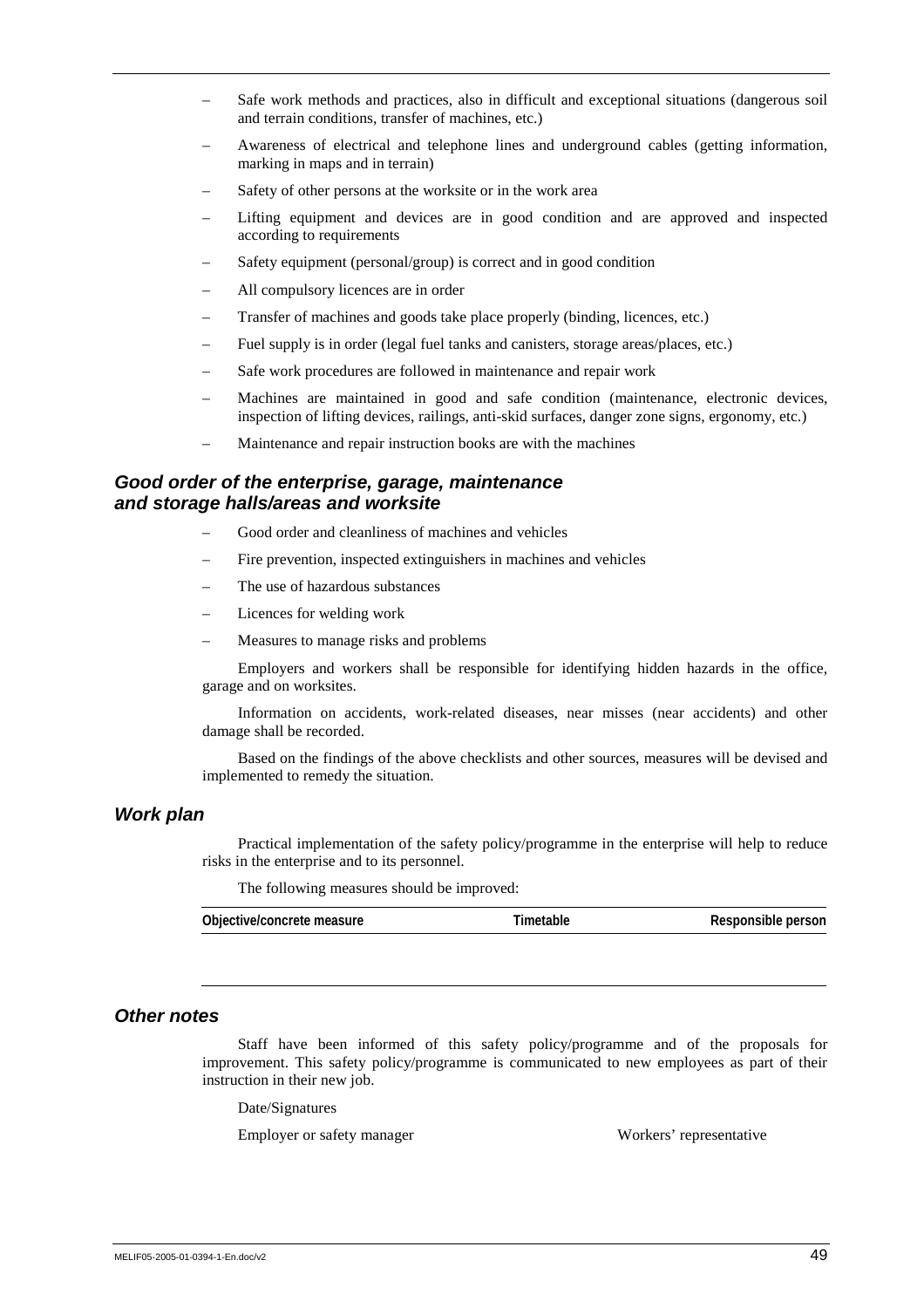## **Occupational safety and health checklists for specific forestry tasks**

## *Example 1. Motor-manual felling with a chain saw*

|      | Checklist item                                                                                                                                                    | Inspectors' comments |
|------|-------------------------------------------------------------------------------------------------------------------------------------------------------------------|----------------------|
| 1.   | Work methods                                                                                                                                                      |                      |
| 1.1. | Correct worksite planning                                                                                                                                         |                      |
| 1.2. | Directional felling                                                                                                                                               |                      |
| 2.   | Operators                                                                                                                                                         |                      |
| 2.1. | Correct training/instruction in felling, cross-cutting,<br>de-branching                                                                                           |                      |
| 2.2. | Awareness of risks and their prevention                                                                                                                           |                      |
| 2.3. | Attitude to safe work                                                                                                                                             |                      |
| 2.4. | Competence in special situations (e.g. hung-up trees, bad<br>weather conditions)                                                                                  |                      |
| 3.   | Chainsaws                                                                                                                                                         |                      |
| 3.1. | Adequate safety features: chain brake, chain catcher,<br>rear-handle guard, throttle control lockout, anti-vibration<br>devices, exhaust system, guide-bar cover. |                      |
| 4.   | Tools and equipment                                                                                                                                               |                      |
| 4.1. | Fuel/chain container                                                                                                                                              |                      |
| 4.2. | Maintenance tools                                                                                                                                                 |                      |
| 4.3. | Hooks/tongs for wood handling                                                                                                                                     |                      |
| 4.4. | Axe (if necessary)                                                                                                                                                |                      |
| 4.5. | Availability of machinery for timber extraction                                                                                                                   |                      |
| 4.6. | First-aid equipment                                                                                                                                               |                      |
| 5.   | PPE and appropriate work clothing                                                                                                                                 |                      |
| 5.1. | Helmet with ear defenders and eye protection                                                                                                                      |                      |
| 5.2. | Safety boots                                                                                                                                                      |                      |
| 5.3. | Leg protection                                                                                                                                                    |                      |
| 5.4. | Visible jacket                                                                                                                                                    |                      |
| 5.5. | Gloves                                                                                                                                                            |                      |
| 6.   | Organization of work                                                                                                                                              |                      |
| 6.1. | Length of working day                                                                                                                                             |                      |
| 6.2. | Communication and supervision (including emergency<br>contact procedures)                                                                                         |                      |
| 6.3. | Travel to worksite                                                                                                                                                |                      |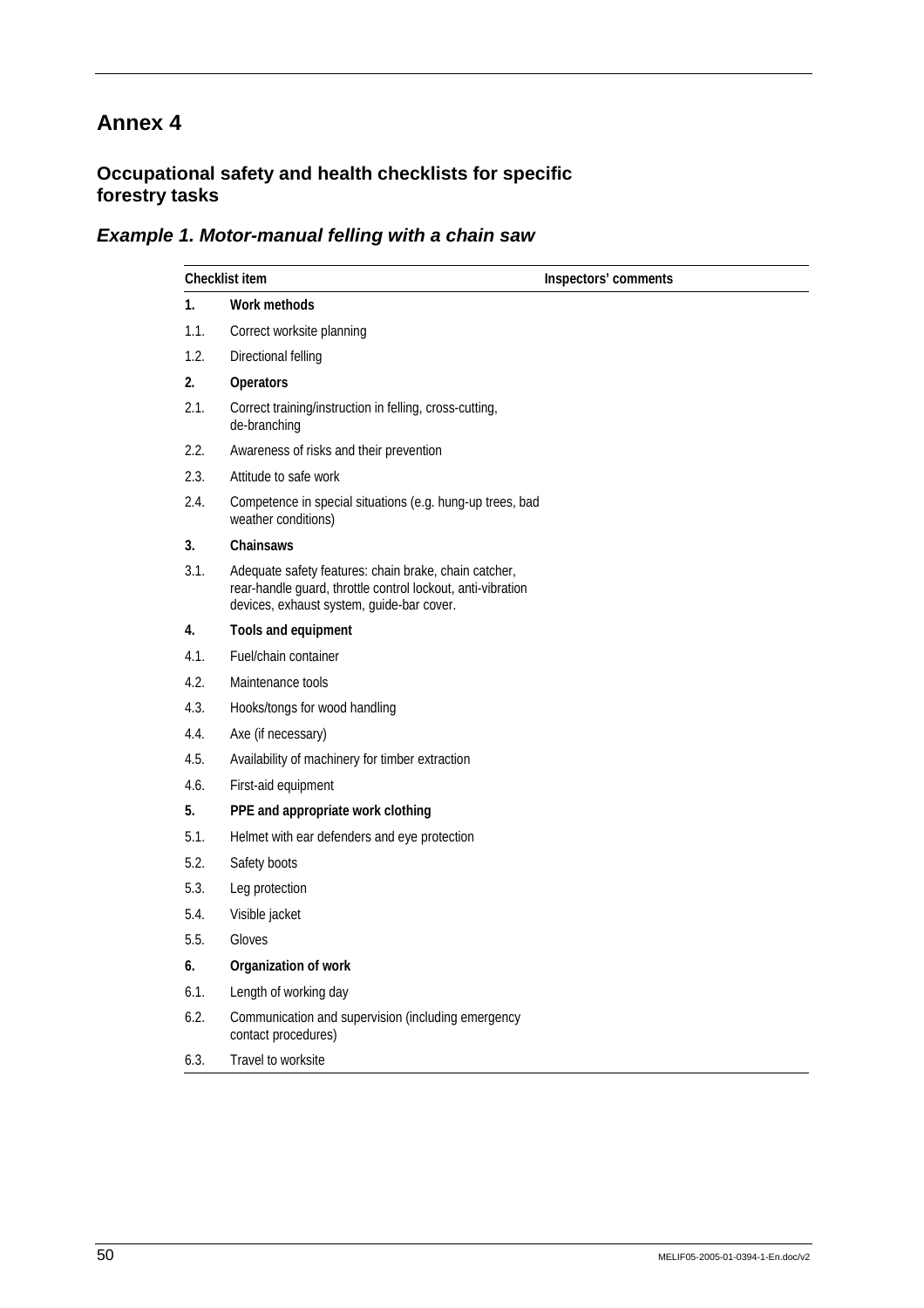## **Aide-mémoire for establishing a checklist for forest management on meeting labour standards**

| <b>Checklist item</b> |                                                                                                                                                           | Inspectors' comments |  |
|-----------------------|-----------------------------------------------------------------------------------------------------------------------------------------------------------|----------------------|--|
|                       | ILO requirements                                                                                                                                          |                      |  |
| 1 <sub>1</sub>        | Freedom of association and collective bargaining                                                                                                          |                      |  |
| 1.1.                  | There is a mutually agreed procedure to enter discussions and<br>negotiations with workers and their representatives concerning<br>conditions of work.    |                      |  |
| 1.2.                  | The procedure is communicated to workers.                                                                                                                 |                      |  |
| 1.3.                  | Workers have had the opportunity to elect or nominate their<br>representatives.                                                                           |                      |  |
| 1.4.                  | There is documented protection against anti-workers' organization<br>discrimination based on membership and activities of workers'<br>organizations.      |                      |  |
| 1.5.                  | Employment protection coverage includes dismissal of workers<br>because of legitimate strike activity.                                                    |                      |  |
| 1.6.                  | Freedom of association and right of collective bargaining are<br>recognized even if there is not a workers' organization.                                 |                      |  |
| 1.7.                  | Protection against blacklisting for activities of workers'<br>organizations is stated.                                                                    |                      |  |
| 1.8.                  | Any discussions concerning freedom of association are dealt with<br>according to national law.                                                            |                      |  |
| 1.9.                  | Discussions are handled constructively and with every effort to<br>reach consensus.                                                                       |                      |  |
| 1.10.                 | Workers' organizations have been informed about the grounds for<br>dismissal and the conditions of employment which may affect<br>freedom of association. |                      |  |
| 1.11.                 | There is a transparent procedure for dismissal.                                                                                                           |                      |  |
| 1.12.                 | There is a policy regarding access to workers by their<br>representatives.                                                                                |                      |  |
| 1.13.                 | All employment contracts affirm the right to freedom of association<br>and collective bargaining for workers.                                             |                      |  |
| 1.14.                 | Civil law is not used to infringe on freedom of association or<br>collective bargaining.                                                                  |                      |  |
| 2.                    | <b>Fair remuneration</b>                                                                                                                                  |                      |  |
| 2.1.                  | Managers know the national regulations concerning the minimum<br>level of wages.                                                                          |                      |  |
| 2.2.                  | Managers are aware of general levels of remuneration in the<br>region. This is taken into account when fixing wage rates.                                 |                      |  |
| 2.3.                  | Wage rates for all labour groups should take into account the<br>relative living standards of other social groups.                                        |                      |  |
| 2.4.                  | There is an agreed procedure for timely and correct payments.                                                                                             |                      |  |
| 2.5.                  | Payments are made correctly and in a timely manner.                                                                                                       |                      |  |
| 2.6.                  | There are written work contracts (or other relevant documents) for<br>each worker.                                                                        |                      |  |
|                       |                                                                                                                                                           |                      |  |

2.7. Minimum wage legislation is respected.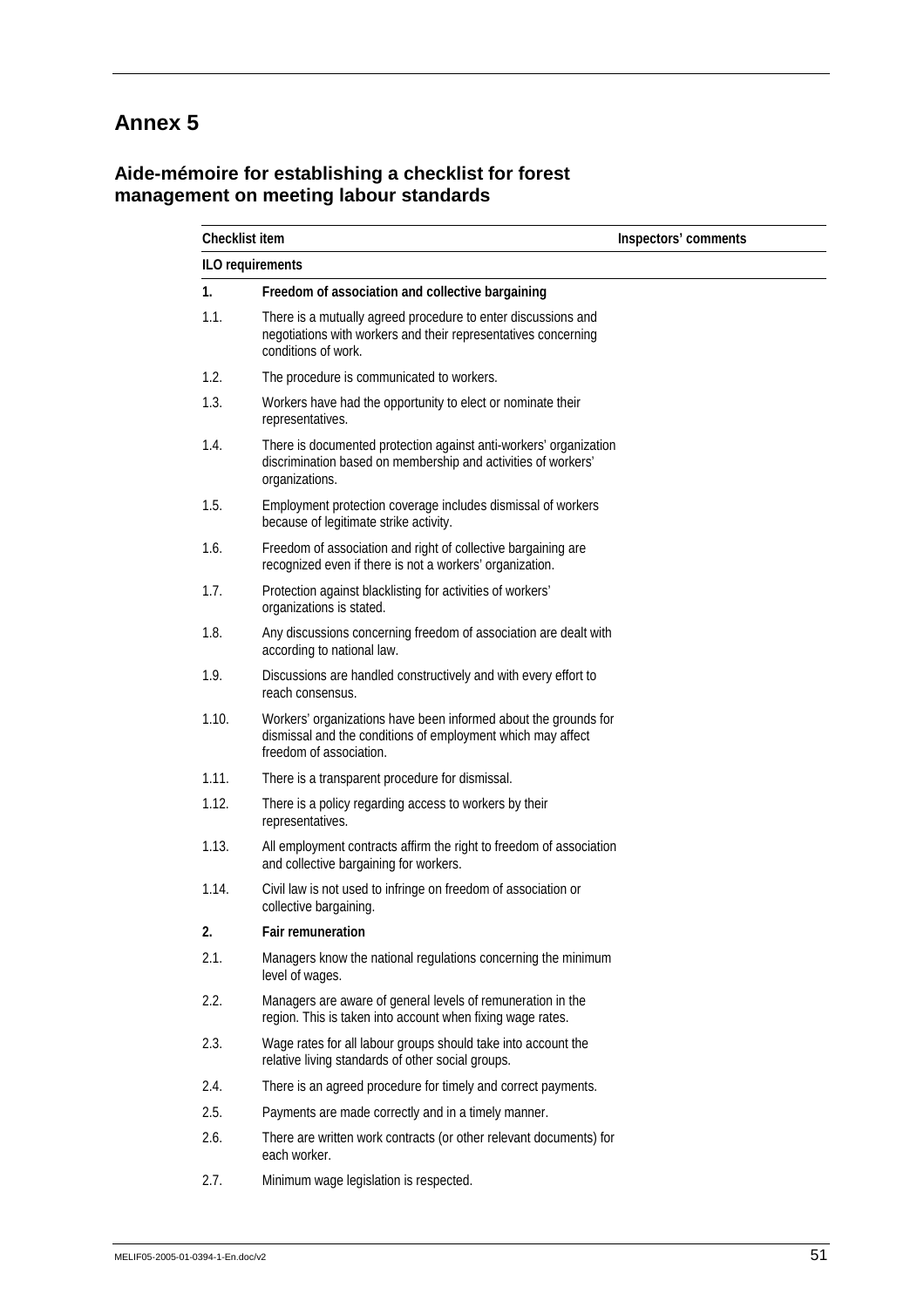|        | Checklist item<br>Inspectors' comments                                                                                                                                                                              |  |  |  |  |
|--------|---------------------------------------------------------------------------------------------------------------------------------------------------------------------------------------------------------------------|--|--|--|--|
|        | <b>ILO</b> requirements                                                                                                                                                                                             |  |  |  |  |
| 3.     | Child labour                                                                                                                                                                                                        |  |  |  |  |
| 3.1.   | There is a functioning procedure to verify the age of workers.                                                                                                                                                      |  |  |  |  |
| 3.2.   | Ages of workers are monitored. The minimum age requirement is<br>part of the contract of work.                                                                                                                      |  |  |  |  |
| 3.3.   | There is a policy that defines the jobs that can be undertaken by<br>young people and the hours worked.                                                                                                             |  |  |  |  |
| 3.4.   | The policy has been prepared in cooperation with workers and<br>communicated to all employers and workers.                                                                                                          |  |  |  |  |
| 4.     | Equality of opportunity and treatment (non-discrimination)                                                                                                                                                          |  |  |  |  |
| 4.1.   | Workers have been recruited and promoted on the basis of skills<br>qualifications and experience.                                                                                                                   |  |  |  |  |
| 4.2.   | The enterprise has an equal opportunities policy that covers, at<br>the minimum, recruitment, promotion, division of work and<br>dismissal of staff.                                                                |  |  |  |  |
| 4.3.   | There are procedures to ensure that this policy is known and<br>implemented.                                                                                                                                        |  |  |  |  |
| 4.4.   | Workers are paid equally for work of equal value. Employers do<br>not value certain tasks above others (i.e. "male tasks" higher than<br>"female tasks").                                                           |  |  |  |  |
| 4.5.   | Work is adapted to meet the characteristics of workers. Work is<br>adapted to the needs of disabled or elderly workers to allow them<br>to continue work where this does not cause risk to themselves or<br>others. |  |  |  |  |
| 4.6.   | Forest managers have access to support and advice from other<br>enterprises.                                                                                                                                        |  |  |  |  |
| 5.     | Workforce qualification and training                                                                                                                                                                                |  |  |  |  |
| 5.1.   | Supervisors have the skills qualifications and experience to plan<br>and organize forestry operations.                                                                                                              |  |  |  |  |
| 5.2.   | The required level of skill and knowledge for all work is defined<br>and objectively assessed (in line with the assessment by an<br>authorized body, whenever relevant).                                            |  |  |  |  |
| 5.3.   | All workers are sufficiently educated and trained.                                                                                                                                                                  |  |  |  |  |
| 5.4.   | There are competence requirements for selecting contractors;<br>certified contractors are used whenever possible.                                                                                                   |  |  |  |  |
| 5.5.   | All necessary licenses and certificates are checked and filed.                                                                                                                                                      |  |  |  |  |
| 5.6.   | There is an orientation procedure (including an orientation<br>checklist) for workers and contractors.                                                                                                              |  |  |  |  |
| 6.     | Prohibition of forced labour                                                                                                                                                                                        |  |  |  |  |
| 6.1.   | There is a policy to prohibit the use of forced labour.                                                                                                                                                             |  |  |  |  |
| 6.2.   | Forced labour is reported to the competent authority.                                                                                                                                                               |  |  |  |  |
| 6.3.   | There are known procedures for management and workers'<br>organizations to be informed of any suspected use of forced<br>labour.                                                                                    |  |  |  |  |
| 7.     | Systematic OSH management                                                                                                                                                                                           |  |  |  |  |
| 7.1.   | Management system                                                                                                                                                                                                   |  |  |  |  |
| 7.1.1. | A management system is documented and described.                                                                                                                                                                    |  |  |  |  |
| 7.1.2. | The management system is regularly reviewed.                                                                                                                                                                        |  |  |  |  |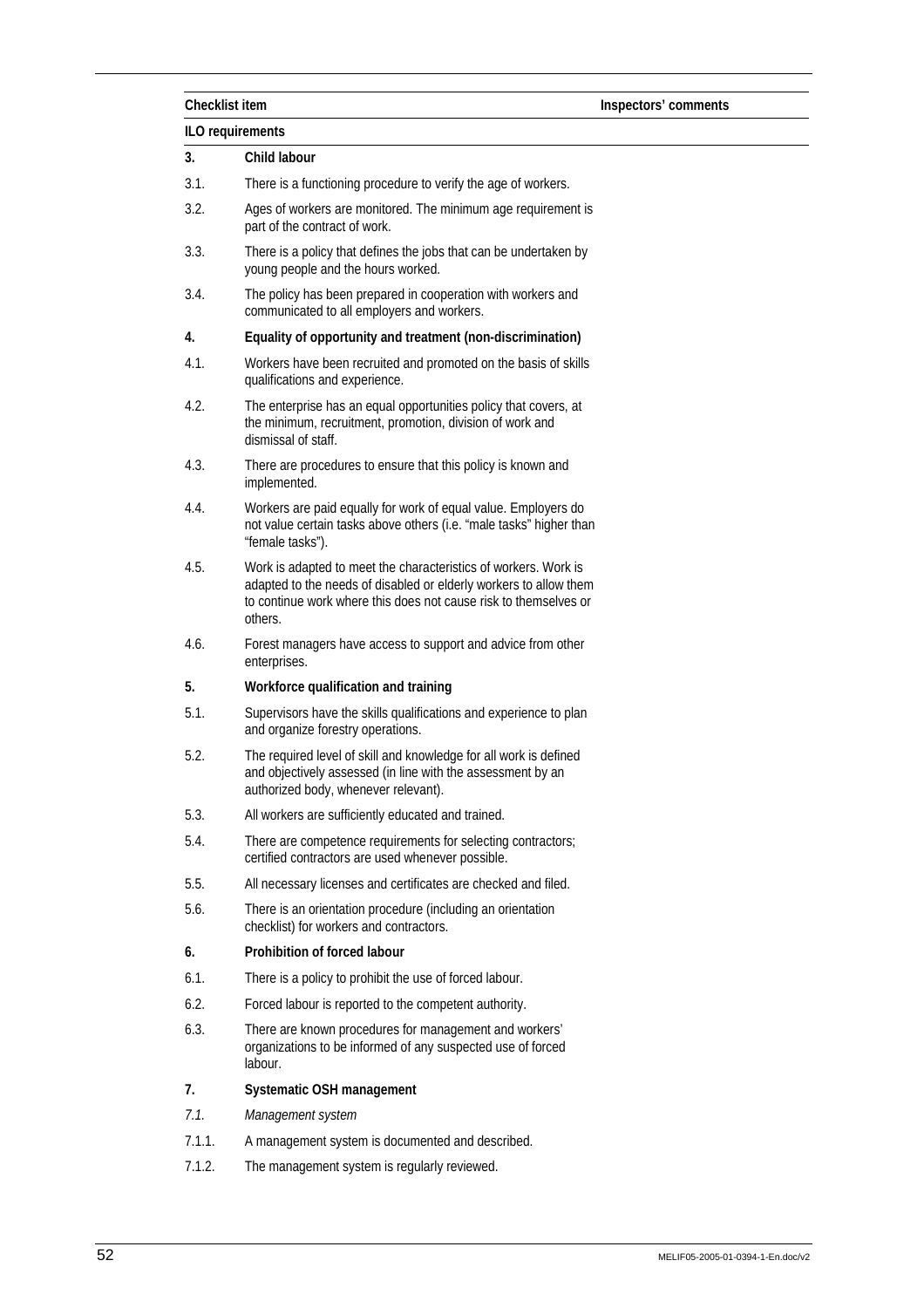| Checklist item |                                                                                                                                                                | Inspectors' comments |  |  |  |  |
|----------------|----------------------------------------------------------------------------------------------------------------------------------------------------------------|----------------------|--|--|--|--|
|                | ILO requirements                                                                                                                                               |                      |  |  |  |  |
| 7.1.3.         | The level of OSH is monitored by meetings, supervisory<br>discussions, interviews with workers and specialists, collection of<br>statistics, periodic reviews. |                      |  |  |  |  |
| 7.1.4.         | The management review has led to measurable improvements.                                                                                                      |                      |  |  |  |  |
| 7.2.           | Development of an enterprise safety and health policy                                                                                                          |                      |  |  |  |  |
| 7.2.1.         | There is an OSH policy.                                                                                                                                        |                      |  |  |  |  |
| 7.2.2.         | The policy is implemented.                                                                                                                                     |                      |  |  |  |  |
| 7.2.3.         | The OSH policy has been communicated to workers and<br>contactors.                                                                                             |                      |  |  |  |  |
| 7.2.4.         | The OSH policy has been monitored and reviewed with the<br>involvement of workers and contractors.                                                             |                      |  |  |  |  |
| 7.3.           | Assignment of responsibilities                                                                                                                                 |                      |  |  |  |  |
| 7.3.1.         | There are named OSH management representatives                                                                                                                 |                      |  |  |  |  |
| 7.3.2.         | Workers are aware of these representatives.                                                                                                                    |                      |  |  |  |  |
| 7.3.3.         | Workers are aware of their responsibilities for safe work.                                                                                                     |                      |  |  |  |  |
| 7.4.           | The identification and management of risks                                                                                                                     |                      |  |  |  |  |
| 7.4.1.         | An adequate risk assessment has been carried out.                                                                                                              |                      |  |  |  |  |
| 7.4.2.         | The risk assessment has guided the identification and<br>implementation of preventative measures and has improved<br>practices.                                |                      |  |  |  |  |
| 7.5.           | Employment conditions, qualifications, organization and training of<br>personnel                                                                               |                      |  |  |  |  |
| 7.5.1.         | Supervisors are in possession of appropriate skills and<br>qualifications.                                                                                     |                      |  |  |  |  |
| 7.5.2.         | Where certificates of skills qualifications are required by national<br>legislation, copies of these are maintained.                                           |                      |  |  |  |  |
| 7.5.3.         | Training requirements for workers and contractors are reviewed<br>regularly.                                                                                   |                      |  |  |  |  |
| 7.5.4.         | There are effective procedures to ensure that contractors use<br>skilled and competent personnel.                                                              |                      |  |  |  |  |
| 7.5.5.         | Where in-house training is carried out, appropriate and up-to-date<br>records of all training and skills certification are maintained.                         |                      |  |  |  |  |
| 7.6.           | Provision of adequate resources, safety equipment                                                                                                              |                      |  |  |  |  |
| 7.6.1.         | Human and financial resources are sufficient to reach OSH<br>objectives.                                                                                       |                      |  |  |  |  |
| 7.6.2.         | There is a maintenance programme covering machinery, tools<br>and PPE.                                                                                         |                      |  |  |  |  |
| 7.6.3.         | The maintenance programme is implemented.                                                                                                                      |                      |  |  |  |  |
| 7.7.           | Communication and information on risks and their prevention                                                                                                    |                      |  |  |  |  |
| 7.7.1.         | Workers and contractors are aware of the enterprise's safety<br>requirements.                                                                                  |                      |  |  |  |  |
| 7.7.2.         | Workers and contractors can communicate OSH concerns to<br>management when this is necessary.                                                                  |                      |  |  |  |  |
| 7.7.3.         | Proposals for improvements have been made. These proposals<br>have led to improvements.                                                                        |                      |  |  |  |  |
| 7.8.           | Documentation, reporting and monitoring                                                                                                                        |                      |  |  |  |  |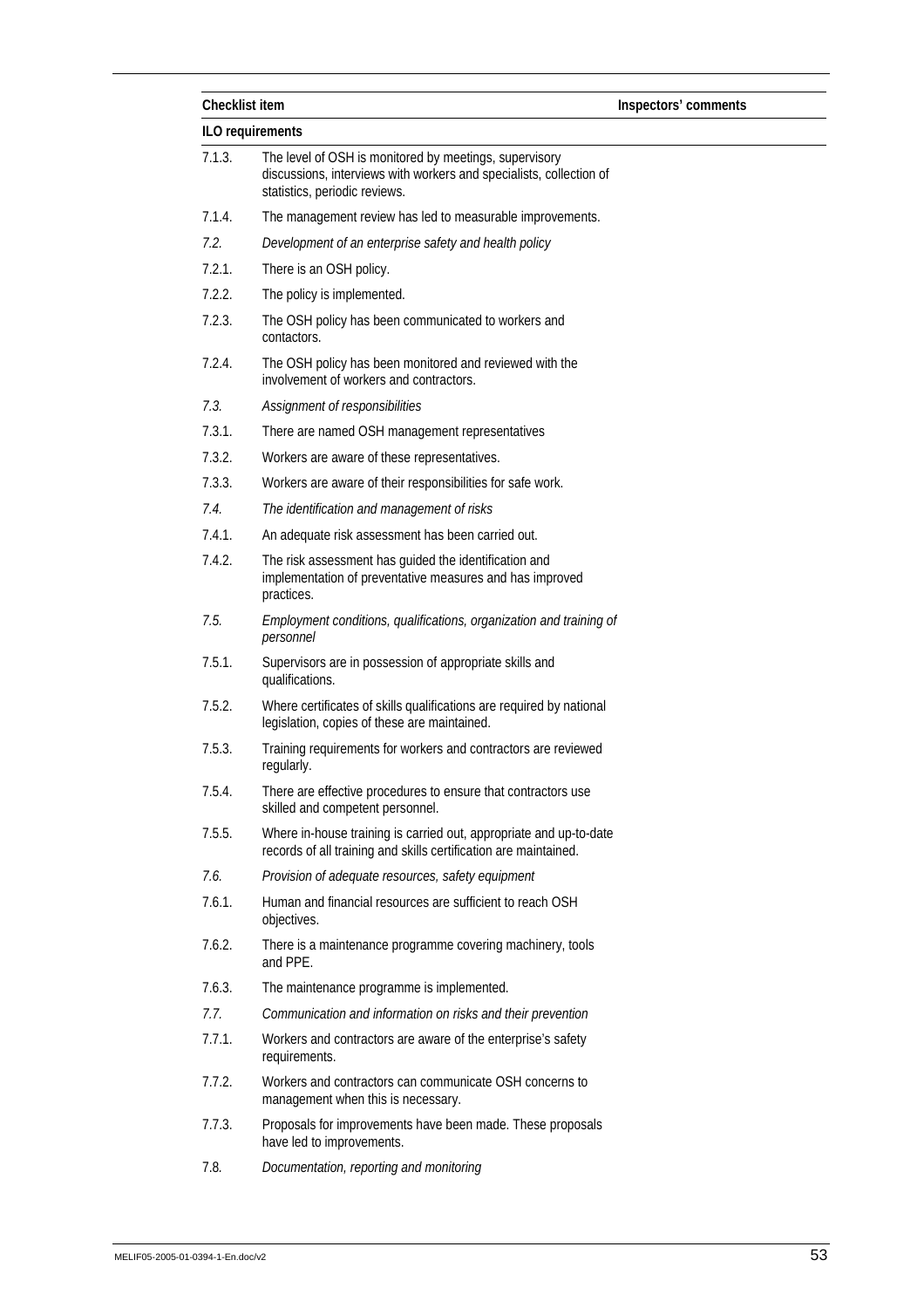| Checklist item   |                                                                                                                                                                                                                                                             | Inspectors' comments |  |  |
|------------------|-------------------------------------------------------------------------------------------------------------------------------------------------------------------------------------------------------------------------------------------------------------|----------------------|--|--|
| ILO requirements |                                                                                                                                                                                                                                                             |                      |  |  |
| 7.8.1.           | Documentation concerning legislation relevant to OSH is collected<br>and is available.                                                                                                                                                                      |                      |  |  |
| 7.8.2.           | OSH policies and objectives are available to workers and<br>contractors.                                                                                                                                                                                    |                      |  |  |
| 7.8.3.           | Records of risk assessments are maintained.                                                                                                                                                                                                                 |                      |  |  |
| 7.8.4.           | Accidents are recorded. Particularly severe accidents are reported<br>to the relevant authority, as appropriate.                                                                                                                                            |                      |  |  |
| 7.8.5.           | Implementation of OSH management is regularly monitored.                                                                                                                                                                                                    |                      |  |  |
| 8.               | Specific provisions for safe and healthy forestry work                                                                                                                                                                                                      |                      |  |  |
| 8.1.             | Testing and certification of equipment                                                                                                                                                                                                                      |                      |  |  |
| 8.1.1.           | There is a programme for testing, inspection and certification that<br>should be carried out (obligatory and voluntary/in-house).                                                                                                                           |                      |  |  |
| 8.1.2.           | There is up-to-date information on the national/legal requirements<br>for testing and certification of work equipment.                                                                                                                                      |                      |  |  |
| 8.1.3.           | The programme for testing of equipment is followed.                                                                                                                                                                                                         |                      |  |  |
| 8.1.4.           | Adequate records are maintained                                                                                                                                                                                                                             |                      |  |  |
| 8.2.             | Dangerous substances                                                                                                                                                                                                                                        |                      |  |  |
| 8.2.1.           | A list of all dangerous substances in use is maintained.                                                                                                                                                                                                    |                      |  |  |
| 8.2.2.           | All necessary documents (material safety data sheets, package<br>labels, work instructions) are available at the worksite.                                                                                                                                  |                      |  |  |
| 8.2.3.           | Storage of dangerous substances is safe.                                                                                                                                                                                                                    |                      |  |  |
| 8.2.4.           | Workers are aware of the risks posed by dangerous substances.                                                                                                                                                                                               |                      |  |  |
| 8.3.             | PPE and appropriate work clothing                                                                                                                                                                                                                           |                      |  |  |
| 8.3.1.           | Employers inform workers of the required PPE for their work.                                                                                                                                                                                                |                      |  |  |
| 8.3.2.           | Workers have adequate PPE. This is provided for them without<br>cost where this is necessary.                                                                                                                                                               |                      |  |  |
| 8.3.3.           | The PPE is in an adequate state of repair.                                                                                                                                                                                                                  |                      |  |  |
| 8.4.             | First aid, emergency rescue and occupational health services                                                                                                                                                                                                |                      |  |  |
| 8.4.1.           | First-aid training needs are assessed with occupational health<br>services or other medical professionals. These meet national/local<br>requirements.                                                                                                       |                      |  |  |
| 8.4.2.           | There are records to demonstrate that all workers have received<br>the necessary training.                                                                                                                                                                  |                      |  |  |
| 8.4.3.           | First-aid equipment is available at the worksite and is well<br>maintained.                                                                                                                                                                                 |                      |  |  |
| 8.4.4.           | There are adequate emergency procedures including emergency<br>transport.                                                                                                                                                                                   |                      |  |  |
| 8.4.5.           | There are adequate provisions for communication with workers in<br>the field in the event of an emergency.                                                                                                                                                  |                      |  |  |
| 8.5.             | Shelters, housing and travel                                                                                                                                                                                                                                |                      |  |  |
| 8.5.1.           | Where housing is provided, this allows an acceptable standard of<br>living.                                                                                                                                                                                 |                      |  |  |
| 8.5.2.           | Construction, bedding, other rooms, storage space, kitchen,<br>washing facilities, facilities for maintenance of tools and<br>equipment, emergency preparedness (fire, first aid, security),<br>water and food supply, and waste disposal are all adequate. |                      |  |  |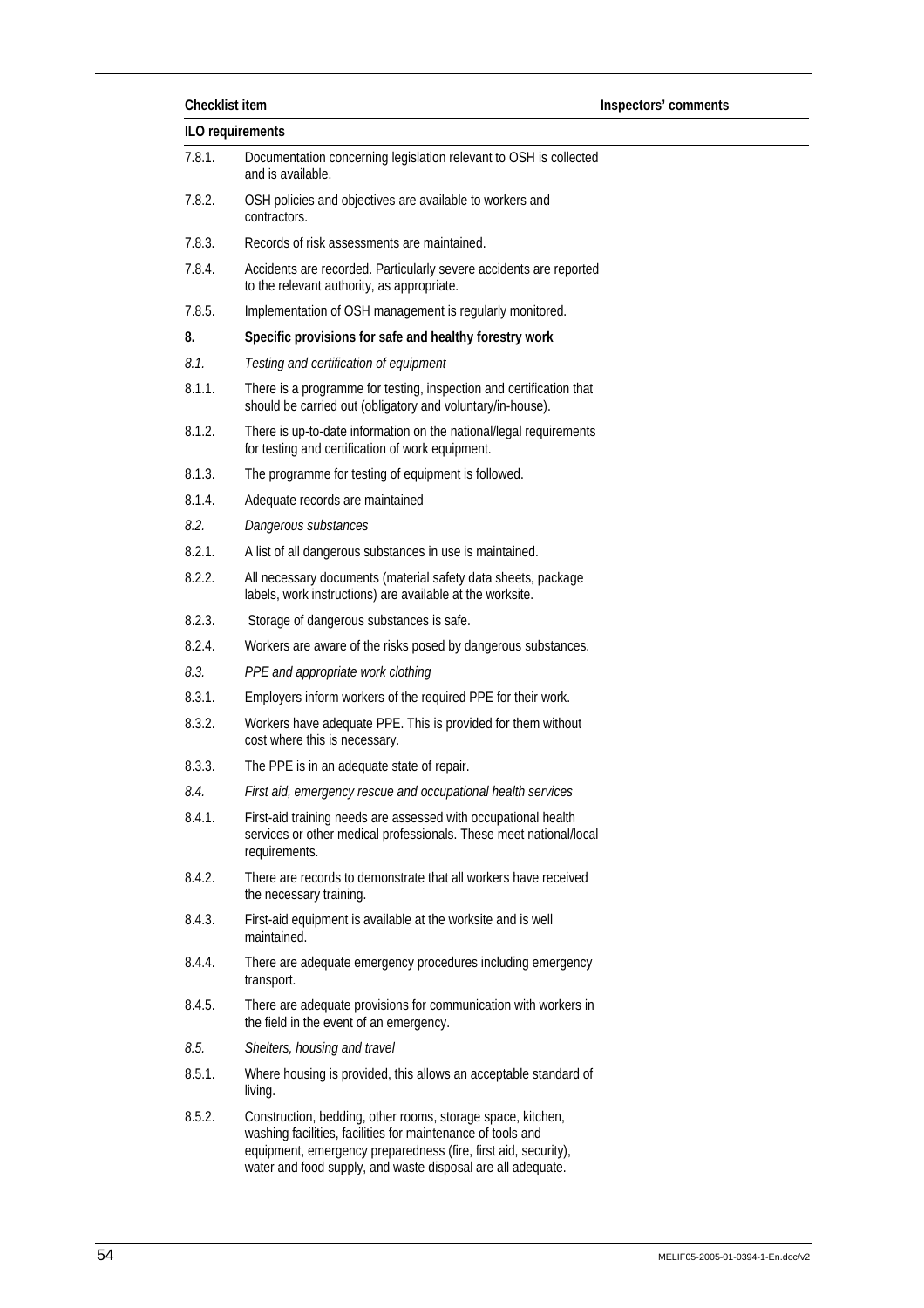| Checklist item |                                                                         | Inspectors' comments |  |
|----------------|-------------------------------------------------------------------------|----------------------|--|
|                | ILO requirements                                                        |                      |  |
| 8.5.3.         | The need for shelters has been assessed with management and<br>workers. |                      |  |
| 8.5.4.         | Workers have shelter for rests during the workday.                      |                      |  |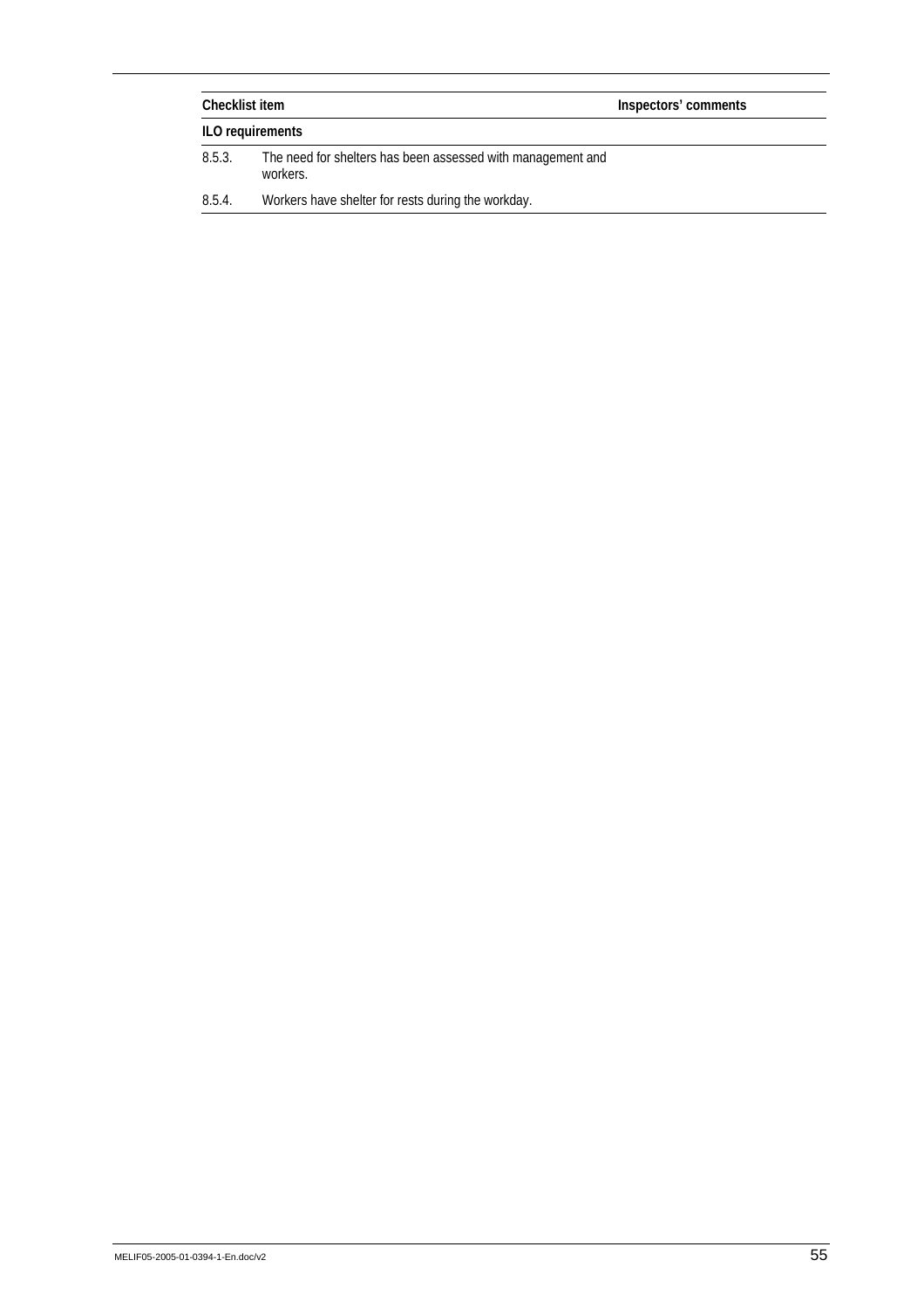## **Aide-mémoire for labour inspectors**

|       | Checklist item                                                                                                                                                                                                                                      | Inspectors' comments |
|-------|-----------------------------------------------------------------------------------------------------------------------------------------------------------------------------------------------------------------------------------------------------|----------------------|
| 1.    | Checklist for management systems review                                                                                                                                                                                                             |                      |
| 1.1.  | The organization has a written policy or policies stating a commitment<br>to:<br>- occupational safety and health;<br>- avoidance of forced labour and child labour;<br>- equal opportunities in the workplace;<br>- fair remuneration for workers. |                      |
| 1.2.  | There are procedures (written or unwritten) that ensure implementation<br>of these policies.                                                                                                                                                        |                      |
| 1.3.  | These policies contain a commitment to monitor and continuously<br>improve the organization's performance.                                                                                                                                          |                      |
| 1.4.  | The organization has a written basis on which it recognizes freedom of<br>association and this is consistent with national legislation.                                                                                                             |                      |
| 2.    | Checklist for interviews with human resource management                                                                                                                                                                                             |                      |
| 2.1.  | There are written contracts for workers and contractors, unless this is<br>inappropriate for clear and justifiable reasons.                                                                                                                         |                      |
| 2.2.  | Written contracts specify the terms and conditions of the work and the<br>level of remuneration.                                                                                                                                                    |                      |
| 2.3.  | Levels of remuneration are at or above legal minimum levels and allow<br>a reasonable standard of living for all workers. They are commensurate<br>with levels of training and qualification.                                                       |                      |
| 2.4.  | There are up-to-date records of the training and qualifications of<br>workers.                                                                                                                                                                      |                      |
| 2.5.  | Contracts with workers contain no restrictions on the employee's<br>freedom to organize and to bargain collectively.                                                                                                                                |                      |
| 2.6.  | Where required by national legislation, only contractors who are<br>certified by the appropriate authorized bodies are used.                                                                                                                        |                      |
| 2.7.  | There are up-to-date records of approved contractors who have the<br>certification required by the national legislation.                                                                                                                            |                      |
| 2.8.  | There are procedures to check that employers meet the health and<br>safety requirements of company policies. There is evidence that such<br>checks have been carried out.                                                                           | See also 4.5.        |
| 2.9.  | The ages of workers are routinely recorded to ensure that no child<br>labour is used.                                                                                                                                                               |                      |
| 2.10. | There are procedures to ensure that recruitment and promotion are<br>carried out in compliance with requirements to ensure quality.                                                                                                                 |                      |
| 2.11. | Records and minutes of meetings with workers and their<br>representatives are kept.                                                                                                                                                                 |                      |
| 3.    | Checklist for interviews with national/local workers' organizations<br>and workers' representatives                                                                                                                                                 |                      |
| 3.1.  | All workers are free to become members of workers' organizations.                                                                                                                                                                                   |                      |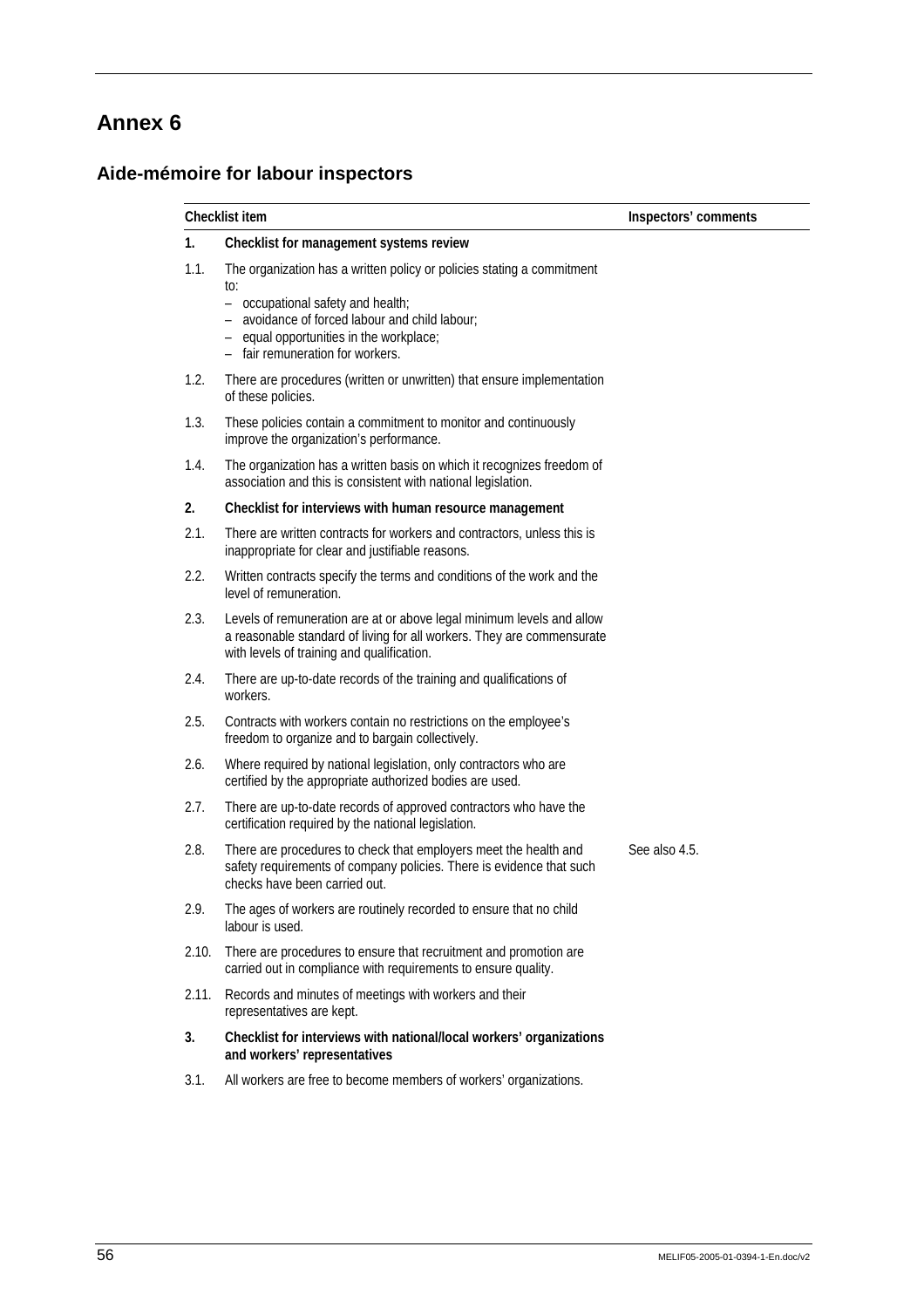|       | Checklist item                                                                                                                                                                                                                                                                                                                                                               | Inspectors' comments |
|-------|------------------------------------------------------------------------------------------------------------------------------------------------------------------------------------------------------------------------------------------------------------------------------------------------------------------------------------------------------------------------------|----------------------|
| 3.2.  | Membership in a workers' organization does not affect a worker's<br>standing in the enterprise, and there is no evidence that members<br>suffer any prejudice or discrimination including:<br>inappropriate use of civil authority;<br>non-financially based confiscation of property;<br>physical intimidation;<br>limitations on membership and/or blacklisting.           |                      |
| 3.3.  | The enterprise deals with workers' organizations according to national<br>legislation and Conventions Nos. 87 and 98.                                                                                                                                                                                                                                                        |                      |
| 3.4.  | Workers representatives can arrange meetings with management staff<br>without difficulty.                                                                                                                                                                                                                                                                                    |                      |
| 3.5.  | Meetings are handled in a constructive manner, and best efforts are<br>made to reach a consensus. Actions are agreed and carried out to the<br>satisfaction of both parties.                                                                                                                                                                                                 |                      |
| 3.6.  | There is evidence that any disputes have been handled by the<br>organization according to national law.                                                                                                                                                                                                                                                                      |                      |
| 3.7.  | Wages do not fall below the legal minimum for any worker and reflect<br>their skills levels.                                                                                                                                                                                                                                                                                 |                      |
| 3.8.  | Forced labour is not used.                                                                                                                                                                                                                                                                                                                                                   |                      |
| 3.9.  | No labourers are debt bonded by their employers.                                                                                                                                                                                                                                                                                                                             |                      |
| 3.10. | Child labour is not used.                                                                                                                                                                                                                                                                                                                                                    |                      |
| 3.11. | No person under the age of 18 is employed in hazardous work.                                                                                                                                                                                                                                                                                                                 |                      |
| 3.12. | Men and women are paid equally for work of equal value.                                                                                                                                                                                                                                                                                                                      |                      |
| 3.13. | Workers are not discriminated against on the grounds of race/ethnic<br>background, religious beliefs, sexual orientation or gender.                                                                                                                                                                                                                                          |                      |
| 3.14. | Supervisors have the appropriate skills and experience to plan and<br>organize operations effectively and without risk to the safety and health<br>of employees.                                                                                                                                                                                                             |                      |
| 3.15. | PPE is provided to workers without cost where this is required and<br>adequate.                                                                                                                                                                                                                                                                                              |                      |
| 4.    | <b>Checklist for field visits</b>                                                                                                                                                                                                                                                                                                                                            |                      |
| 4.1.  | All workers carrying out field operations have been adequately trained<br>to perform the tasks to which they have been assigned.                                                                                                                                                                                                                                             |                      |
| 4.2.  | Workers carrying out tasks where formal certification of skills is a<br>national requirement have received the appropriate certificates. Copies<br>are held by the enterprise.                                                                                                                                                                                               |                      |
| 4.3.  | There is evidence that field operations carried out by workers meet the<br>requirements of the enterprise for quality and safety and health.                                                                                                                                                                                                                                 |                      |
| 4.4.  | Machinery and tools are adequately maintained and are appropriate for<br>the work.                                                                                                                                                                                                                                                                                           |                      |
| 4.5.  | Workers have adequate PPE that has been provided for them without<br>cost by the employer, where this is necessary.                                                                                                                                                                                                                                                          |                      |
| 4.6.  | Where machinery, tools or hazardous substances are used, there is<br>evidence that the risks they represent have been systematically<br>assessed and:<br>workers are aware of the risks;<br>- work methods are designed to reduce risk;<br>accident prevention measures have been taken;<br>emergency procedures exist;<br>accident investigations occur and are documented. |                      |
|       |                                                                                                                                                                                                                                                                                                                                                                              |                      |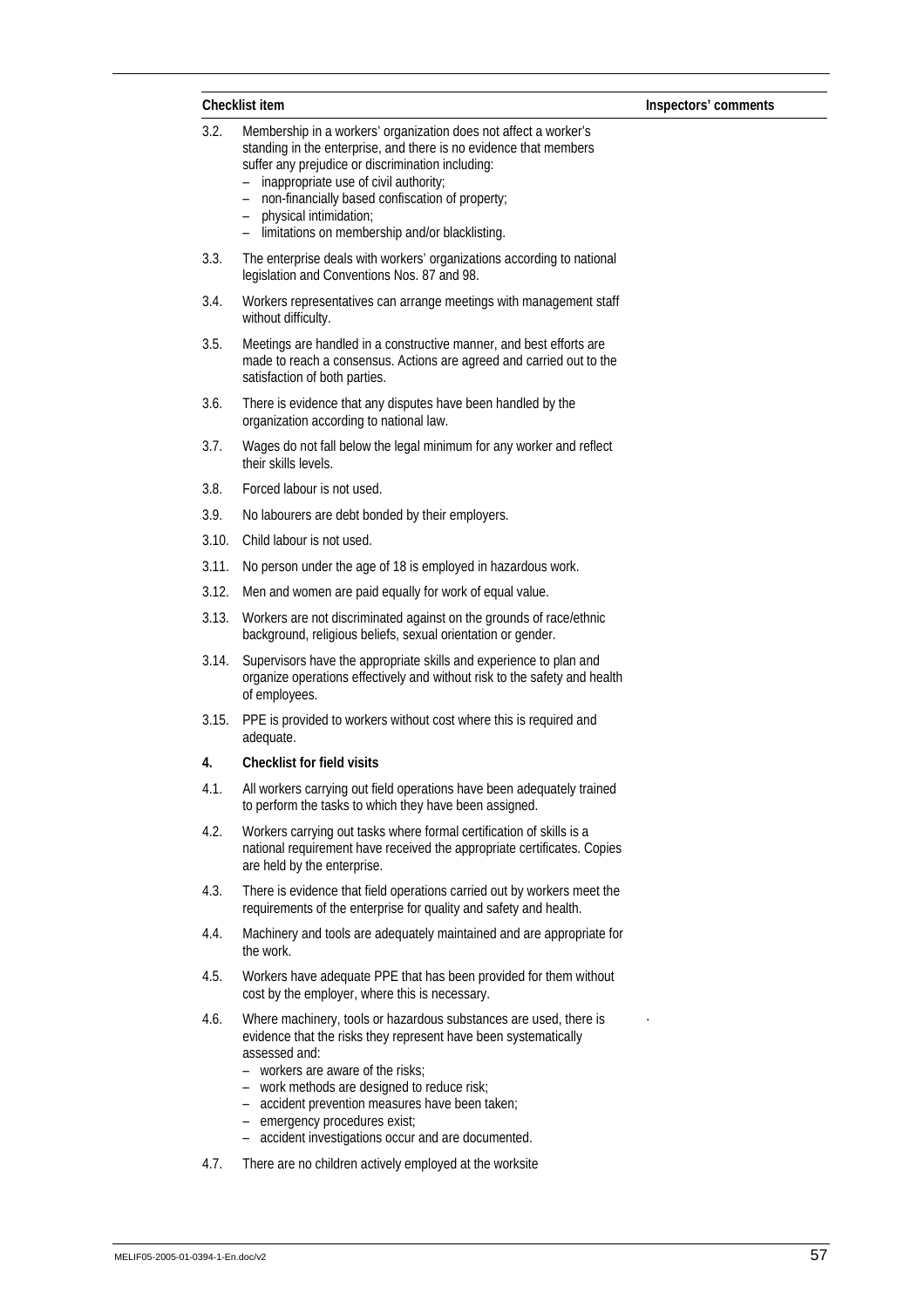| Checklist item |                                                                                                                                                                                                                                                   | Inspectors' comments |  |
|----------------|---------------------------------------------------------------------------------------------------------------------------------------------------------------------------------------------------------------------------------------------------|----------------------|--|
| 4.8.           | There are no persons below the age of 18 employed in hazardous<br>work.                                                                                                                                                                           |                      |  |
| 4.9.           | Forced labour is not used.                                                                                                                                                                                                                        |                      |  |
| 4.10.          | First-aid equipment is available at the worksite and is adequately<br>maintained.                                                                                                                                                                 |                      |  |
| 4.11.          | There is evidence that there is staff trained in the relevant first-aid<br>techniques, and that this staff know how they can get emergency<br>medical help in a timely manner.                                                                    |                      |  |
| 4.12.          | There is provision for emergency procedures such as communication<br>and transport.                                                                                                                                                               |                      |  |
| 4.13.          | Shelter provided by the enterprise at the worksite provides workers<br>with sufficient protection from heat, cold, wind, rain or other climatic<br>extremes.                                                                                      |                      |  |
| 4.14.          | Offices and housing provided by the enterprise allow reasonable<br>comfort and do not represent a risk to safety or health. Such<br>accommodation has adequate and appropriate ventilation, lighting,<br>heating, cooking and washing facilities. |                      |  |
| 4.15.          | There is provision of fresh drinking water and water for washing.                                                                                                                                                                                 |                      |  |
| 4.16.          | Sanitary provisions and the means of waste disposal are adequate.                                                                                                                                                                                 |                      |  |
| 4.17.          | Workers living in accommodation at the worksite have access to<br>enough food. Where food is provided by the enterprise, it is made<br>available at a reasonable cost.                                                                            |                      |  |